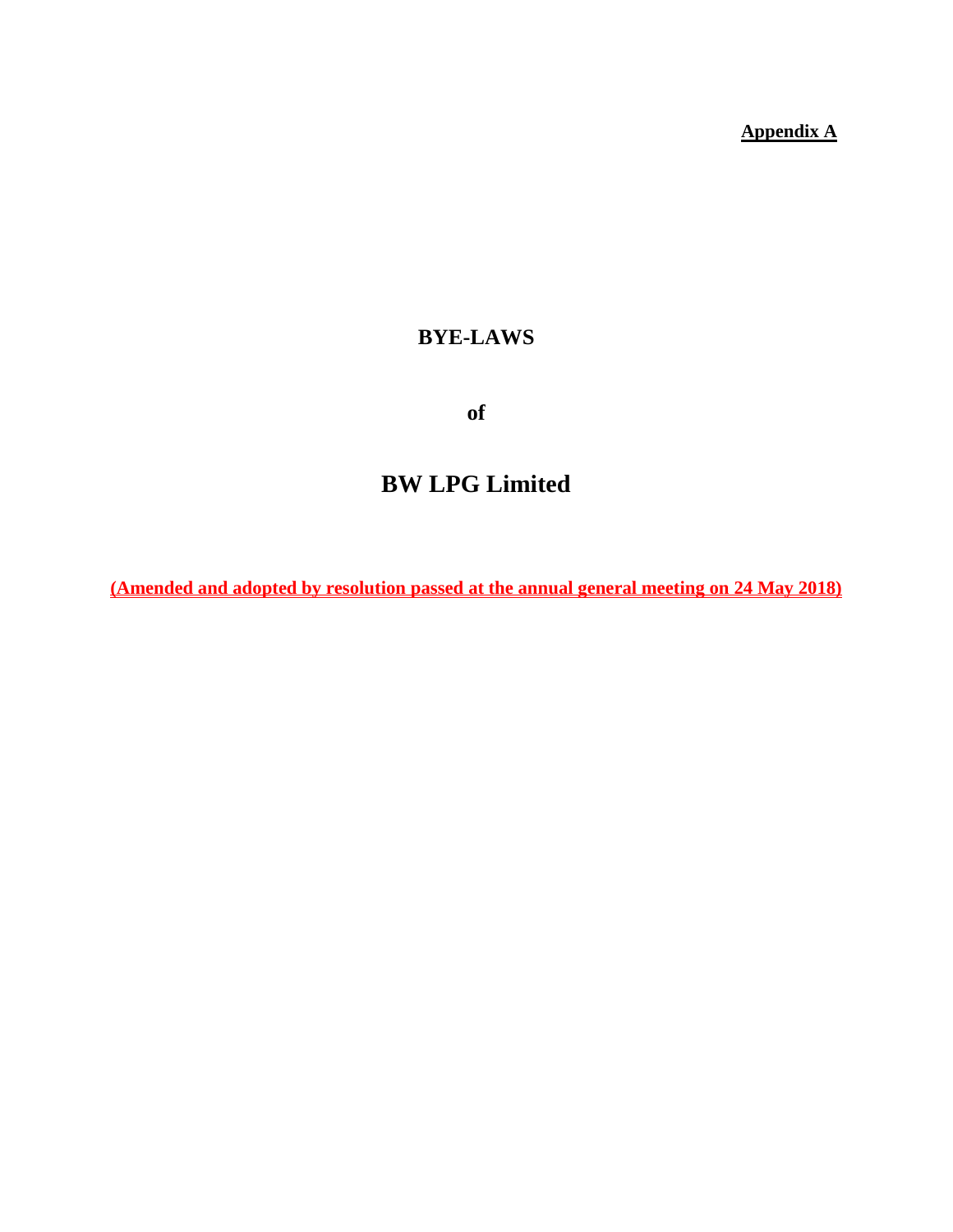#### **Interpretation**

1. Definitions

#### **Shares**

- 2. Power to Issue Shares
- 3. Power of the Company to Purchase its Shares
- 4. Rights Attaching to Shares
- 5. Calls on Shares
- 6. Forfeiture of Shares
- 7. Share Certificates
- 8. Fractional Shares

#### **Registration of Shares**

- 9. Register of Members
- 9A. Disclosure of Interests in **Company Securities**
- 9B. Company Investigations and **Consequences**
- 10. Registered Holder Absolute Owner
- 11. Transfer of Registered Shares
- 12. Transmission of Registered Shares

#### **Alteration of Share Capital**

- 13. Power to Alter Capital
- 14. Variation of Rights Attaching to Shares

#### **Dividends and Capitalisation**

- 15. Dividends
- 16. Power to Set Aside Profits
- 17. Method of Payment
- 18. Capitalisation

#### **Meetings of Members**

- 19. Annual General Meetings
- 20. Special General Meetings 21. Requisitioned General
- Meetings
- 22. Notice
- 23. Giving Notice
- 24. Postponement or Cancellation of General Meeting
- 25. Attendance and Security at General Meetings
- 26. Quorum at General Meetings
- 27. Chairman to Preside
- 28. Voting on Resolutions
- 29. Power to Demand a Vote on a Poll
- 30. Voting by Joint Holders of Shares
- 31. Instrument of Proxy
- 32. Representation of Corporate Member

# **TABLE OF CONTENTS**

- 33. Adjournment of General Meeting
- 34. Written Resolutions
- 35. Directors' Attendance at General Meetings

#### **Directors and Officers**

- 36. Election of Directors
- 37. Classes of Directors
- 38. Term of Office of Directors
- 39. Alternate Directors
- 40. Removal of Directors
- 41. Vacancy in the Office of Director
- 42. Remuneration of Directors
- 43. Defect in Appointment 44. Directors to Manage
- **Business**
- 45. Powers of the Board of **Directors**
- 46. Register of Directors and **Officers**
- 47. Appointment of Officers
- 48. Appointment of Secretary
- 49. Duties of Officers
- 50. Remuneration of Officers
- 51. Conflicts of Interest
- 52. Indemnification and Exculpation of Directors and **Officers**

#### **Meetings of the Board of Directors**

- 53. Board Meetings
- 54. Notice of Board Meetings
- 55. Electronic Participation in
- Meetings by Telephone
- 56. Quorum at Board Meetings
- 57. Board to Continue in the Event of Vacancy
- 58. Chairman to Preside
- 59. Written Resolutions
- 60. Validity of Prior Acts of the Board

#### **Corporate Records**

- 61. Minutes
- 62. Place Where Corporate Records Kept
- 63. Form and Use of Seal

#### **Accounts**

- 64. Records of Account
- 65. Financial Year End

#### **Audits**

- 66. Annual Audit
- 67. Appointment of Auditors
- 68. Remuneration of Auditor
- 69. Duties of Auditors
- 70. Access to Records
- 71. Financial Statements and the Auditor's Report
- 72. Vacancy in the Office of Auditor

#### **Voluntary Winding-Up and Dissolution**

73. Winding-Up

#### **Changes to Constitution**

- 74. Changes to Bye-laws
- 75. Change of Name
- 76. Changes to Memorandum of Association
- 77. Discontinuance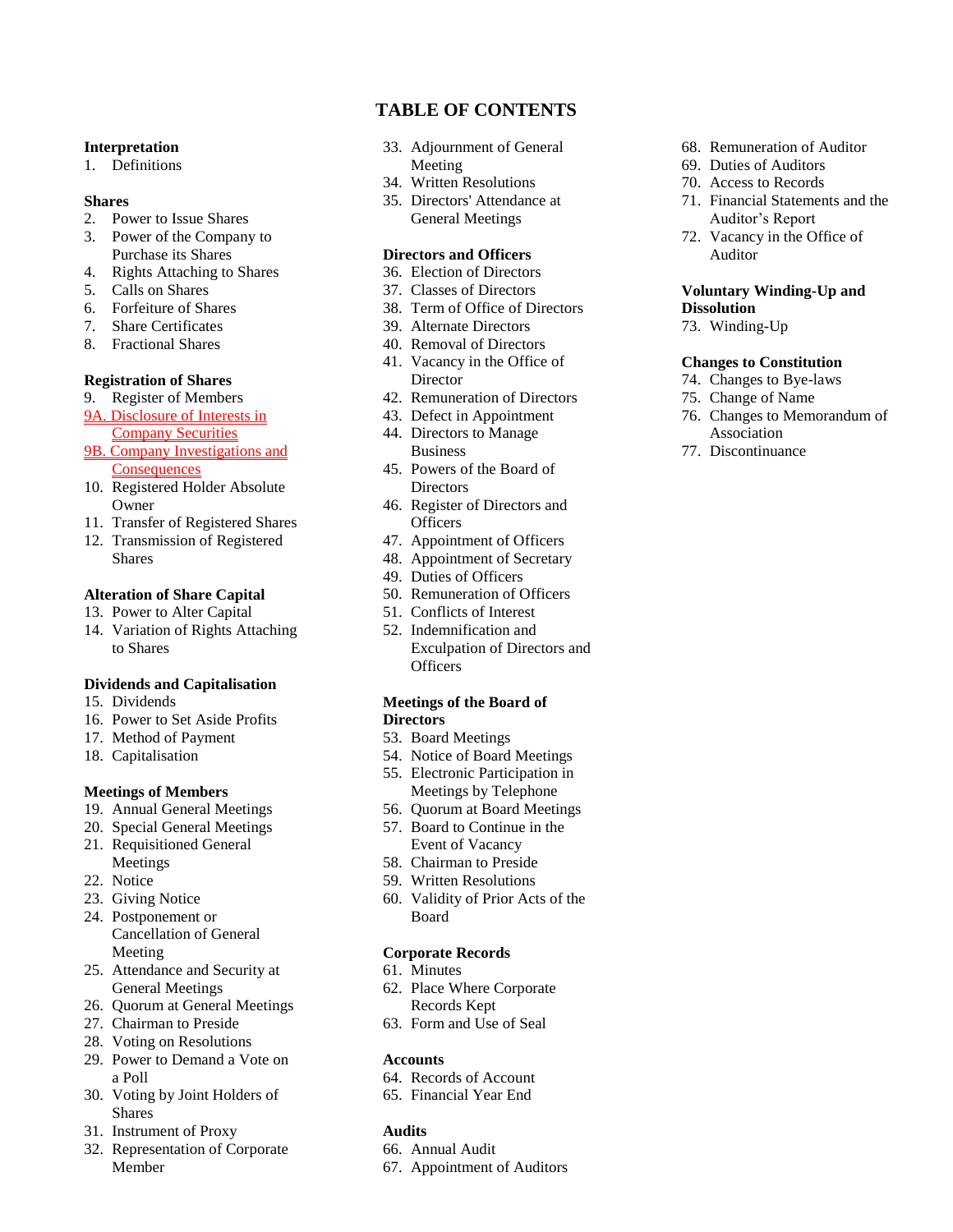# **INTERPRETATION**

# **1. Definitions**

**1.1** In these Bye-laws, the following words and expressions shall, where not inconsistent with the context, have the following meanings, respectively:

| Act                        | the Companies Act 1981 as amended from<br>time to time;                                                                                                                                                                                     |
|----------------------------|---------------------------------------------------------------------------------------------------------------------------------------------------------------------------------------------------------------------------------------------|
| <b>Alternate Director</b>  | an alternate director appointed in accordance<br>with these Bye-laws;                                                                                                                                                                       |
| <b>Approved Depository</b> | has the meaning attributed to it in Bye-law<br>$9B$ ;                                                                                                                                                                                       |
| <b>Approved Nominee</b>    | has the meaning attributed to it in Bye-law<br>$9B$ ;                                                                                                                                                                                       |
| Auditor                    | includes an individual or partnership;                                                                                                                                                                                                      |
| <b>Board</b>               | the board of directors appointed or elected<br>pursuant to these Bye-laws and acting by<br>resolution in accordance with the Act and<br>these Bye-laws or the directors present at a<br>meeting of directors at which there is a<br>quorum; |
| Chairman                   | chairman of the<br>Board<br>the<br>and<br>the<br>Company;                                                                                                                                                                                   |
| <b>Common Shares</b>       | has the meaning attributed to it in Bye-law<br>$\overline{4}$ :                                                                                                                                                                             |
| Company                    | the company for which these Bye-laws are                                                                                                                                                                                                    |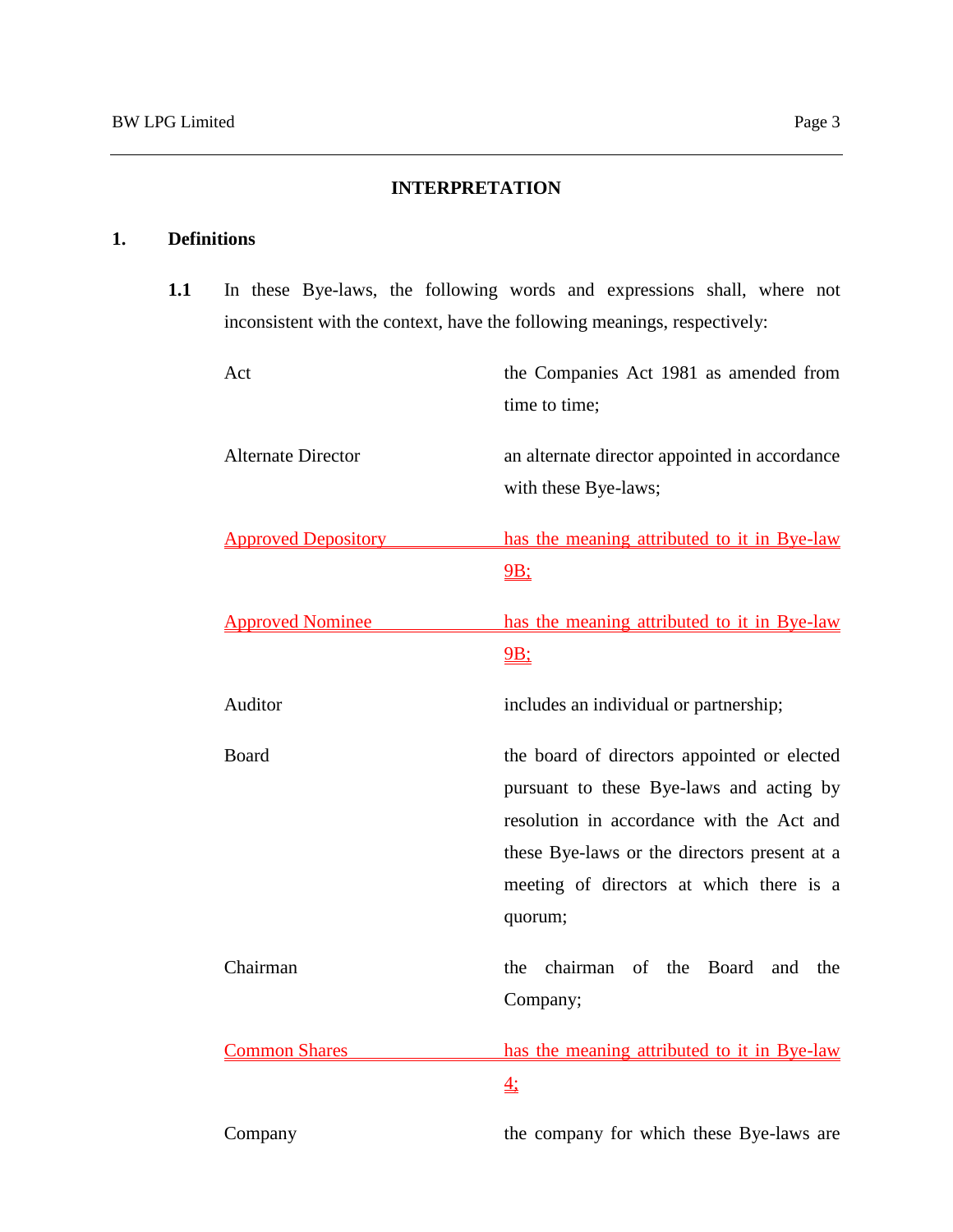approved and confirmed;

| <b>Company Securities</b> | (i) any shares (of any class) including         |
|---------------------------|-------------------------------------------------|
|                           | Common Shares, Preference Shares or other       |
|                           | equity securities of the Company and (ii)       |
|                           | any options, warrants, convertible notes,       |
|                           | securities of any type or similar rights issued |
|                           | that are or may become convertible into or      |
|                           | exercisable or exchangeable for, or that        |
|                           | carry rights to subscribe for, any shares (of   |
|                           | any class), including Common Shares,            |
|                           | Preference Shares or other equity securities    |
|                           | of the Company;                                 |
| <b>Default Securities</b> | has the meaning attributed to it in Bye-law     |
|                           | 9B                                              |
| <b>Direction Notice</b>   | has the meaning attributed to it in Bye-law     |
|                           | 9B;                                             |
| Director                  | a director of the Company and shall include     |
|                           | an Alternate Director;                          |
| <b>Disclosure Notice</b>  | has the meaning attributed to it in Bye-law     |
|                           | 9B;                                             |
| <u>Interested Party</u>   | has the meaning attributed to it in Bye-law     |
|                           | $9B$ :                                          |
| Member                    | the person registered in the Register of        |
|                           | Members as the holder of shares in the          |
|                           | Company and, when two or more persons           |
|                           | are so registered as joint holders of shares,   |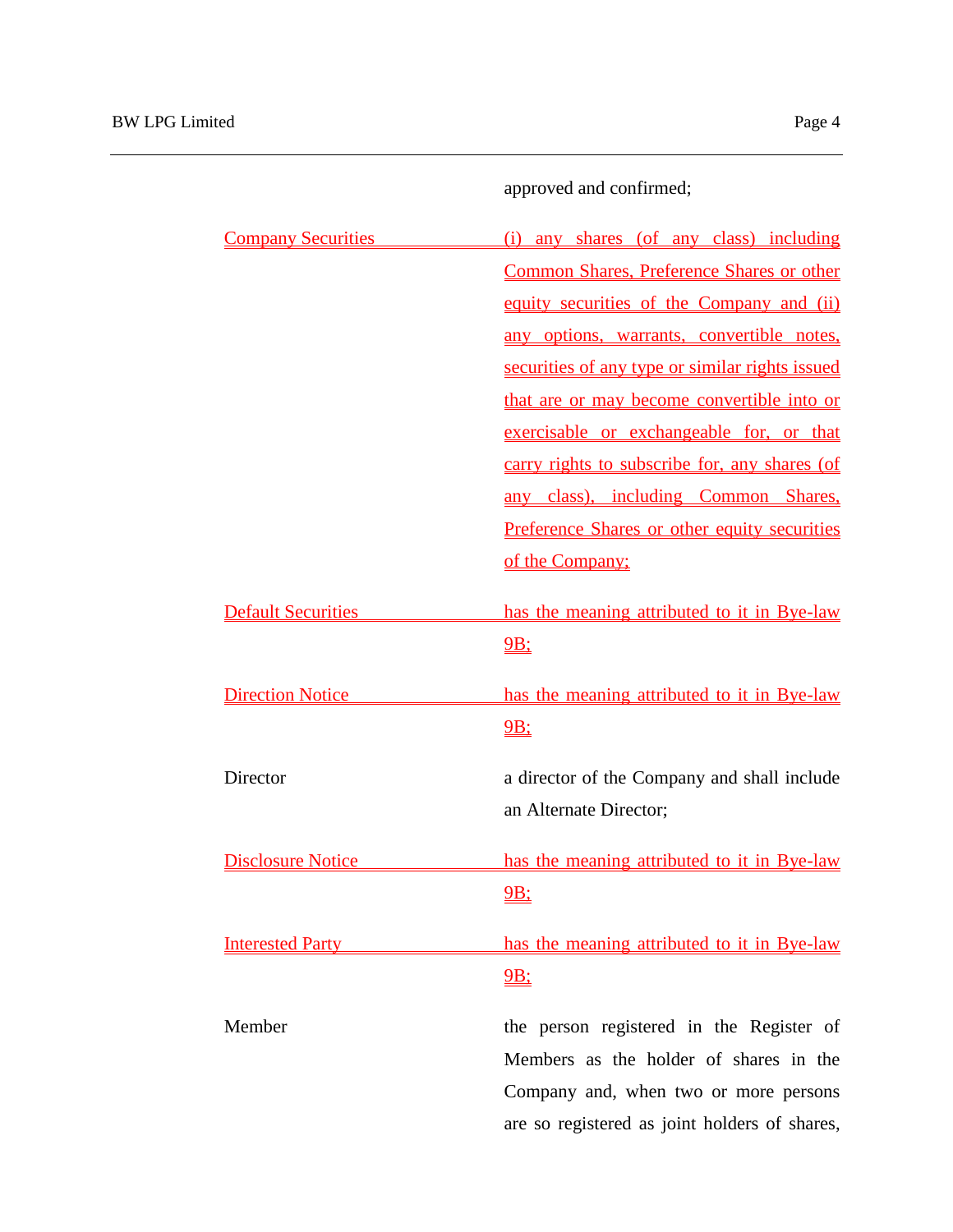|                                    | means the person whose name stands first in<br>the Register of Members as one of such joint<br>holders or all of such persons, as the context<br>so requires;                                                                        |
|------------------------------------|--------------------------------------------------------------------------------------------------------------------------------------------------------------------------------------------------------------------------------------|
| notice                             | written notice as further provided in these<br>Bye-laws unless otherwise specifically<br>stated;                                                                                                                                     |
| Officer                            | the Chairman and any person appointed by<br>the Board to hold an office in the Company;                                                                                                                                              |
| <b>Preference Shares</b>           | has the meaning attributed to it in Bye-law<br>$\overline{\overline{4}}$ :                                                                                                                                                           |
| Register of Directors and Officers | the register of directors and officers referred<br>to in these Bye-laws;                                                                                                                                                             |
| <b>Register of Members</b>         | the register of members referred to in these<br>Bye-laws;                                                                                                                                                                            |
| Registrar                          | Bank ASA, acting through<br><b>DNB</b><br>its<br>Registrar's Department (known as "DNB<br>Verdipapirservice");                                                                                                                       |
| <b>Resident Representative</b>     | any person appointed to act as resident<br>representative and includes any deputy or<br>assistant resident representative;                                                                                                           |
| Secretary                          | the person appointed to perform any or all of<br>the duties of secretary of the Company and<br>includes any deputy or assistant secretary<br>and any person appointed by the Board to<br>perform any of the duties of the Secretary; |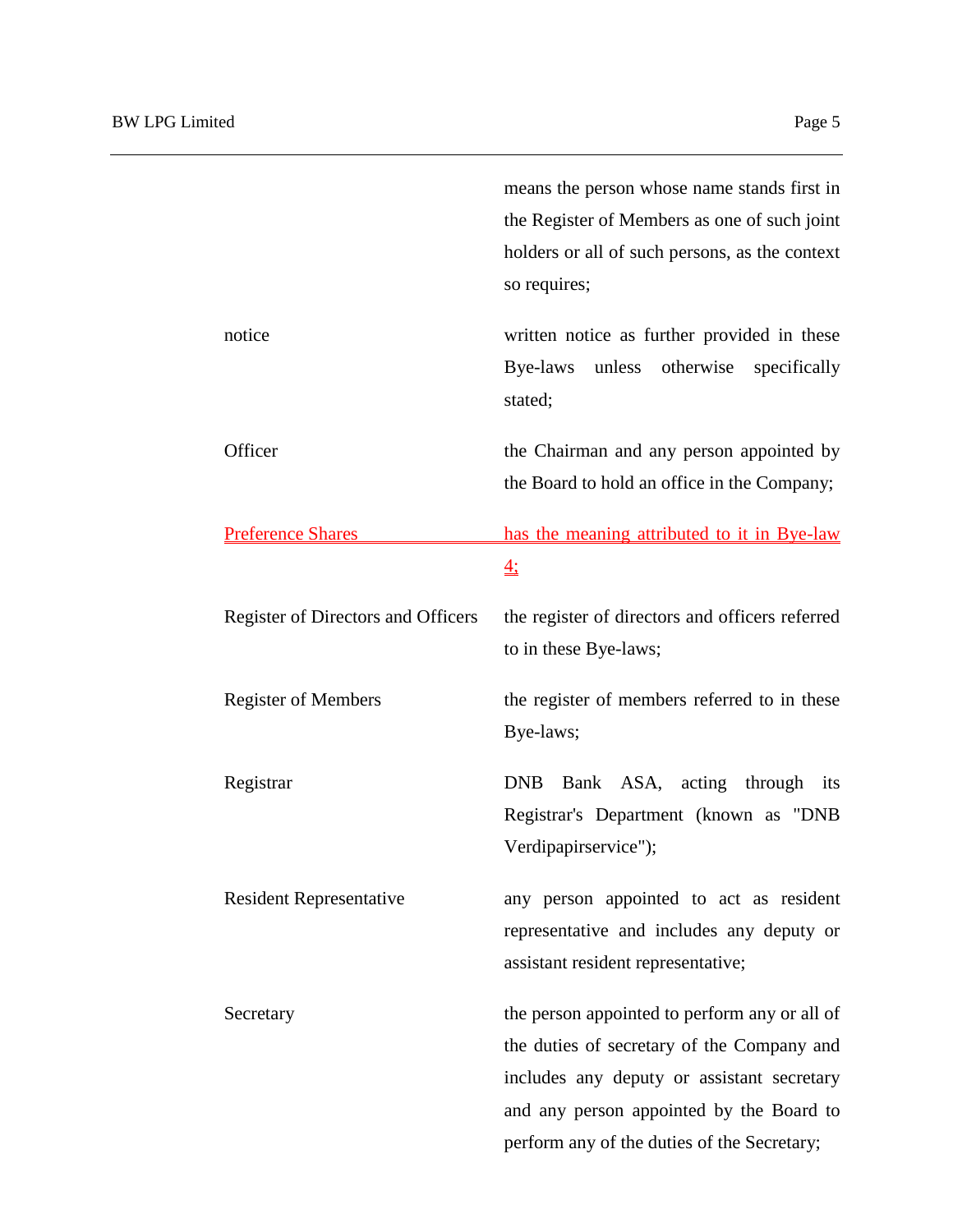| <b>Treasury Shares</b> | a share of the Company that was or is       |
|------------------------|---------------------------------------------|
|                        | treated as having been acquired and held by |
|                        | and has<br>been<br>held<br>Company<br>the   |
|                        | continuously by the Company since it was    |
|                        | so acquired and has not been cancelled; and |
| <b>VPS</b>             | the Norwegian Central Securities Depository |
|                        |                                             |
|                        | maintained by Verdipapirsentralen ASA.      |

- **1.2** In these Bye-laws, where not inconsistent with the context:
	- (a) words denoting the plural number include the singular number and vice versa;
	- (b) words denoting the masculine gender include the feminine and neuter genders;
	- (c) words importing persons include companies, associations or bodies of persons whether corporate or not;
	- (d) the words:
		- (i) "may" shall be construed as permissive; and
		- (ii) "shall" shall be construed as imperative;
	- (e) a reference to statutory provision shall be deemed to include any amendment or re-enactment thereof;
	- (f) the word "corporation" means a corporation whether or not a company within the meaning of the Act; and
	- (g) unless otherwise provided herein, words or expressions defined in the Act shall bear the same meaning in these Bye-laws.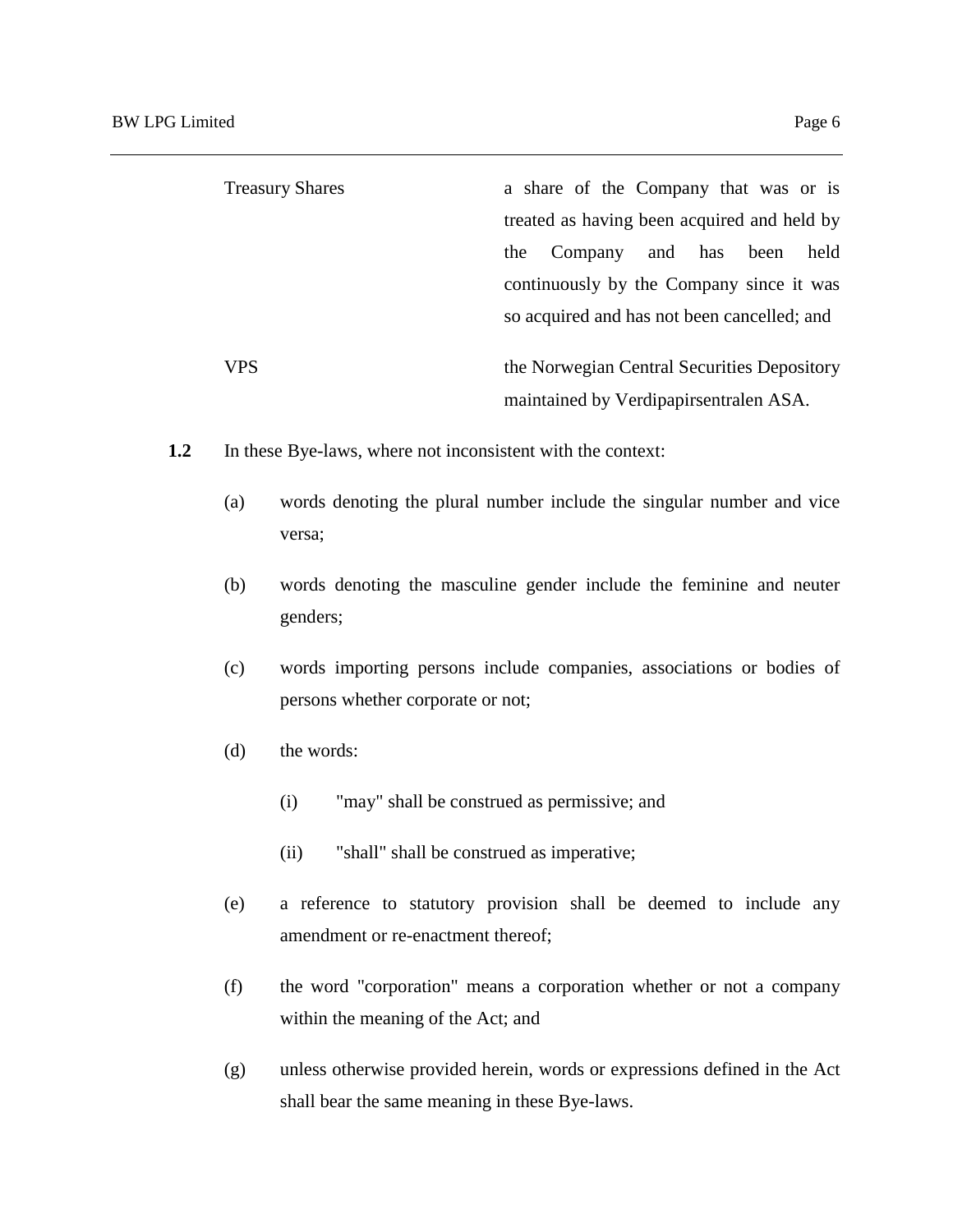- **1.3** In these Bye-laws expressions referring to writing or its cognates shall, unless the contrary intention appears, include facsimile, printing, lithography, photography, electronic mail and other modes of representing words in visible form.
- **1.4** Headings used in these Bye-laws are for convenience only and are not to be used or relied upon in the construction hereof.

## **SHARES**

# **2. Power to Issue Shares**

- **2.1** Subject to these Bye-laws, and Bye-law 2.2 in particular with regard to the issuance of any preference shares, and to any resolution of the Members to the contrary, and without prejudice to any special rights previously conferred on the holders of any existing shares or class of shares, the Board shall have the power to issue any unissued shares of the Company on such terms and conditions as it may determine.
- **2.2** Without limitation to the provisions of Bye-law 4, subject to the provisions of the Act, any preference shares may be issued or converted into shares that (at a determinable date or at the option of the Company or the holder) are liable to be redeemed on such terms and in such manner as may be determined by the Board before the issue or conversion, PROVIDED THAT prior approval for the issuance of such shares is given by resolution of the Members in general meeting.

# **3. Power of the Company to Purchase its Shares**

- **3.1** The Company may purchase its own shares for cancellation or acquire them as Treasury Shares in accordance with the Act on such terms as the Board shall think fit.
- **3.2** The Board may exercise all the powers of the Company to purchase or acquire all or any part of its own shares in accordance with the Act.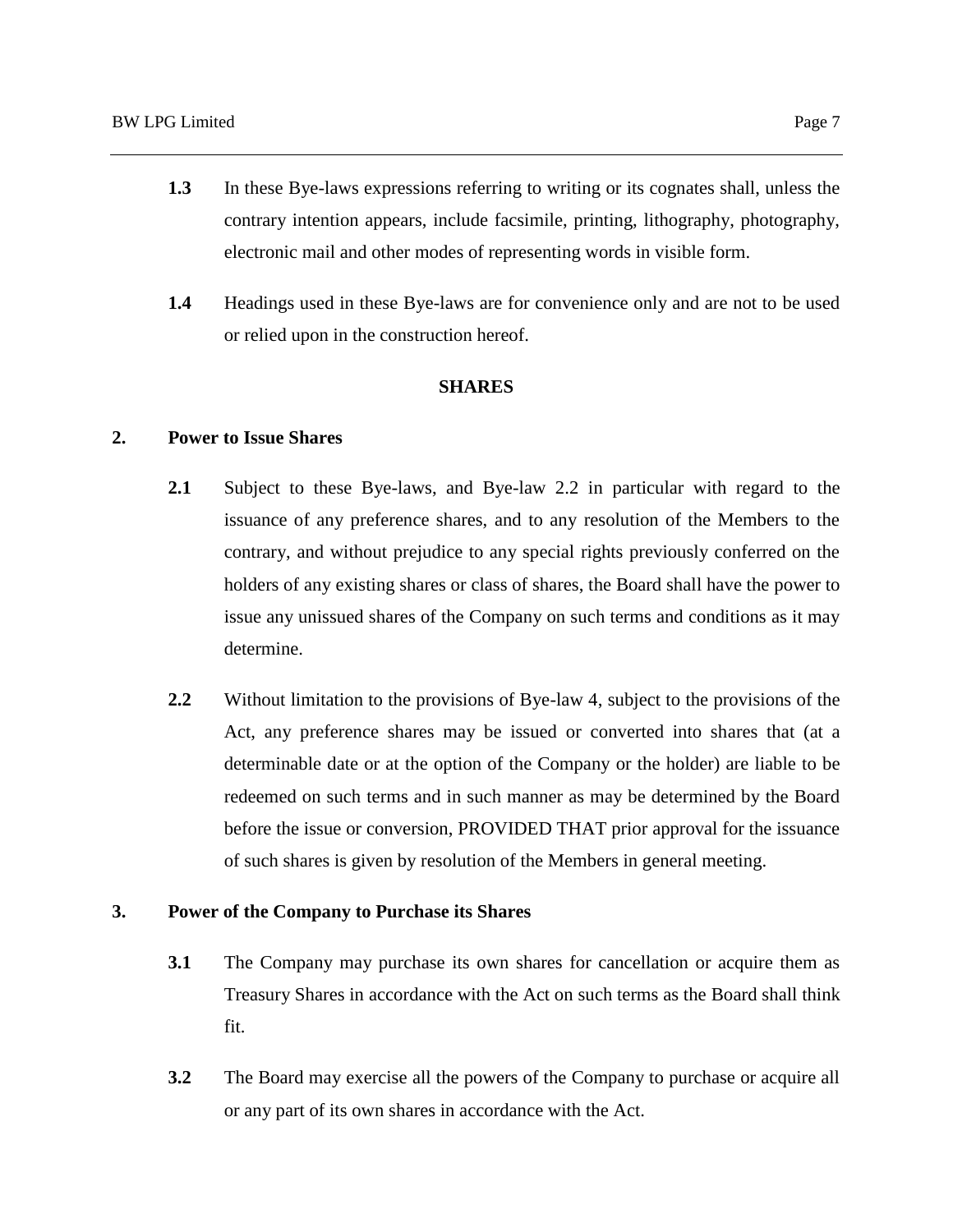# **4. Rights Attaching to Shares**

- **4.1** At the date these Bye-laws are adopted, the share capital of the Company shall consist of common shares of par value US\$0.01 each (the "Common Shares").
- **4.2** The holders of Common Shares shall, subject to the provisions of these Bye-laws (including, without limitation, the rights attaching to any Preference Shares that may be authorised for issue in the future by the Board pursuant to Bye-law 4.3):
	- (a) be entitled to one vote per share;
	- (b) be entitled to such dividends as the Board may from time to time declare;
	- (c) in the event of a winding-up or dissolution of the Company, whether voluntary or involuntary or for the purpose of a reorganisation or otherwise or upon any distribution of capital, be entitled to the surplus assets of the Company; and
	- (d) generally be entitled to enjoy all of the rights attaching to shares.
- **4.3** Subject to obtaining prior approval for the issuance of such shares by resolution of the Members in general meeting pursuant to Bye-law 2.2, the Board is authorised to provide for the issuance of one or more classes of preference shares in one or more series (the "Preference Shares"), and to establish from time to time the number of shares to be included in each such series, and to fix the terms, including designation, powers, preferences, rights, qualifications, limitations, and restrictions of the shares of each such series(and, for the avoidance of doubt, such matters and the issuance of such Preference Shares shall not be deemed to vary the rights attached to the Common Shares or, subject to the terms of any other series of Preference Shares, to vary the rights attached to any other series of Preference Shares). Subject to obtaining prior approval for the issuance of such shares by resolution of the Members in general meeting pursuant to Bye-law 2.2,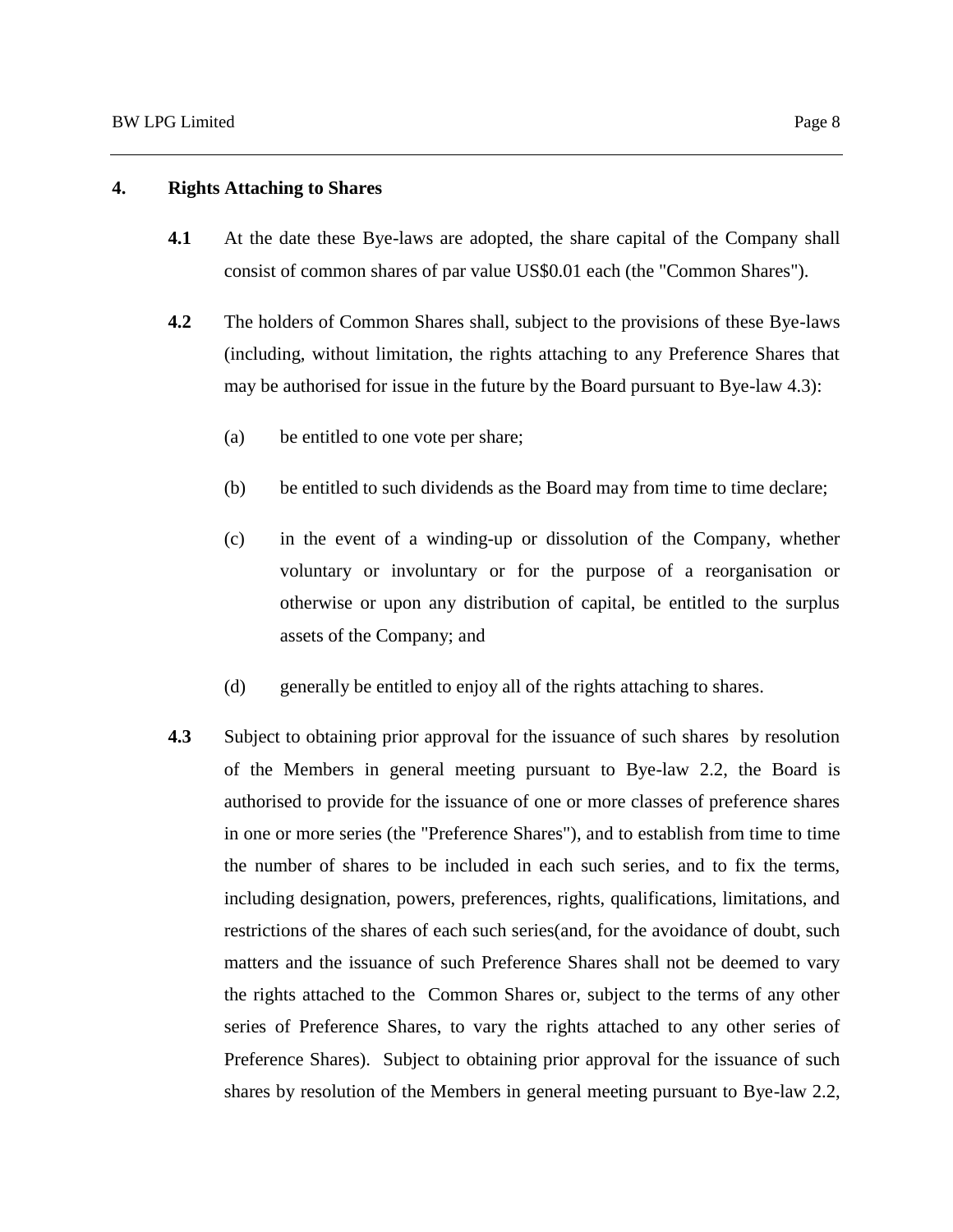the authority of the Board with respect to each series shall include, but not be limited to, determination of the following:

- (a) the number of shares constituting that series and the distinctive designation of that series;
- (b) the dividend rate on the shares of that series, whether dividends shall be cumulative and, if so, from which date or dates, and the relative rights of priority, if any, of the payment of dividends on shares of that series;
- (c) whether that series shall have voting rights, in addition to the voting rights provided by law, and if so, the terms of such voting rights;
- (d) whether that series shall have conversion or exchange privileges (including, without limitation, conversion into Common Shares), and, if so, the terms and conditions of such conversion or exchange, including provision for adjustment of the conversion or exchange rate in such events as the Board shall determine;
- (e) whether or not the shares of that series shall be redeemable or repurchaseable, and, if so, the terms and conditions of such redemption or repurchase, including the manner of selecting shares for redemption or repurchase if less than all shares are to be redeemed or repurchased, the date or dates upon or after which they shall be redeemable or repurchaseable, and the amount per share payable in case of redemption or repurchase, which amount may vary under different conditions and at different redemption or repurchase dates;
- (f) whether that series shall have a sinking fund for the redemption or repurchase of shares of that series, and, if so, the terms and amount of such sinking fund;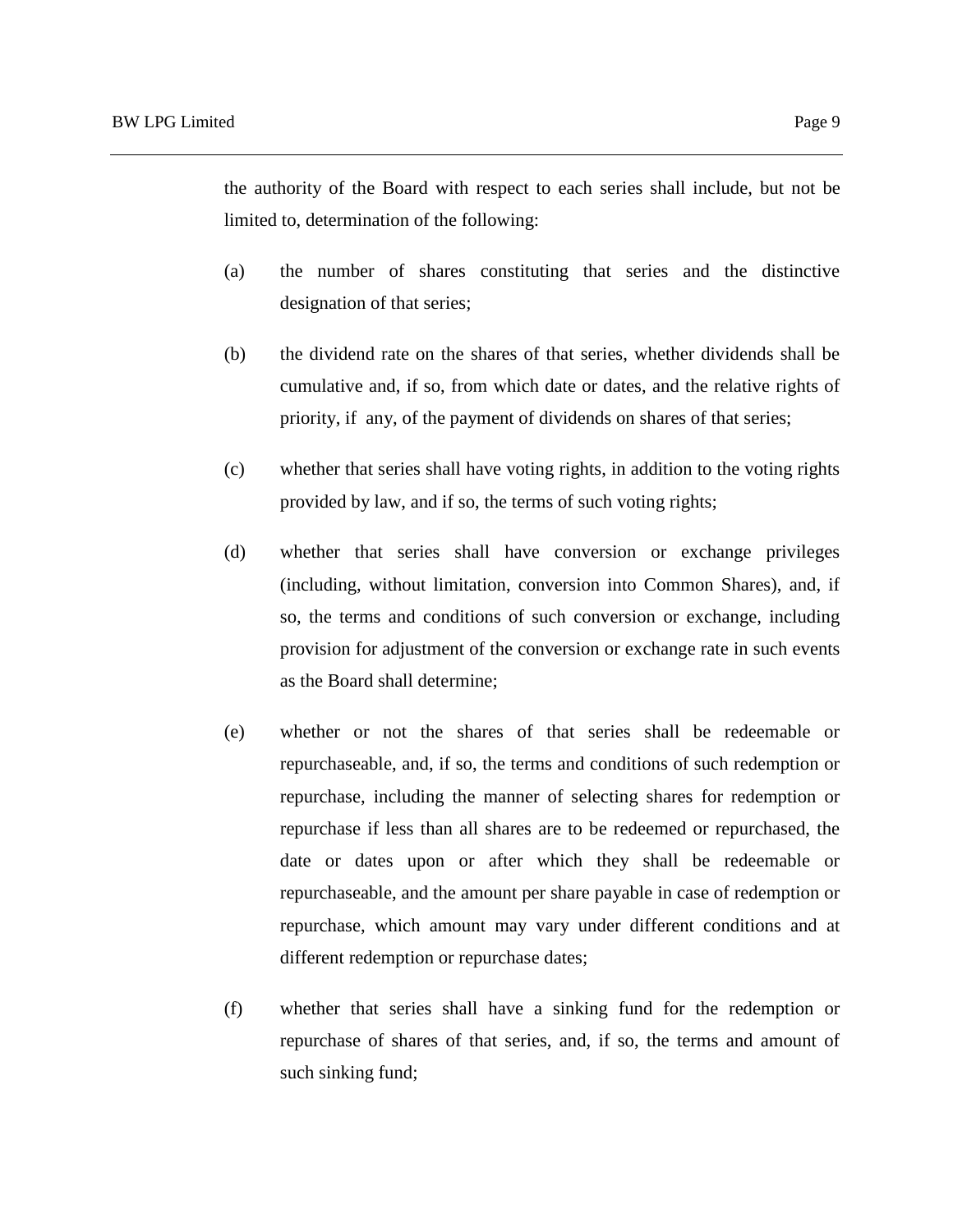- (g) the right of the shares of that series to the benefit of conditions and restrictions upon the creation of indebtedness of the Company or any subsidiary, upon the issue of any additional shares (including additional shares of such series or any other series) and upon the payment of dividends or the making of other distributions on, and the purchase, redemption or other acquisition by the Company or any subsidiary of any issued shares of the Company;
- (h) the rights of the shares of that series in the event of voluntary or involuntary liquidation, dissolution or winding up of the Company, and the relative rights of priority, if any, of payment in respect of shares of that series; and
- (i) any other relative participating, optional or other special rights, qualifications, limitations or restrictions of that series.
- **4.4** Any Preference Shares of any series which have been redeemed (whether through the operation of a sinking fund or otherwise) or which, if convertible or exchangeable, have been converted into or exchanged for shares of any other class or classes shall have the status of authorised and unissued Preference Shares of the same series and may be reissued as a part of the series of which they were originally a part or may be reclassified and reissued as part of a new series of Preference Shares to be created by resolution or resolutions of the Board or as part of any other series of Preference Shares, all subject to the conditions and the restrictions on issuance set forth in the resolution or resolutions adopted by the Board providing for the issue of any series of Preference Shares and subject to obtaining prior approval for the issuance of such shares by resolution of the Members in general meeting pursuant to Bye-law 2.2.
- **4.5** At the discretion of the Board, whether or not in connection with the issuance and sale of any shares or other securities of the Company, the Company may issue securities, contracts, warrants or other instruments evidencing any shares, option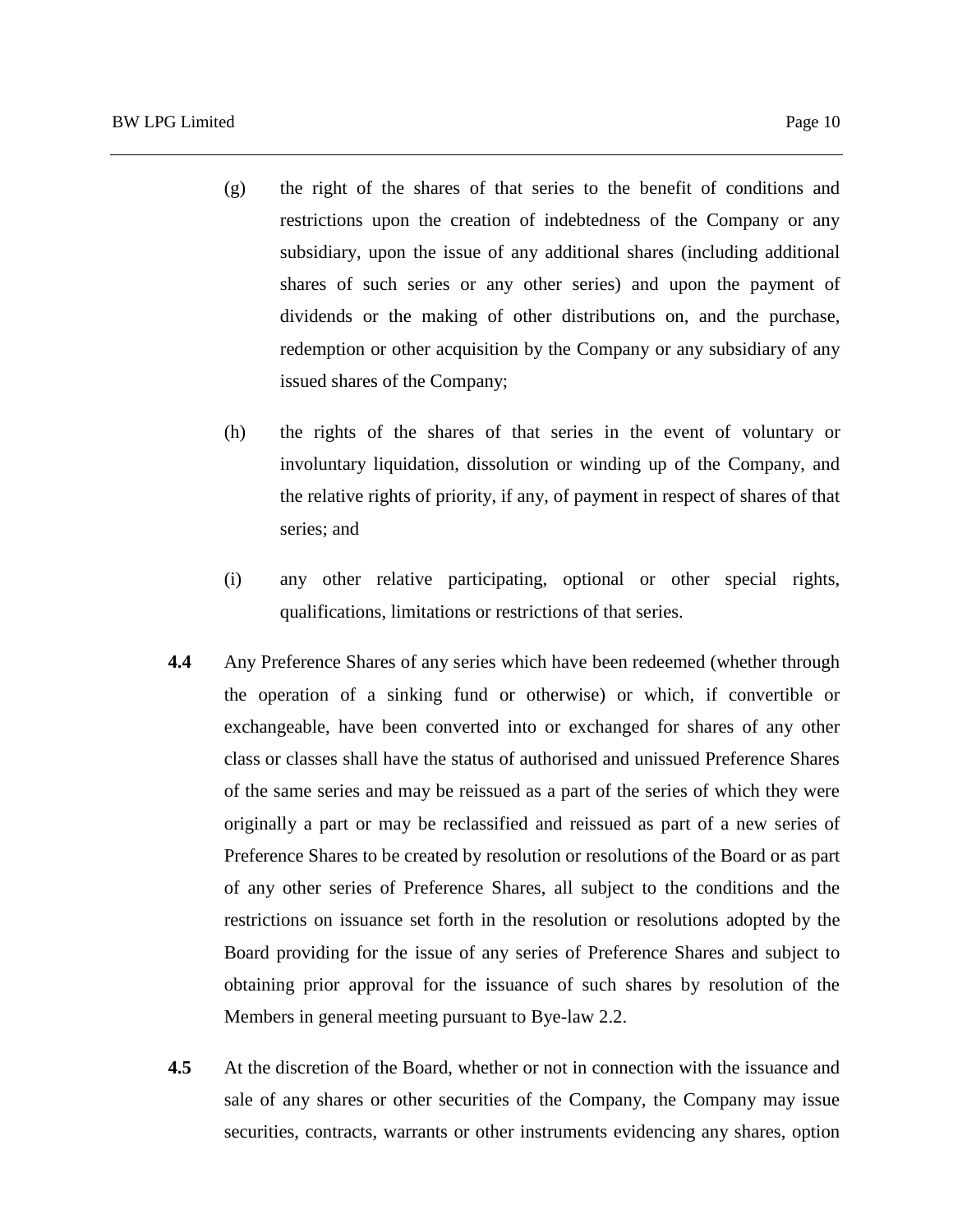rights, securities having conversion or option rights, or obligations on such terms, conditions and other provisions as are fixed by the Board, including, without limiting the generality of this authority, conditions that preclude or limit any person or persons owning or offering to acquire a specified number or percentage of the issued Common Shares, other shares, option rights, securities having conversion or option rights, or obligations of the Company or transferee of the person or persons from exercising, converting, transferring or receiving the shares, option rights, securities having conversion or option rights, or obligations.

**4.6** All the rights attaching to a Treasury Share shall be suspended and shall not be exercised by the Company while it holds such Treasury Share and, except where required by the Act and any other applicable laws and regulation, all Treasury Shares shall be excluded from the calculation of any percentage or fraction of the share capital, or shares, of the Company.

#### **5. Calls on Shares**

- **5.1** The Board may make such calls as it thinks fit upon the Members in respect of any monies (whether in respect of nominal value or premium) unpaid on the shares allotted to or held by such Members (and not made payable at fixed times by the terms and conditions of issue) and, if a call is not paid on or before the day appointed for payment thereof, the Member may at the discretion of the Board be liable to pay the Company interest on the amount of such call at such rate as the Board may determine, from the date when such call was payable up to the actual date of payment. The Board may differentiate between the holders as to the amount of calls to be paid and the times of payment of such calls.
- **5.2** Any amount which by the terms of allotment of a share becomes payable upon issue or at any fixed date, whether on account of the nominal value of the share or by way of premium, shall for the purposes of these Bye-laws be deemed to be an amount on which a call has been duly made and payable, on the date on which, by the terms of issue, the same becomes payable, and in case of non-payment all the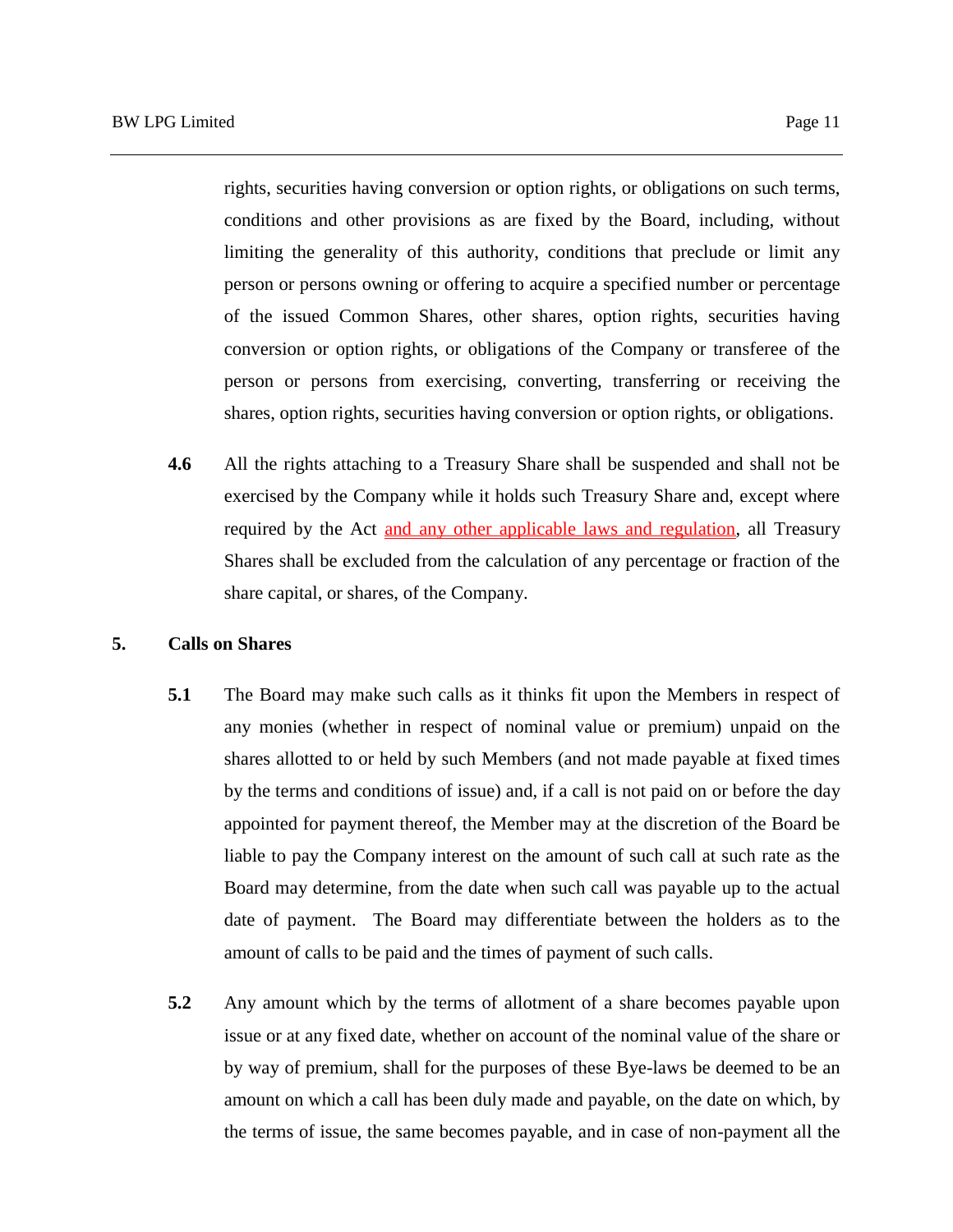relevant provisions of these Bye-laws as to payment of interest, costs, and expenses, forfeiture or otherwise shall apply as if such amount had become payable by virtue of a duly made and notified call.

- **5.3** The joint holders of a share shall be jointly and severally liable to pay all calls and any interest, costs and expenses in respect thereof.
- **5.4** The Company may accept from any Member the whole or a part of the amount remaining unpaid on any shares held by him, although no part of that amount has been called up.

## **6. Forfeiture of Shares**

**6.1** If any Member fails to pay, on the day appointed for payment thereof, any call in respect of any share allotted to or held by such Member, the Board may, at any time thereafter during such time as the call remains unpaid, direct the Secretary to forward such Member a notice in writing in the form, or as near thereto as circumstances admit, of the following:

> Notice of Liability to Forfeiture for Non-Payment of Call BW LPG Limited (the "Company")

You have failed to pay the call of [amount of call] made on the **[***insert date*], in respect of the [number] share(s) [number in figures] standing in your name in the Register of Members of the Company, on the [*insert date*], the day appointed for payment of such call. You are hereby notified that unless you pay such call together with interest thereon at the rate of [ ] per annum computed from the said [*insert date*] at the registered office of the Company the share(s) will be liable to be forfeited.

Dated [*insert date*]

[Signature of Secretary] By Order of the Board

**6.2** If the requirements of such notice are not complied with, any such share may at any time thereafter before the payment of such call and the interest due in respect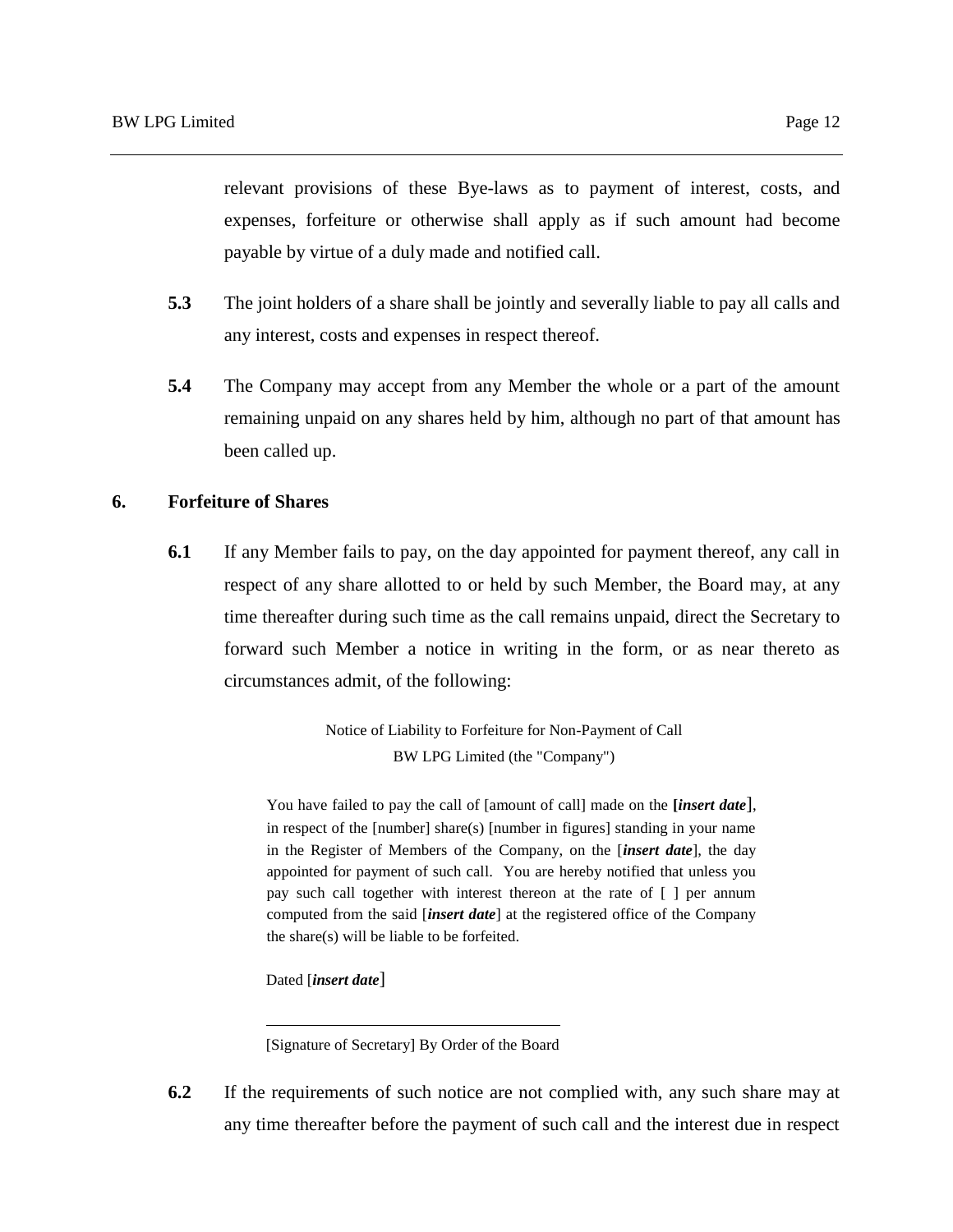thereof be forfeited by a resolution of the Board to that effect, and such share shall thereupon become the property of the Company and may be disposed of as the Board shall determine. Without limiting the generality of the foregoing, the disposal may take place by sale, repurchase, redemption or any other method of disposal permitted by and consistent with these Bye-laws and the Act.

- **6.3** A Member whose share or shares have been so forfeited shall, notwithstanding such forfeiture, be liable to pay to the Company all calls owing on such share or shares at the time of the forfeiture together with all interest due thereon and any costs and expenses incurred by the Company in connection therewith.
- **6.4** The Board may accept the surrender of any shares which it is in a position to forfeit on such terms and conditions as may be agreed. Subject to those terms and conditions, a surrendered share shall be treated as if it had been forfeited.

#### **7. Share Certificates**

- **7.1** Subject to the Act, no share certificates shall be issued by the Company unless, in respect of a class of shares, the Board has either for all or for some holders of such shares (who may be determined in such manner as the Board thinks fit) determined that the holder of such shares may be entitled to share certificates. In the case of a share held jointly by several persons, delivery of a certificate to one of several joint holders shall be sufficient delivery to all.
- **7.2** Subject to being entitled to a share certificate under the provisions of Bye-law 7.1, the Company shall be under no obligation to complete and deliver a share certificate unless specifically called upon to do so by the person to whom the shares have been allotted.
- **7.3** If any share certificate shall be proved to the satisfaction of the Board to have been worn out, lost, mislaid, or destroyed the Board may cause a new certificate to be issued and request an indemnity for the lost certificate if it sees fit.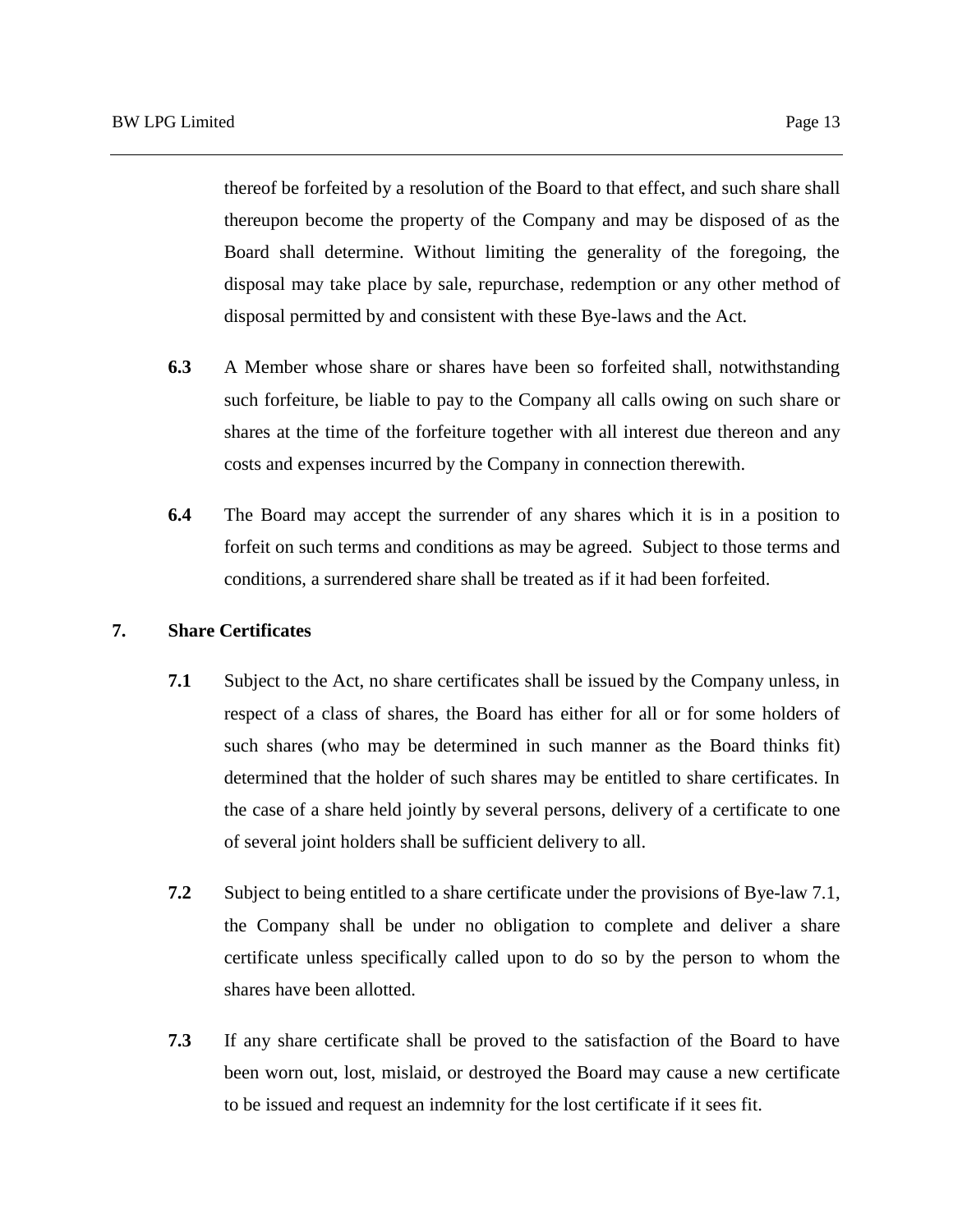- **7.4** Notwithstanding any provisions of these Bye-laws:
	- (a) the Board shall, subject always to the Act and any other applicable laws and regulations and the facilities and requirements of any relevant system concerned, have power to implement any arrangements it may, in its absolute discretion, think fit in relation to the evidencing of title to and transfer of uncertificated shares by means of the VPS system or any other relevant system, and to the extent such arrangements are so implemented, no provision of these Bye-laws shall apply or have effect to the extent that it is in any respect inconsistent with the holding or transfer of shares in uncertificated form; and
	- (b) unless otherwise determined by the Board and as permitted by the Act and any other applicable laws and regulations, no person shall be entitled to receive a certificate in respect of any share for so long as the title to that share is evidenced otherwise than by a certificate and for so long as transfers of that share may be made otherwise than by a written instrument.

#### **8. Fractional Shares**

The Company may issue its shares in fractional denominations and deal with such fractions to the same extent as its whole shares and shares in fractional denominations shall have in proportion to the respective fractions represented thereby all of the rights of whole shares including (but without limiting the generality of the foregoing) the right to vote, to receive dividends and distributions and to participate in a winding-up.

#### **REGISTRATION OF SHARES**

#### **9. Register of Members**

**9.1** The Board shall cause to be kept in one or more books a Register of Members and shall enter therein the particulars required by the Act. Subject to the provisions of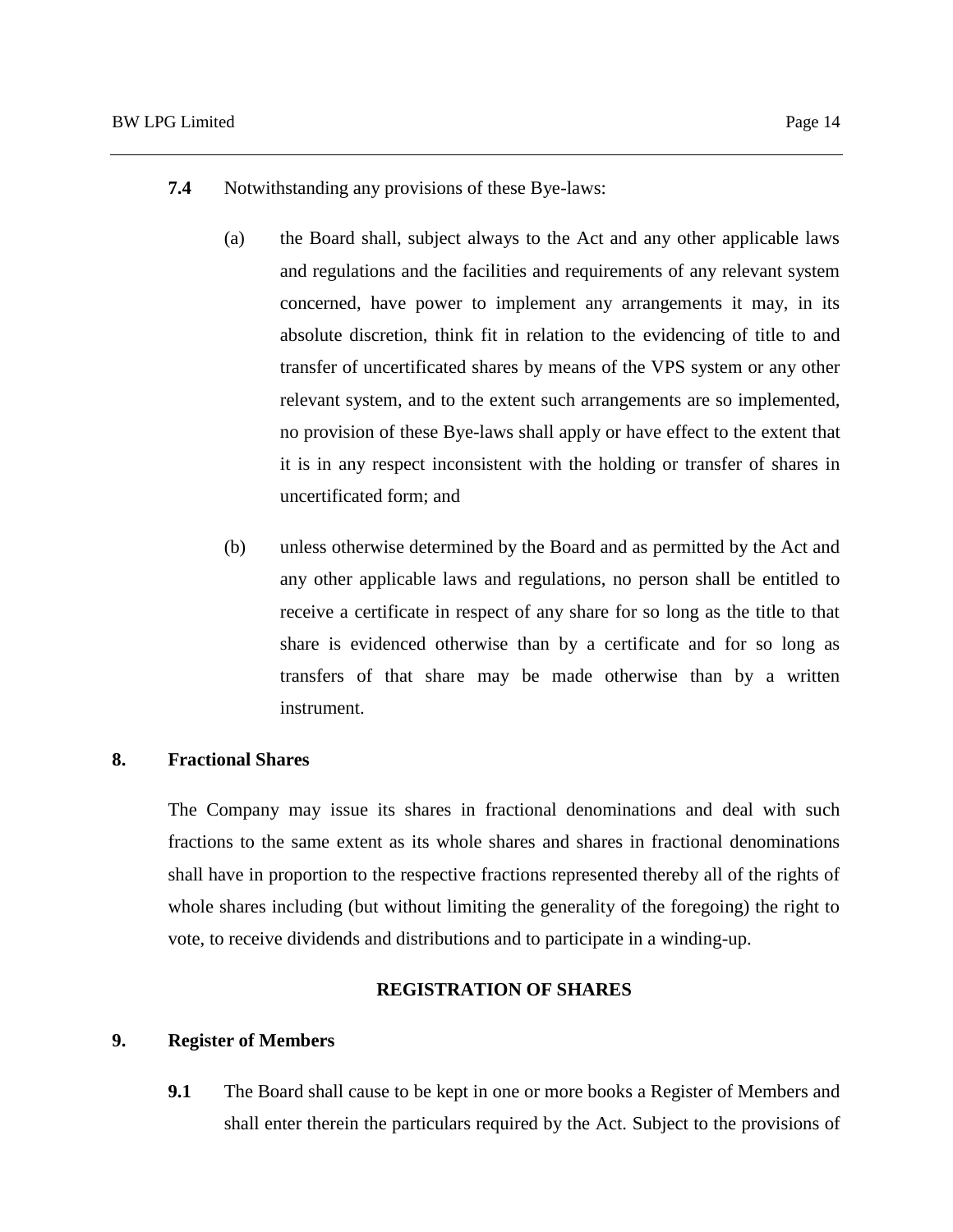the Act, the Company may keep one or more branch registers in any place in or outside of Bermuda, and the Board may make, amend and revoke any such regulations as it may think fit respecting the keeping of such branch registers. The Board may authorise any share on the Register of Members to be included in a branch register or any share registered on a branch register to be registered on another branch register, provided that at all times the Register of Members is

**9.2** The Register of Members shall be open to inspection without charge at the registered office of the Company on every business day, subject to such reasonable restrictions as the Board may impose, so that not less than two hours in each business day be allowed for inspection. The Register of Members may, after notice has been given in accordance with the Act, be closed for any time or times not exceeding in the whole thirty days in each year.

## **9A. Disclosure of Interests in Company Securities**

maintained in accordance with the Act.

- 9A.1 Members shall make such notifications to the Company regarding their interests in Company Securities as they are required to make under all applicable rules and regulations to which the Company is subject**.**
- 9A.2 The provisions of Bye-law 9A.1 are in addition to, and separate from, any other rights or obligations arising under the Act, these Bye-laws or otherwise.

## **9B. Company Investigations and Consequences**

9B.1 The Board has power to serve a notice to require any Member or any other person it has reasonable cause to believe, as determined in the Board's sole discretion, to be interested in Company Securities (an "Interested Party"), to disclose to the Company the nature of such interest and any documents to verify the identity of the Interested Party that the Board deems necessary.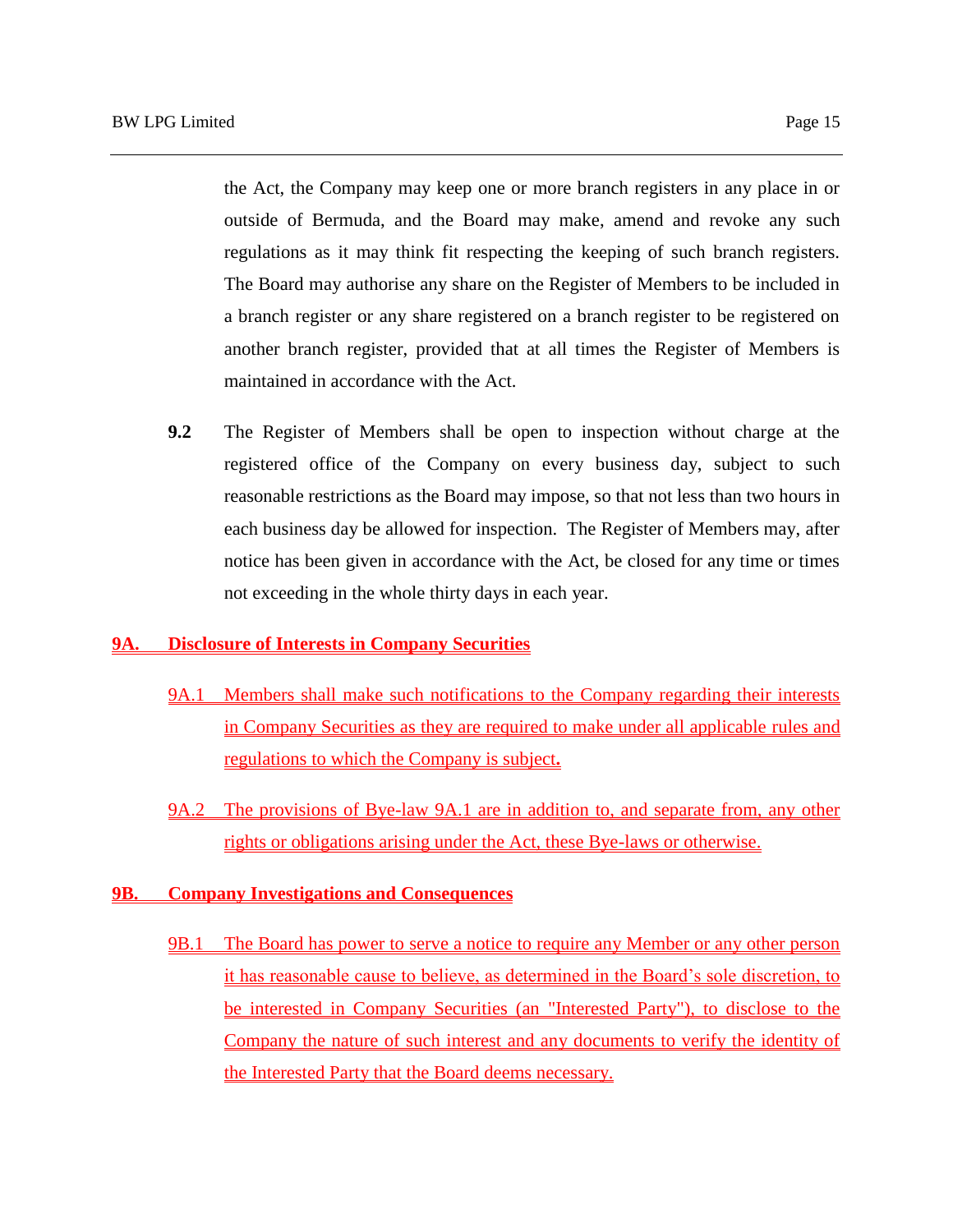- 9B.2 If at any time the Board is satisfied that any Member or Interested Party has been duly served with a notice pursuant to Bye-law 9B.1 (a "Disclosure Notice") and is in default for the prescribed period set out in Bye-law 9B.6 in supplying to the Company the information thereby required, or, in purported compliance with a Disclosure Notice, has made a statement which is false or inadequate in any material particular as determined by the Board in its sole discretion, then the Board may, in its absolute discretion at any time thereafter serve a further notice (a "Direction Notice") on the Member who was served with the relevant Disclosure Notice or on the Member who holds the Company Securities in which the Interested Party who was served with the relevant Disclosure Notice appears to be interested to direct that:
	- (a) in respect of the Company Securities in relation to which the default occurred (the "Default Securities", which expression includes any Company Securities issued after the date of the Disclosure Notice in respect of those Company Securities) the Member shall not be entitled to attend or vote either personally or by proxy at a general meeting or at a separate meeting of the holders of that class of shares or on a poll; and
	- (b) where the Default Securities represent at least 0.25 per cent (in nominal value) of the issued shares of their class, the Direction Notice may additionally direct that in respect of the Default Securities:
		- (i) where an offer of the right to elect to receive Company Securities instead of cash in respect of any dividend or part thereof is or has been made by the Company, any election made thereunder by such Member in respect of such Default Securities shall not be effective; and/or
		- (ii) any dividend (or any part of a dividend) or other amount payable in respect of the Default Securities shall be withheld by the Company, which shall have no obligation to pay interest on it, and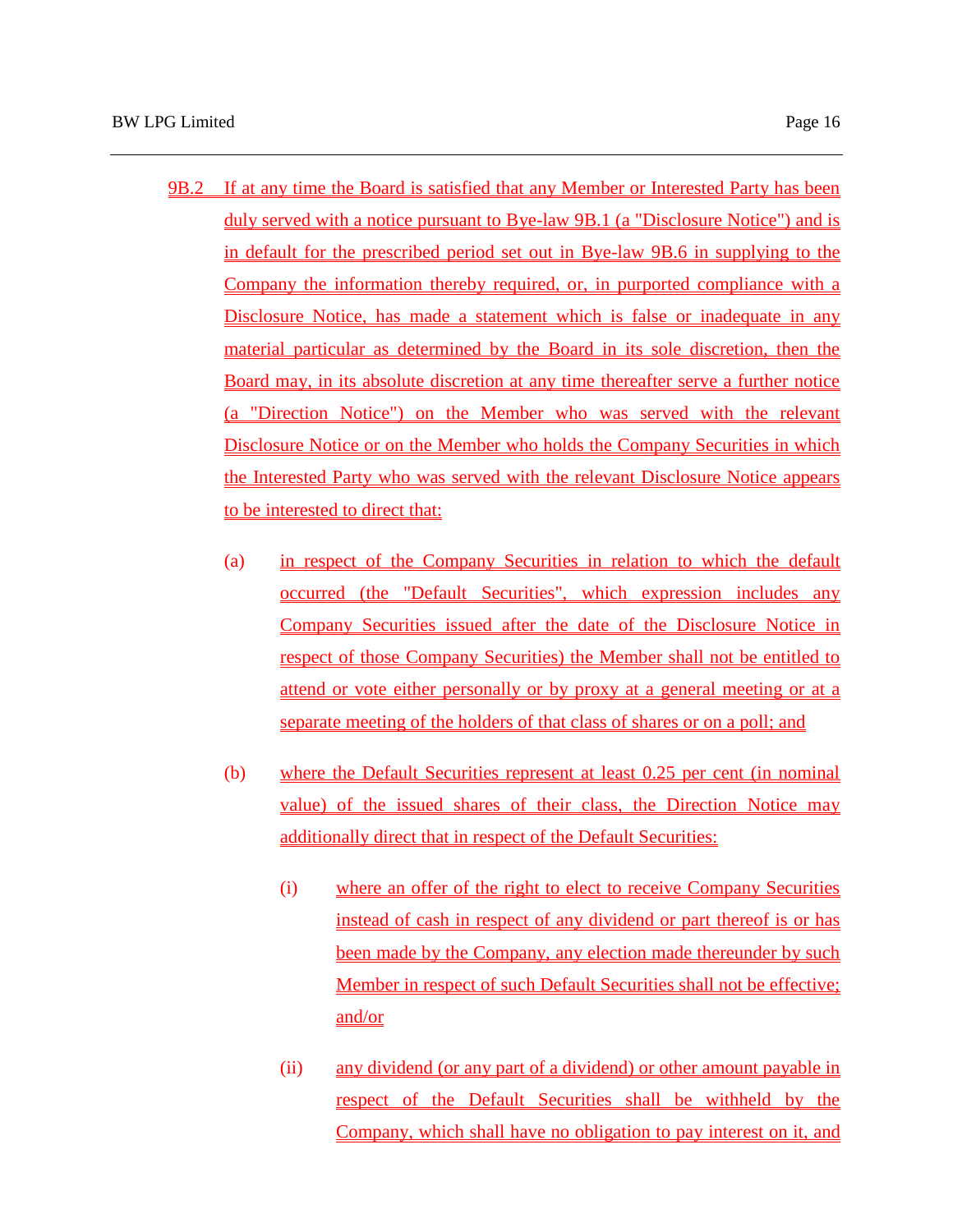such dividend or part thereof shall only be payable when the Direction Notice ceases to have effect to the person who would but for the Direction Notice have been entitled to it; and/or

- (iii) no transfer of any of the Company Securities held by any such Member shall be recognised or registered by the Board unless: (1) the transfer is an excepted transfer (as defined in Bye-law 9B.6); or (2) the Member is not himself in default as regards supplying the requisite information required under this Bye-law and, when presented for registration, the transfer is accompanied by a certificate by the Member in a form satisfactory to the Board to the effect that after due and careful enquiry the Member is satisfied that none of the Company Securities, which are the subject of the transfer, are Default Securities.
- 9B.3 The Company shall send the Direction Notice to each person appearing to be interested in the Default Securities, but the failure or omission by the Company to do so shall not invalidate such notice.
- 9B.4 Any Direction Notice shall cease to have effect not more than seven days after the earlier of receipt by the Company of:
	- (a) notice that the Default Securities are subject to an excepted transfer (as defined in Bye-law 9B.6), but only in relation to those Default Securities which are subject to such excepted transfer and not to any other Company Securities covered by the same Direction Notice; or
	- (b) all the information required by the relevant Disclosure Notice, in a form satisfactory to the Board.
- 9B.5 The Board may at any time send a notice cancelling a Direction Notice if it determines in its sole discretion that it is appropriate to do so.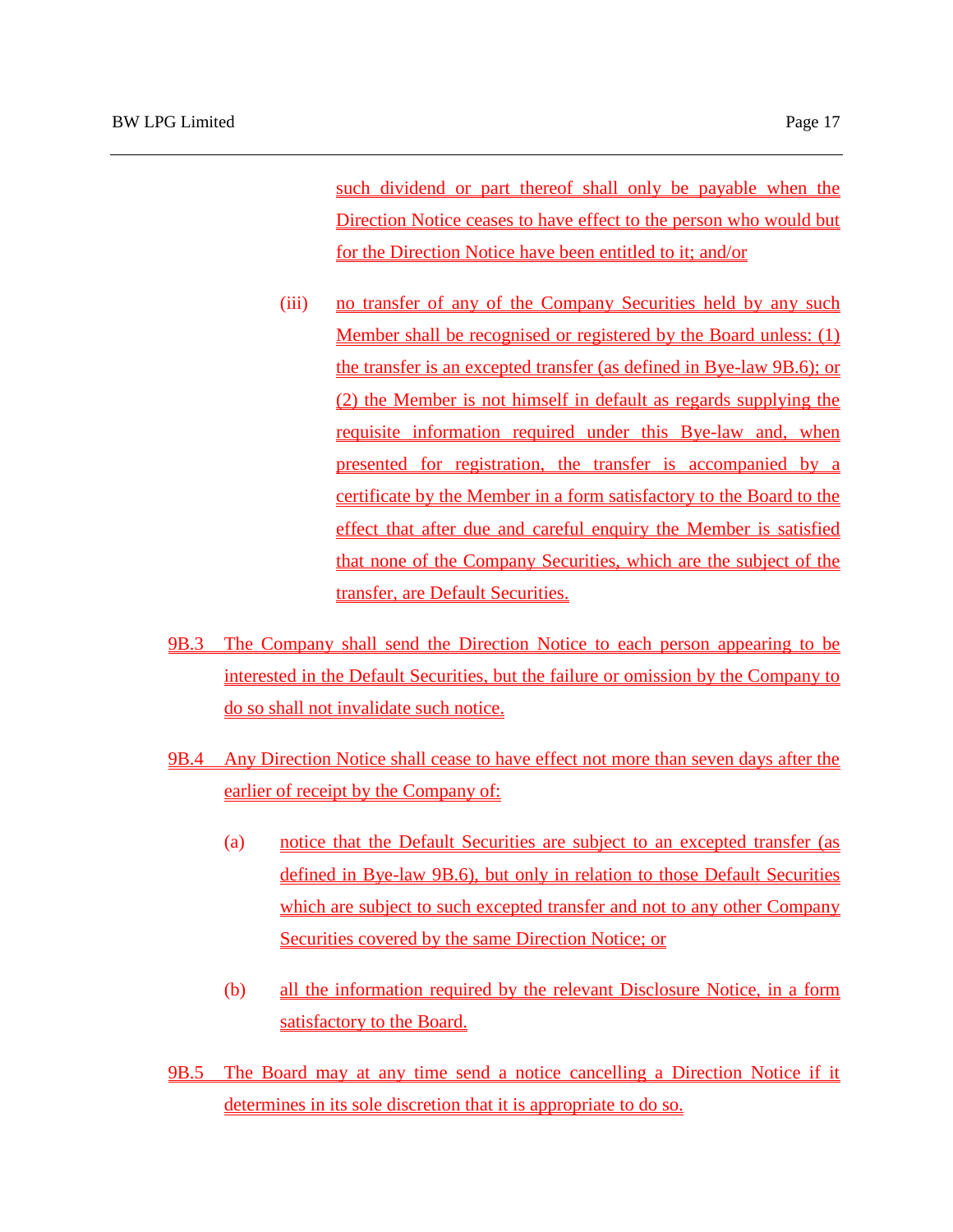## 9B.6 For the purposes of Bye-laws 9A and 9B:

- (a) the "prescribed period" is 14 days from the date the Disclosure Notice is deemed served;
- (b) a reference to a person being "interested" or having an "interest" in Company Securities includes an interest of any kind whatsoever in the Company Securities;
- (c) a transfer of Company Securities is an "excepted transfer" if:
	- (i) it is a transfer of Company Securities pursuant to an acceptance of an offer to acquire all the shares, or all the shares of any class or classes, in the Company (other than Company Securities, which at the date of the offer are already held by the offeror), being an offer on terms, which are the same in relation to all the Company Securities to which the offer relates or, where those Company Securities include Company Securities of different classes, in relation to all the Company Securities of each class; or
	- (ii) a transfer, which is shown to the satisfaction of the Board to be made in consequence of a sale of the whole of the beneficial interest in the Company Securities to a person who is not connected with the Member who has been served with the Disclosure Notice and with any other person appearing to be interested in the Default Securities; or
	- (iii) a transfer in consequence of a *bona fide* sale made on the Oslo Børs.
- 9B.7 Where a person who appears to be interested in Company Securities has been served with a notice pursuant to Bye-law 9B.1, and the Company Securities in which he appears to be interested are held by a depositary or a nominee approved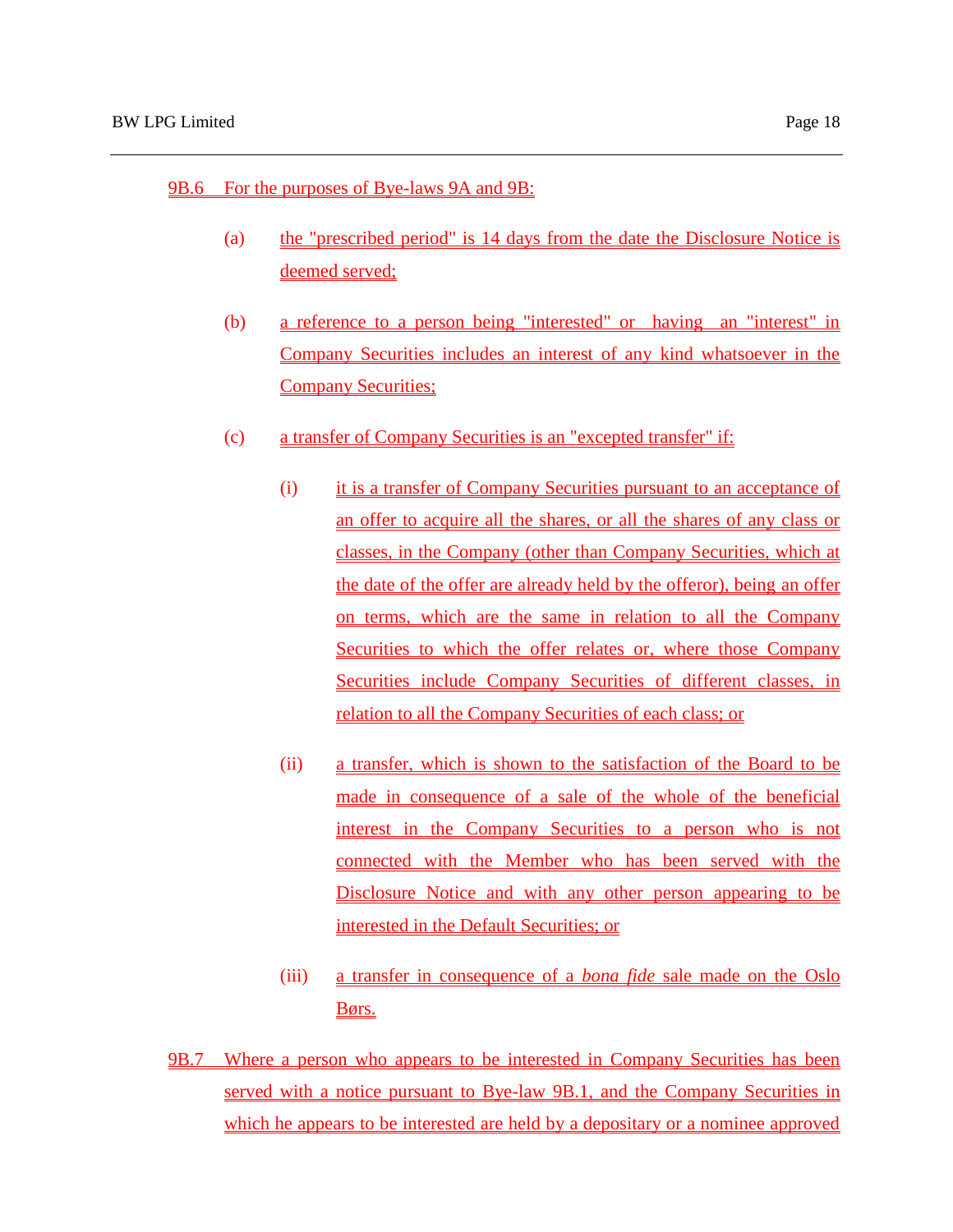as such by the Board (an "Approved Depository" and an "Approved Nominee" respectively), the provisions of Bye-law 9B.1 will be treated as applying only to the Company Securities which are held by the Approved Depository or Approved Nominee in which that person appears to be interested and not (so far as that person's apparent interest is concerned) to any other Company Securities held by the Approved Depository or Approved Nominee.

9B.8 While the Member on which a notice pursuant to Bye-law 9B.1 is served is an Approved Depository or Approved Nominee, the obligations of the Approved Depository or Approved Nominee as a Member will be limited to disclosing to the Company any information relating to a person who appears to be interested in the Company Securities held by it, which has been recorded by it in accordance with the arrangement under which it was appointed as an Approved Depository or Approved Nominee by the Board.

### **10. Registered Holder Absolute Owner**

The Company shall be entitled to treat the registered holder of any share as the absolute owner thereof and accordingly shall not be bound to recognise any equitable claim or other claim to, or interest in, such share on the part of any other person.

#### **11. Transfer of Registered Shares**

**11.1** Subject to the Act and to such of the restrictions contained in these Bye-laws as may be applicable, any Member may transfer all or any of his shares by an instrument of transfer in the usual common form or in any other form which the Board may approve. No such instrument shall be required on the redemption of a share or on the purchase by the Company of a share. All transfers of uncertificated shares shall be made in accordance with and be subject to the facilities and requirements of the transfer of title to shares in that class by means of the VPS system or any other relevant system concerned and, subject thereto, in accordance with any arrangements made by the Board pursuant to Bye-Law 7.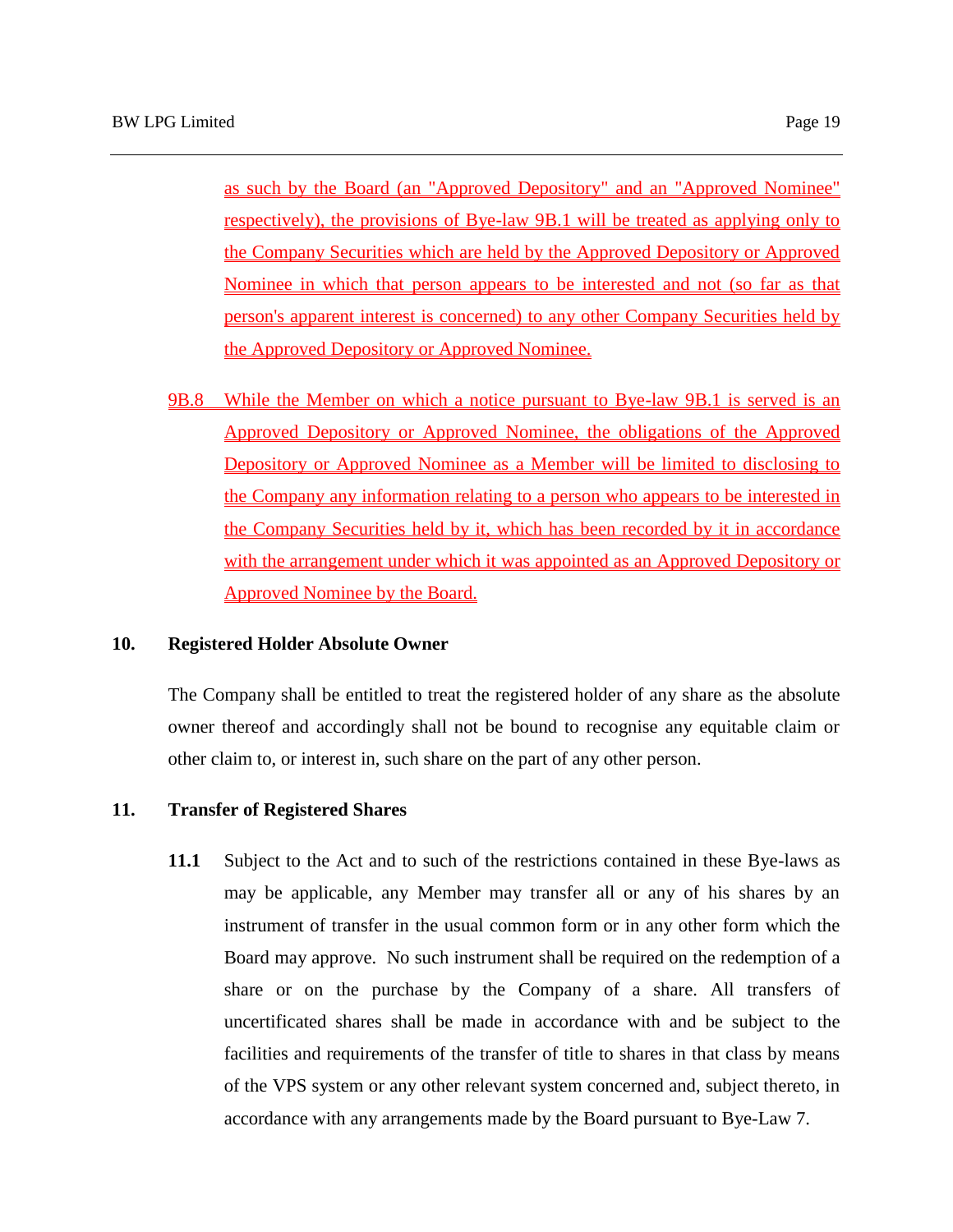- **11.2** The instrument of transfer shall be signed by (or on behalf of) the transferor and transferee, provided that, in the case of a fully paid share, the Board may accept the instrument signed by or on behalf of the transferor alone. The transferor shall be deemed to remain the holder of such share until the same has been registered as having been transferred to the transferee in the Register of Members.
- **11.3** The Board may refuse to recognise any instrument of transfer unless it is accompanied by the certificate in respect of the shares (if one has been issued) to which it relates and by such other evidence as the Board may reasonably require to prove the right of the transferor to make the transfer.
- **11.4** The joint holders of any share may transfer such share to one or more of such joint holders, and the surviving holder or holders of any share previously held by them jointly with a deceased Member may transfer any such share to the executors or administrators of such deceased Member.
- **11.5** The Board may in its absolute discretion and without assigning any reason therefore refuse to register the transfer of a share which is not fully paid or in accordance with Bye-law 9B.2. The Board shall refuse to register a transfer unless all applicable consents, authorisations and permissions of any governmental body or agency in Bermuda have been obtained. If the Board refuses to register a transfer of any share the Secretary shall, within three months after the date on which the transfer was lodged with the Company, send to the transferor and transferee notice of the refusal.
- **11.6** Shares may be transferred without a written instrument if transferred by an appointed agent or otherwise in accordance with the Act.
- **11.7** The Board may refuse to register the transfer of any share, and may direct the Registrar to decline (and the Registrar, to the extent it is able to do so, shall decline if so requested) to register the transfer of any interest in a share held through the VPS, where such transfer is not in accordance with Bye-law 9B.2 or where such transfer would, in the opinion of the Board, be likely to result in 50%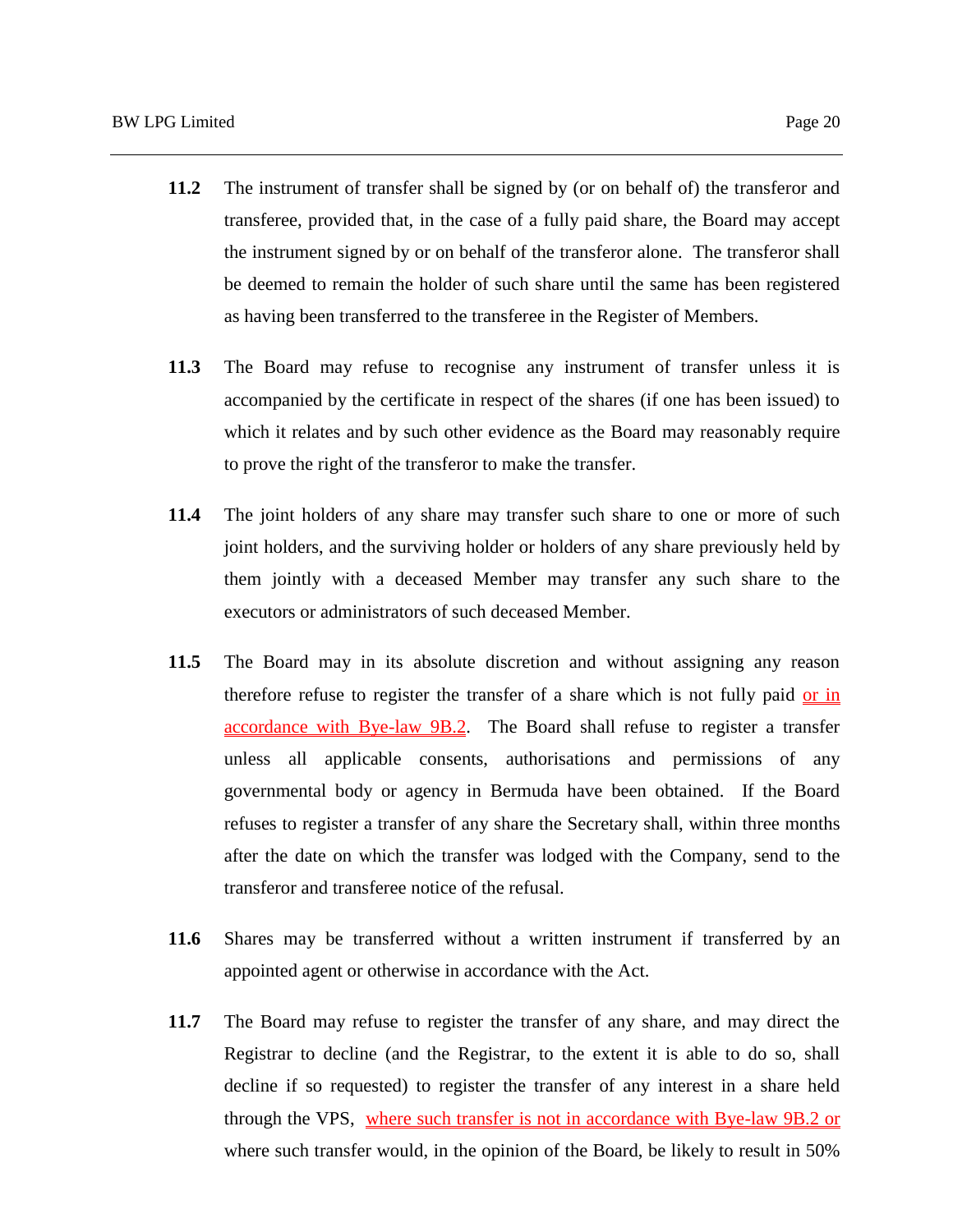or more of the aggregate issued and outstanding share capital of the Company, or shares of the Company to which are attached 50% or more of the votes attached to all issued and outstanding shares of the Company, being held or owned directly or indirectly by individuals or legal persons resident for tax purposes in Norway or, alternatively, such shares being effectively connected to a Norwegian business activity, or the Company otherwise being deemed a Controlled Foreign Company as such term is defined pursuant to Norwegian tax legislation.

**11.8** Subject to Bye-law 11.7, but notwithstanding anything to the contrary in these Bye-laws, shares that are listed or admitted to trading on an appointed stock exchange may be transferred in accordance with the rules and regulations of such exchange.

#### **12. Transmission of Registered Shares**

- **12.1** In the case of the death of a Member, the survivor or survivors where the deceased Member was a joint holder, and the legal personal representatives of the deceased Member where the deceased Member was a sole holder, shall be the only persons recognised by the Company as having any title to the deceased Member's interest in the shares. Nothing herein contained shall release the estate of a deceased joint holder from any liability in respect of any share which had been jointly held by such deceased Member with other persons. Subject to the provisions of the Act, for the purpose of this Bye-law, legal personal representative means the executor or administrator of a deceased Member or such other person as the Board may, in its absolute discretion, decide as being properly authorised to deal with the shares of a deceased Member.
- **12.2** Any person becoming entitled to a share in consequence of the death or bankruptcy of any Member may be registered as a Member upon such evidence as the Board may deem sufficient or may elect to nominate some person to be registered as a transferee of such share, and in such case the person becoming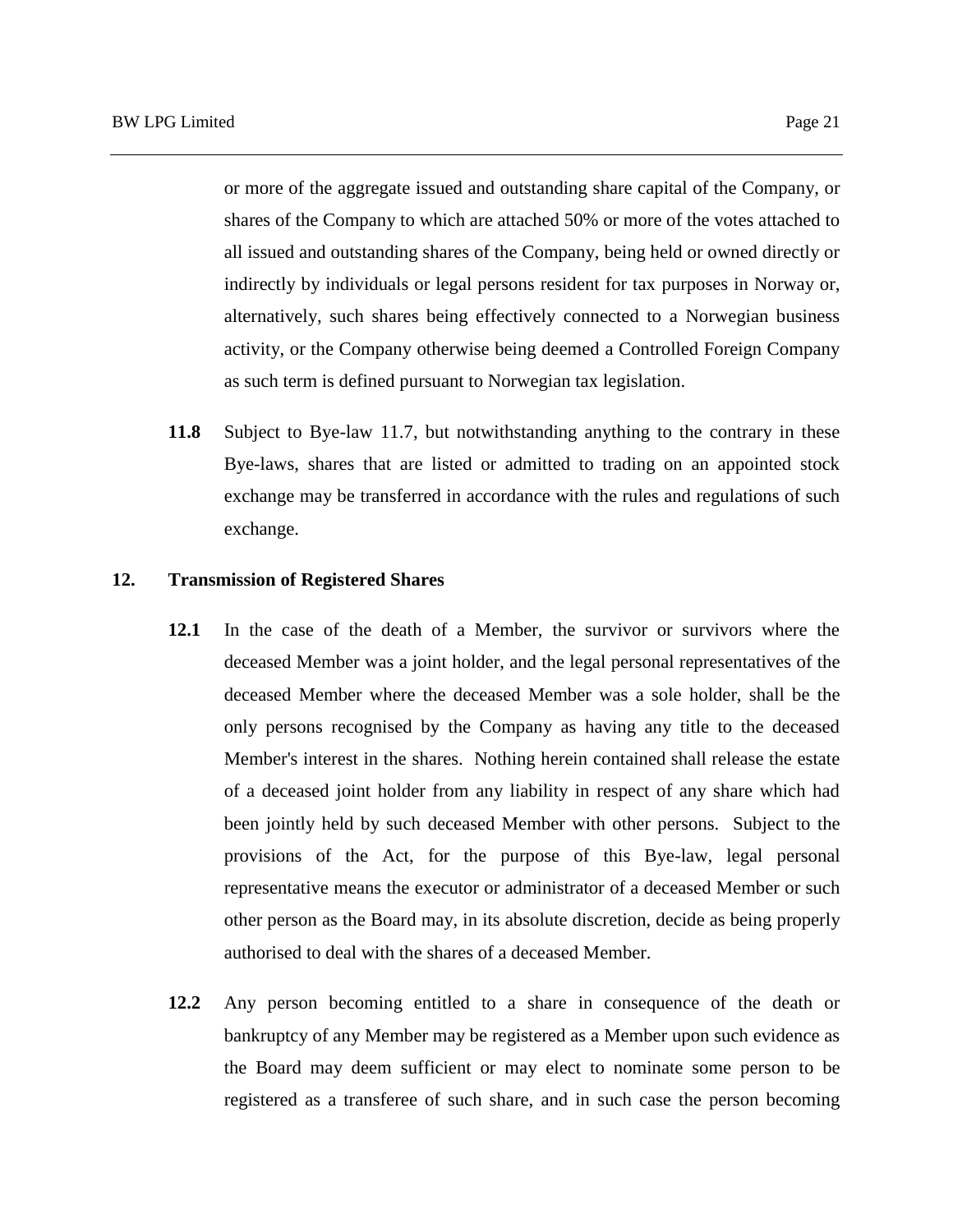entitled shall execute in favour of such nominee an instrument of transfer in writing in the form, or as near thereto as circumstances admit, of the following:

> Transfer by a Person Becoming Entitled on Death/Bankruptcy of a Member BW LPG Limited (the "Company")

I/We, having become entitled in consequence of the [death/bankruptcy] of [name and address of deceased/bankrupt Member] to [number] share(s) standing in the Register of Members of the Company in the name of the said [name of deceased/bankrupt Member] instead of being registered myself/ourselves, elect to have [name of transferee] (the "Transferee") registered as a transferee of such share(s) and I/we do hereby accordingly transfer the said share(s) to the Transferee to hold the same unto the Transferee, his or her executors, administrators and assigns, subject to the conditions on which the same were held at the time of the execution hereof; and the Transferee does hereby agree to take the said share(s) subject to the same conditions.

DATED this [*insert date*]

| Signed by: | In the presence of: |  |
|------------|---------------------|--|
| Transferor | Witness             |  |
| Transferee | Witness             |  |

- **12.3** On the presentation of the foregoing materials to the Board, accompanied by such evidence as the Board may require to prove the title of the transferor, the transferee shall be registered as a Member. Notwithstanding the foregoing, the Board shall, in any case, have the same right to decline or suspend registration as it would have had in the case of a transfer of the share by that Member before such Member's death or bankruptcy, as the case may be.
- **12.4** Where two or more persons are registered as joint holders of a share or shares, then in the event of the death of any joint holder or holders the remaining joint holder or holders shall be absolutely entitled to such share or shares and the Company shall recognise no claim in respect of the estate of any joint holder except in the case of the last survivor of such joint holders.

#### **ALTERATION OF SHARE CAPITAL**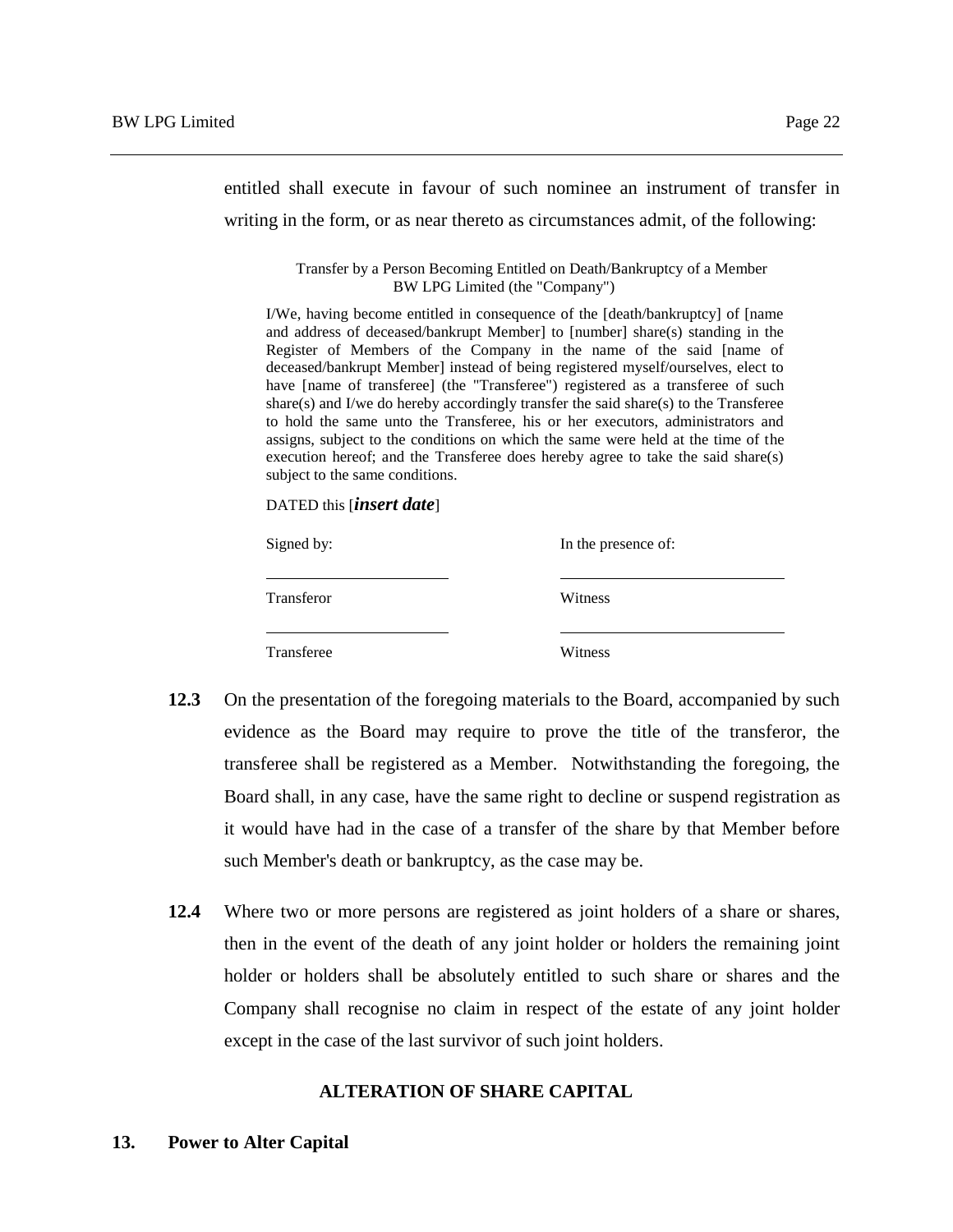- **13.1** The Company may if authorised by resolution of the Members increase, divide, consolidate, subdivide, change the currency denomination of, diminish or otherwise alter or reduce its share capital in any manner permitted by the Act.
- **13.2** Where, on any alteration or reduction of share capital, fractions of shares or some other difficulty would arise, the Board may deal with or resolve the same in such manner as it thinks fit.

#### **14. Variation of Rights Attaching to Shares**

If, at any time, the share capital is divided into different classes of shares, the rights attached to any class (unless otherwise provided by the terms of issue of the shares of that class) may, whether or not the Company is being wound-up, be varied with the consent in writing of the holders of three-fourths of the issued shares of that class or with the sanction of a resolution passed by a majority of the votes cast at a separate general meeting of the holders of the shares of the class at which meeting the necessary quorum shall be two persons at least holding or representing by proxy one-third of the issued shares of the class. The rights conferred upon the holders of the shares of any class or series issued with preferred or other rights shall not, unless otherwise expressly provided by the terms of issue of the shares of that class or series, be deemed to be varied by the creation or issue of further shares ranking pari passu therewith.

## **DIVIDENDS AND CAPITALISATION**

## **15. Dividends**

**15.1** The Board may, subject to these Bye-laws and in accordance with the Act, declare a dividend to be paid to the Members, in proportion to the number of shares held by them, and such dividend may be paid in cash or wholly or partly in specie in which case the Board may fix the value for distribution in specie of any assets. No unpaid dividend shall bear interest as against the Company.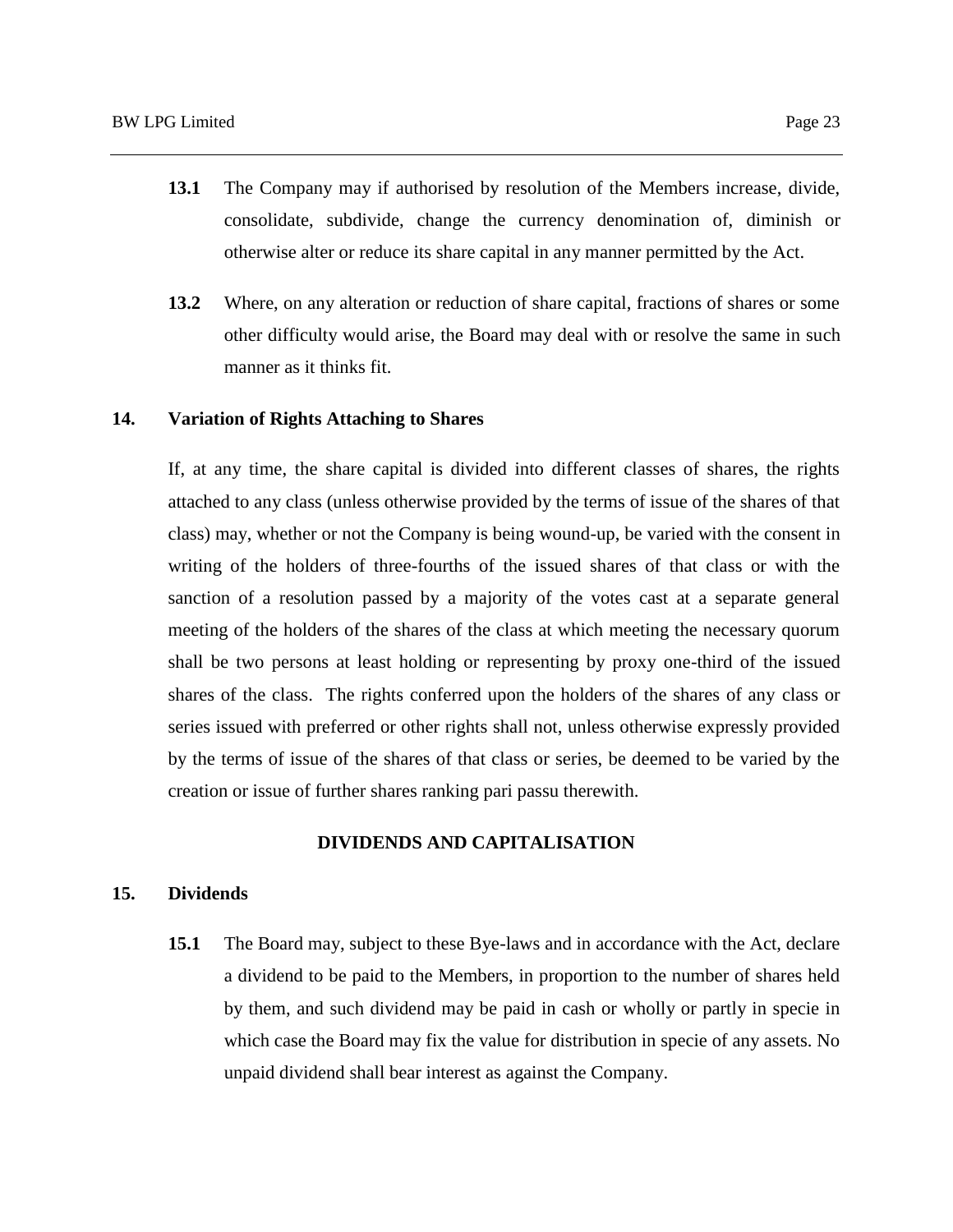- **15.2** The Board may fix any date as the record date for determining the Members entitled to receive any dividend.
- **15.3** The Company may pay dividends in proportion to the amount paid up on each share where a larger amount is paid up on some shares than on others.
- **15.4** The Board may declare and make such other distributions (in cash or in specie) to the Members as may be lawfully made out of the assets of the Company. No unpaid distribution shall bear interest as against the Company.

## **16. Power to Set Aside Profits**

The Board may, before declaring a dividend, set aside out of the surplus or profits of the Company, such amount as it thinks proper as a reserve to be used to meet contingencies or for equalising dividends or for any other purpose.

#### **17. Method of Payment**

- **17.1** Any dividend, interest, or other moneys payable in cash in respect of the shares may be paid through the VPS system or any other relevant system, by cheque or draft sent through the post directed to the Member at such Member's address in the Register of Members, or to such person and to such address as the holder may in writing direct.
- **17.2** In the case of joint holders of shares, any dividend, interest or other moneys payable in cash in respect of shares may be paid by cheque or draft sent through the post directed to the address of the holder first named in the Register of Members, or to such person and to such address as the joint holders may in writing direct. If two or more persons are registered as joint holders of any shares any one can give an effectual receipt for any dividend paid in respect of such shares.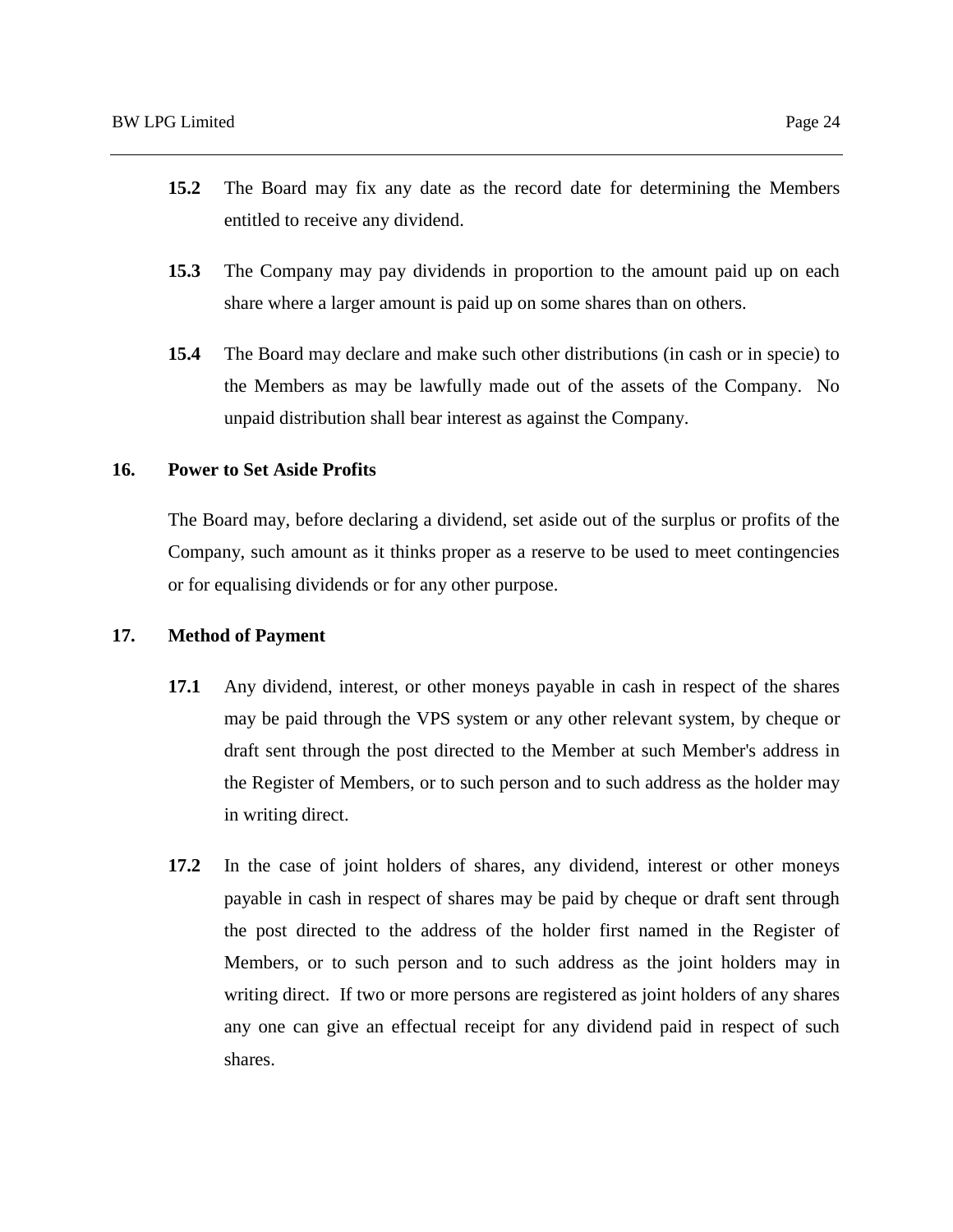- **17.3** The Board may deduct from the dividends or distributions payable to any Member all moneys due from such Member to the Company on account of calls or otherwise.
- **17.4** Any dividend and or other monies payable in respect of a share which has remained unclaimed for 6 years from the date when it became due for payment shall, if the Board so resolves, be forfeited and cease to remain owing by the Company. The payment of any unclaimed dividend or other moneys payable in respect of a share may (but need not) be paid by the Company into an account separate from the Company's own account. Such payment shall not constitute the Company a trustee in respect thereof.
- **17.5** The Company shall be entitled to cease sending dividend cheques and warrants by post or otherwise to a Member if those instruments have been returned undelivered to, or left uncashed by, that Member on at least two consecutive occasions, or, following one such occasion, reasonable enquiries have failed to establish the Member's new address. The entitlement conferred on the Company by this Bye-law 17.5 in respect of any Member shall cease if the Member claims a dividend or cashes a dividend cheque or warrant.

#### **18. Capitalisation**

- **18.1** The Board may resolve to capitalise any amount for the time being standing to the credit of any of the Company's share premium or other reserve accounts or to the credit of the profit and loss account or otherwise available for distribution by applying such amount in paying up unissued shares to be allotted as fully paid bonus shares pro-rata (except in connection with the conversion of shares of one class to shares of another class) to the Members.
- **18.2** The Board may capitalise any amount for the time being standing to the credit of a reserve account or amounts otherwise available for dividend or distribution by applying such amounts in paying up in full partly or nil paid shares of those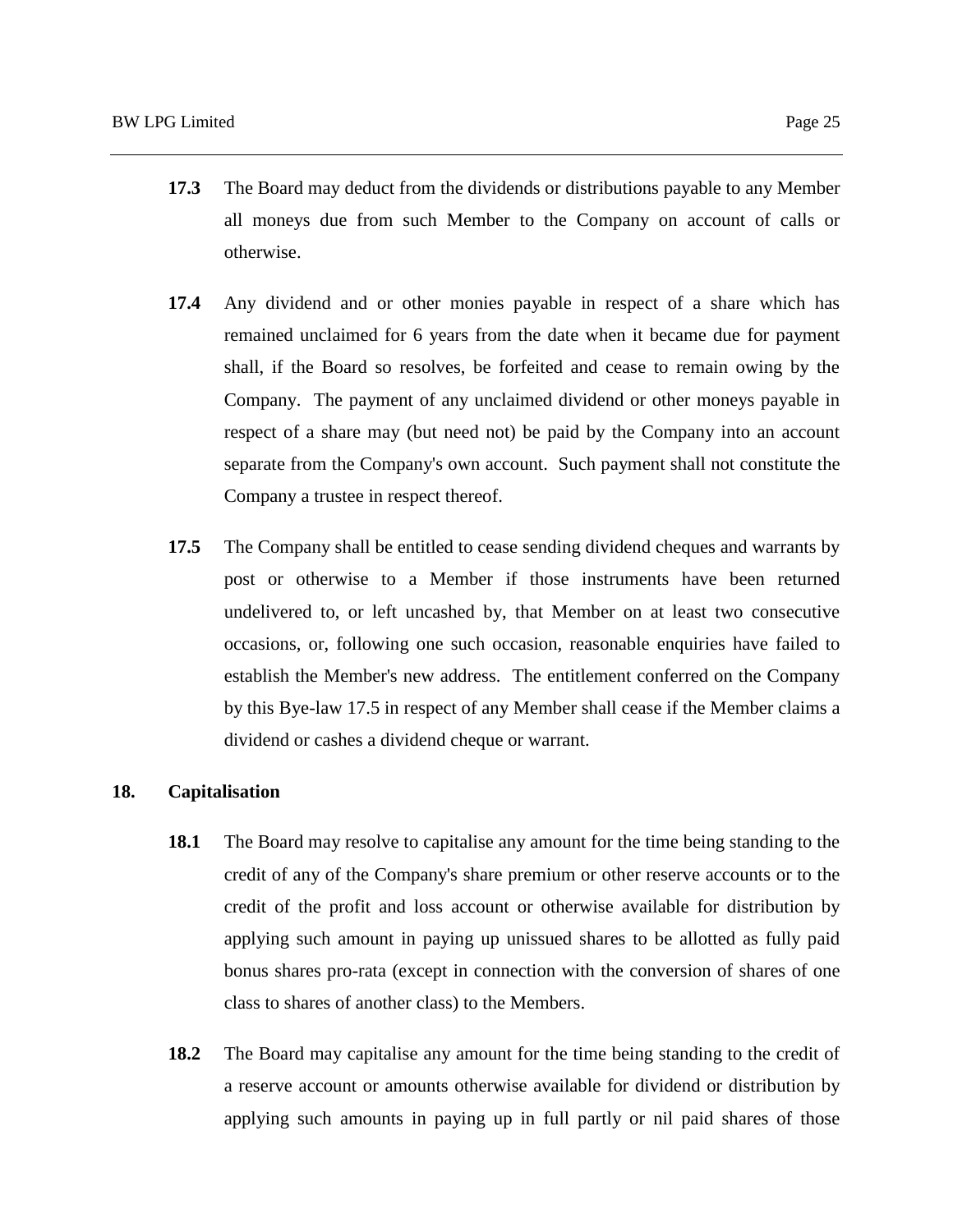Members who would have been entitled to such amounts if they were distributed by way of dividend or distribution.

#### **MEETINGS OF MEMBERS**

## **19. Annual General Meetings**

Notwithstanding the provisions of the Act entitling the Members of the Company to elect to dispense with the holding of an annual general meeting, an annual general meeting shall be held in each year (other than the year of incorporation) at such time and place as the president of the Company (if any) or the Chairman or the Board shall appoint.

## **20. Special General Meetings**

The president of the Company (if any) or the Chairman or the Board may convene a special general meeting of the Company whenever in their judgment such a meeting is necessary.

#### **21. Requisitioned General Meetings**

The Board shall, on the requisition of Members holding at the date of the deposit of the requisition not less than one-tenth of such of the paid-up share capital of the Company as at the date of the deposit carries the right to vote at general meetings of the Company, forthwith proceed to convene a special general meeting of the Company and the provisions of the Act shall apply.

# **22. Notice**

**22.1** At least 14 clear days notice of an annual general meeting shall be given to each Member entitled to attend and vote thereat, stating the date, place and time at which the meeting is to be held, that the election of Directors will take place thereat, and as far as practicable, the other business to be conducted at the meeting.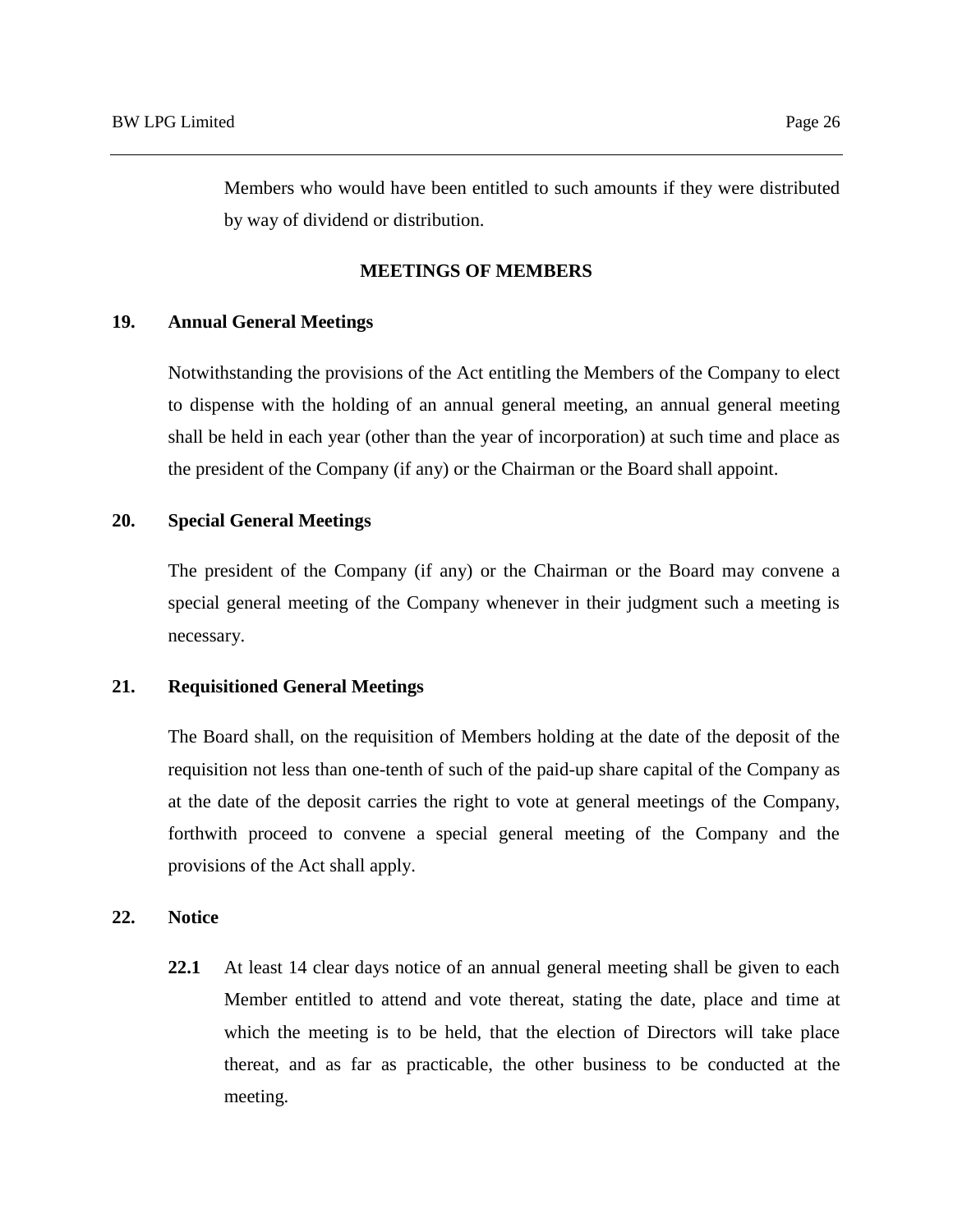- **22.2** At least 14 clear days notice of a special general meeting shall be given to each Member entitled to attend and vote thereat, stating the date, time, place and the general nature of the business to be considered at the meeting.
- **22.3** The Board may fix any date as the record date for determining the Members entitled to receive notice of and to vote at any general meeting, provided that the date for determining Members entitled to vote at any general meeting may not be more than 5 days before the date fixed for the meeting.
- **22.4** A general meeting shall, notwithstanding that it is called on shorter notice than that specified in these Bye-laws, be deemed to have been properly called if it is so agreed by (i) all the Members entitled to attend and vote thereat in the case of an annual general meeting; and (ii) by a majority in number of the Members having the right to attend and vote at the meeting, being a majority together holding not less than 95% in nominal value of the shares giving a right to attend and vote thereat in the case of a special general meeting.
- **22.5** The accidental omission to give notice of a general meeting to, or the non-receipt of a notice of a general meeting by, any person entitled to receive notice shall not invalidate the proceedings at that meeting.

#### **23. Giving Notice**

- **23.1** A notice may be given by the Company to a Member:
	- (a) by delivering it to such Member in person, in which case the notice shall be deemed to have been served upon such delivery; or
	- (b) by sending it by post to such Member's address in the Register of Members, in which case the notice shall be deemed to have been served five days after the date on which it is deposited, with postage prepaid, in the mail; or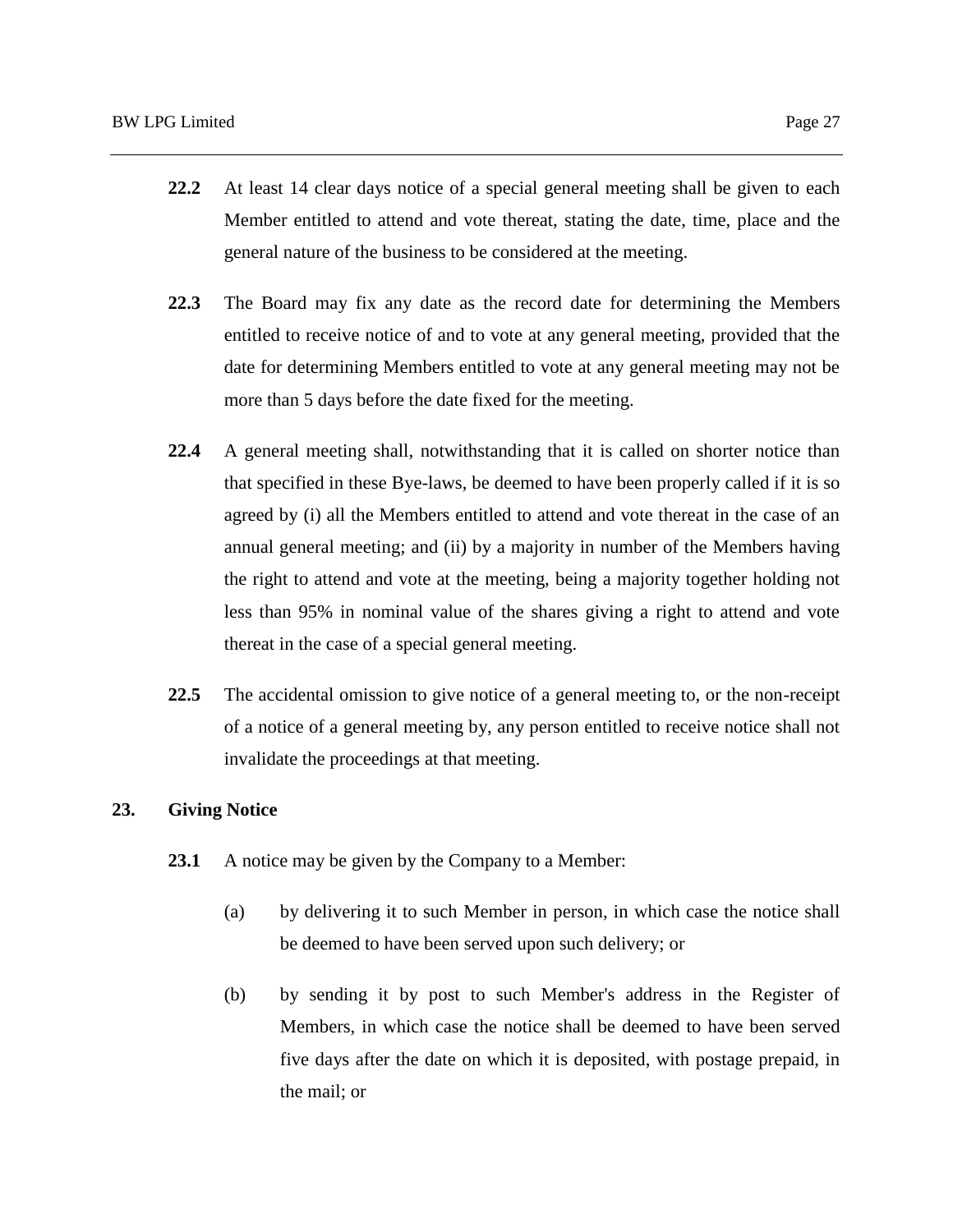- (c) by sending it by courier to such Member's address in the Register of members, in which case the notice shall be deemed to have been served two days after the date on which it is deposited, with courier fees paid, with the courier service; or
- (d) by transmitting it by electronic means (including facsimile and electronic mail, but not telephone) in accordance with such directions as may be given by such Member to the Company for such purpose, in which case the notice shall be deemed to have been served at the time that it would in the ordinary course be transmitted; or
- (e) by delivering it in accordance with the provisions of the Act pertaining to delivery of electronic records by publication on a website, in which case the notice shall be deemed to have been served at the time when the requirements of the Act in that regard have been met.
- **23.2** Any notice required to be given to a Member shall, with respect to any shares held jointly by two or more persons, be given to whichever of such persons is named first in the Register of Members and notice so given shall be sufficient notice to all the holders of such shares.
- **23.3** In proving service under Bye-laws 23.1(b), (c) and (d), it shall be sufficient to prove that the notice was properly addressed and prepaid, if posted or sent by courier, and the time when it was posted, deposited with the courier, or transmitted by electronic means.

## **24. Postponement or Cancellation of General Meeting**

The Secretary may, and on the instruction of the Chairman or the president (if any), the Secretary shall, postpone or cancel any general meeting called in accordance with these Bye-laws (other than a meeting requisitioned under these Bye-laws) provided that notice of postponement or cancellation is given to the Members before the time for such meeting. Fresh notice of the date, time and place for the postponed or cancelled meeting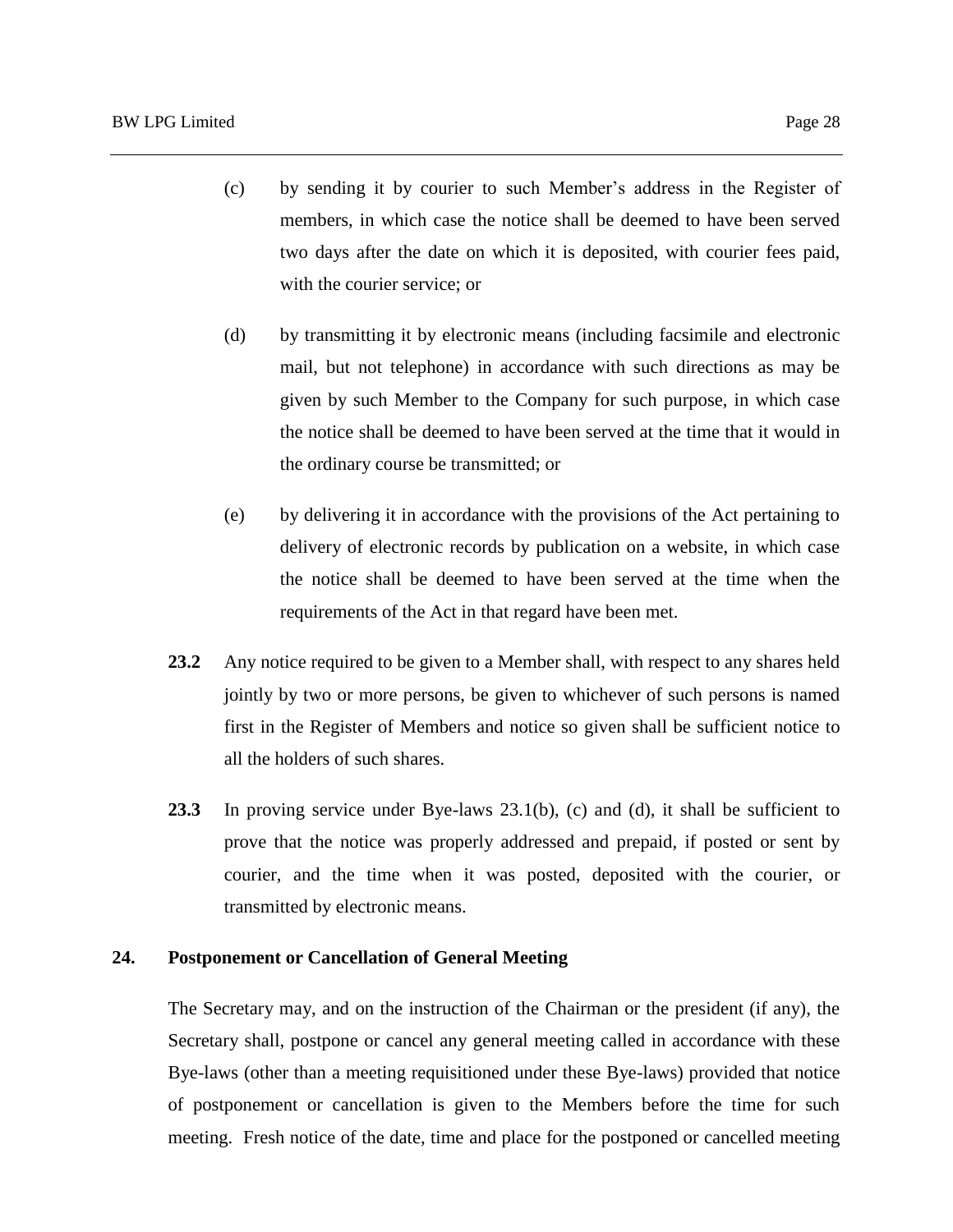shall be given to each Member in accordance with these Bye-laws.

### **25. Attendance and Security at General Meetings**

- **25.1** Members may participate in any general meeting by such telephonic, electronic or other communication facilities or means as permit all persons participating in the meeting to communicate with each other simultaneously and instantaneously, and participation in such a meeting shall constitute presence in person at such meeting.
- **25.2** The Board may, and at any general meeting, the chairman of such meeting may make any arrangement and impose any requirement or restriction it or he considers appropriate to ensure the security of a general meeting including, without limitation, requirements for evidence of identity to be produced by those attending the meeting, the searching of their personal property and the restriction of items that may be taken into the meeting place. The Board and, at any general meeting, the chairman of such meeting are entitled to refuse entry to a person who refuses to comply with any such arrangements, requirements or restrictions.

# **26. Quorum at General Meetings**

- **26.1** At any general meeting two or more persons present in person throughout the meeting and representing in person or by proxy in excess of 33% of the total issued voting shares in the Company throughout the meeting shall form a quorum for the transaction of business.
- **26.2** If within half an hour from the time appointed for the meeting a quorum is not present, then, in the case of a meeting convened on a requisition, the meeting shall be deemed cancelled and, in any other case, the meeting shall stand adjourned to the same day one week later, at the same time and place or to such other day, time or place as the Secretary may determine. Unless the meeting is adjourned to a specific date, time and place announced at the meeting being adjourned, fresh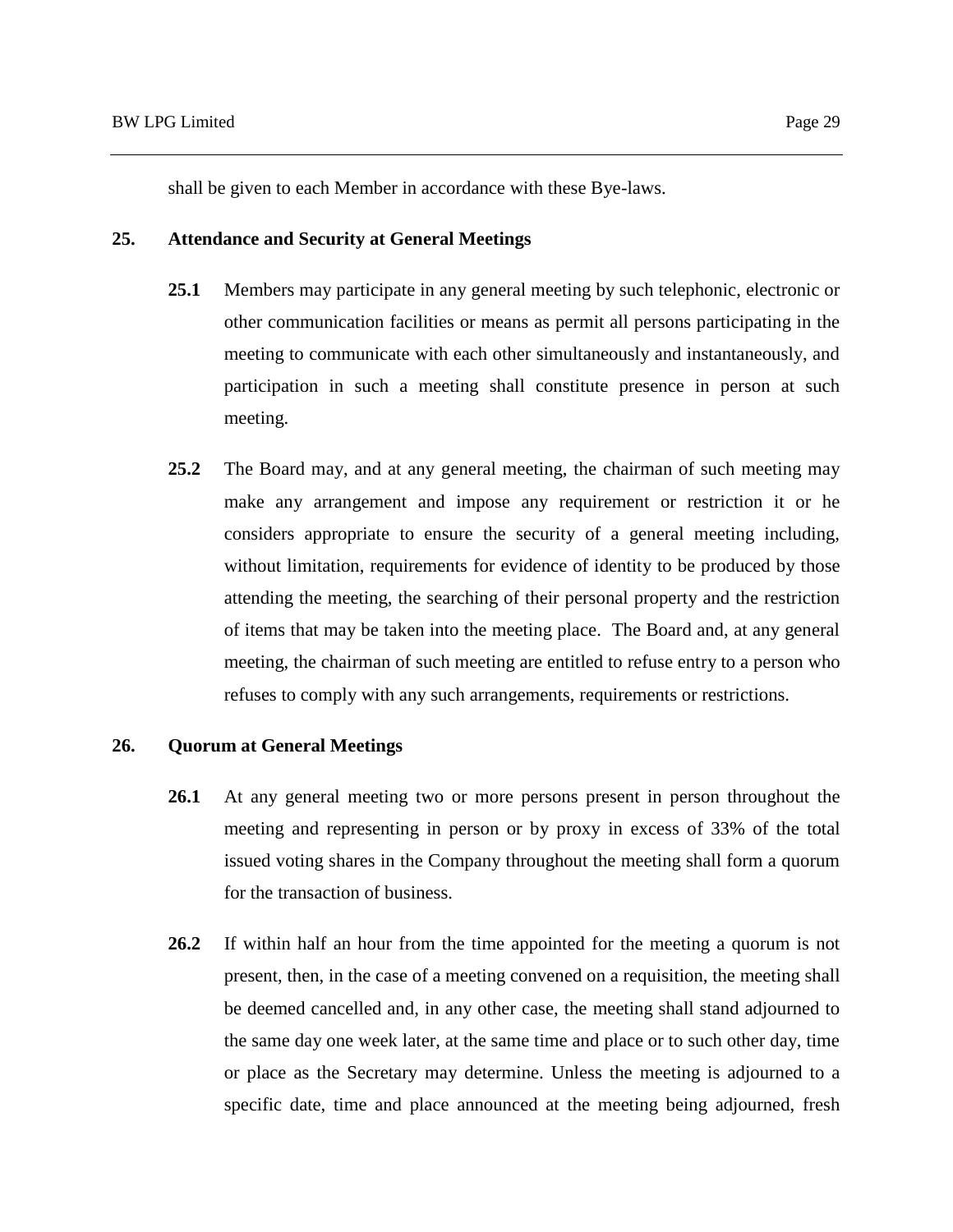notice of the resumption of the meeting shall be given to each Member entitled to attend and vote thereat in accordance with these Bye-laws.

# **27. Chairman to Preside**

Unless otherwise agreed by a majority of those attending and entitled to vote thereat, the Chairman or the president of the Company, if there be one, shall act as chairman of the meeting at all general meetings at which such person is present. In their absence a chairman of the meeting shall be appointed or elected by those present at the meeting and entitled to vote.

#### **28. Voting on Resolutions**

- **28.1** Subject to the Act and these Bye-laws, any question proposed for the consideration of the Members at any general meeting shall be decided by the affirmative votes of a majority of the votes cast in accordance with these Byelaws and in the case of an equality of votes the resolution shall fail.
- **28.2** No Member shall be entitled to vote at a general meeting unless such Member has paid all the calls on all shares held by such Member.
- **28.3** At any general meeting a resolution put to the vote of the meeting shall, in the first instance, be voted upon by a show of hands and, subject to any rights or restrictions for the time being lawfully attached to any class of shares and subject to the provisions of these Bye-laws, every Member present in person and every person holding a valid proxy at such meeting shall be entitled to one vote and shall cast such vote by raising his or her hand.
- **28.4** In the event that a Member participates in a general meeting by telephone, electronic or other communication facilities or means, the chairman of the meeting shall direct the manner in which such Member may cast his vote on a show of hands.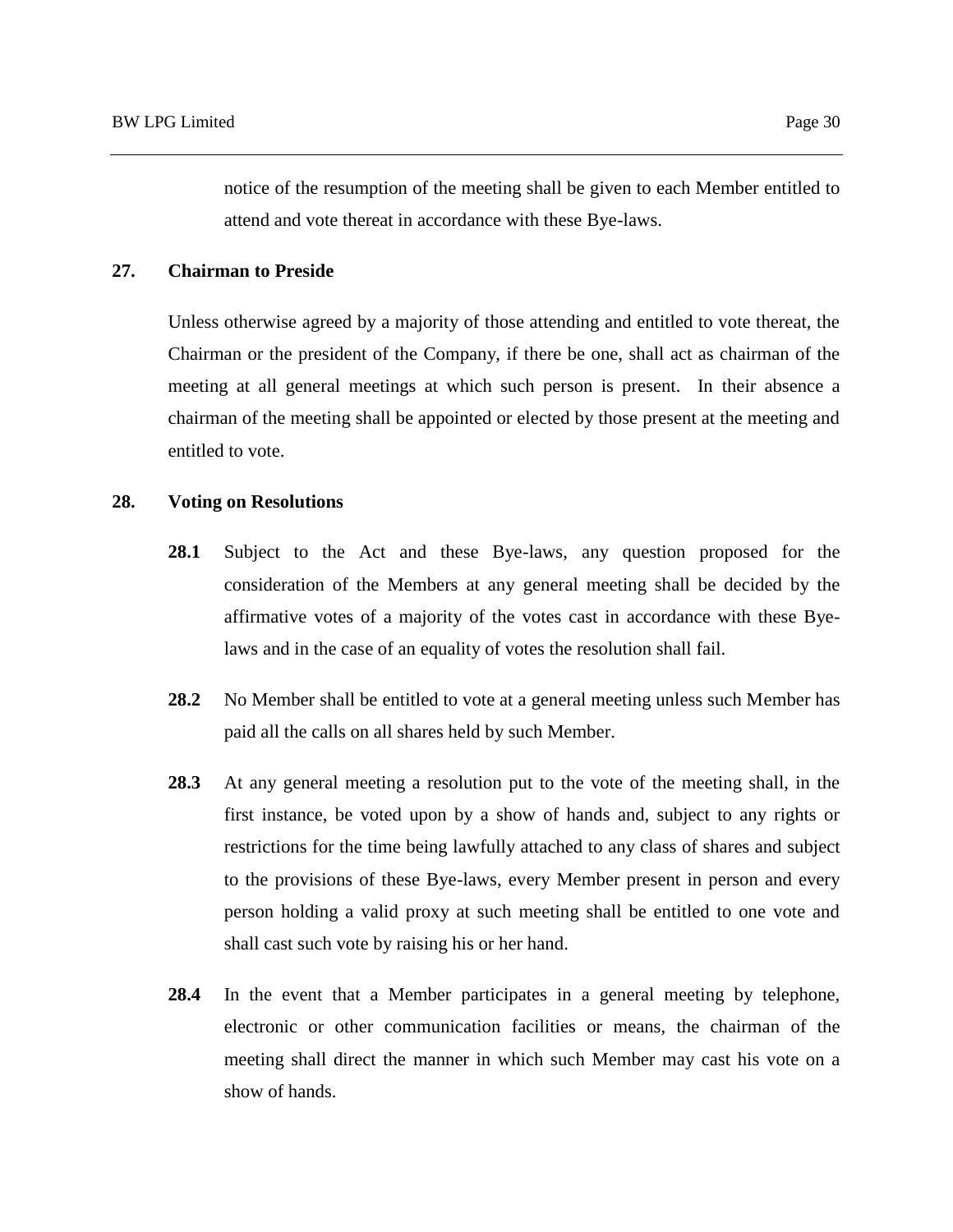- **28.5** At any general meeting if an amendment shall be proposed to any resolution under consideration and the chairman of the meeting rules on whether or not the proposed amendment is out of order, the proceedings on the substantive resolution shall not be invalidated by any error in such ruling.
- **28.6** At any general meeting a declaration by the chairman of the meeting that a question proposed for consideration has, on a show of hands, been carried, or carried unanimously, or by a particular majority, or lost, and an entry to that effect in a book containing the minutes of the proceedings of the Company shall, subject to these Bye-laws, be conclusive evidence of that fact.

## **29. Power to Demand a Vote on a Poll**

- **29.1** Notwithstanding the foregoing, a poll may be demanded by any of the following persons:
	- (a) the chairman of such meeting; or
	- (b) at least three Members present in person or represented by proxy; or
	- (c) any Member or Members present in person or represented by proxy and holding between them not less than one-tenth of the total voting rights of all the Members having the right to vote at such meeting; or
	- (d) any Member or Members present in person or represented by proxy holding shares in the Company conferring the right to vote at such meeting, being shares on which an aggregate sum has been paid up equal to not less than one-tenth of the total amount paid up on all such shares conferring such right.
- **29.2** Where a poll is demanded, subject to any rights or restrictions for the time being lawfully attached to any class of shares, every person present at such meeting shall have one vote for each share of which such person is the holder or for which such person holds a proxy and such vote shall be counted by ballot as described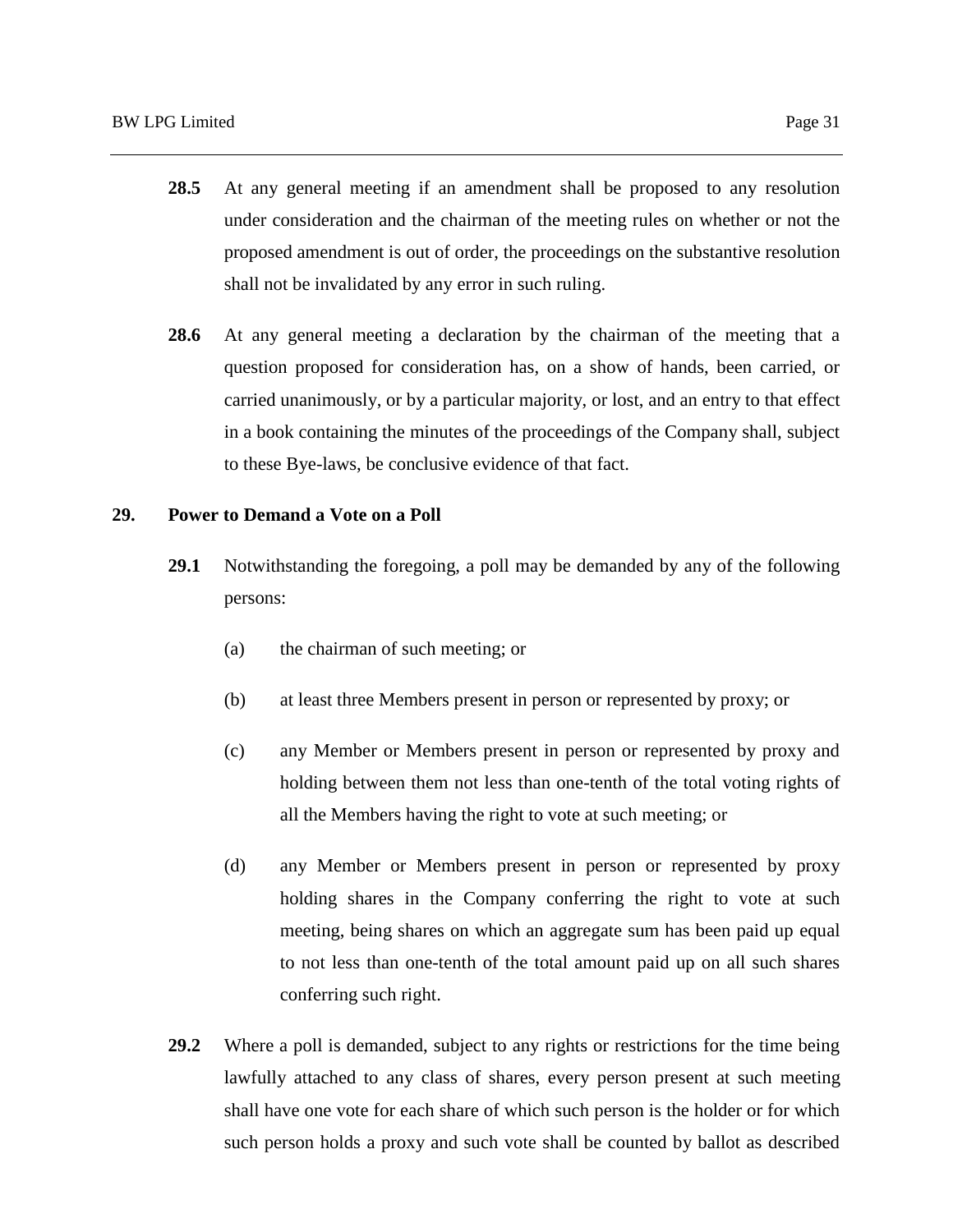herein, or in the case of a general meeting at which one or more Members are present by telephone, electronic or other communication facilities or means, in such manner as the chairman of the meeting may direct and the result of such poll shall be deemed to be the resolution of the meeting at which the poll was demanded and shall replace any previous resolution upon the same matter which has been the subject of a show of hands. A person entitled to more than one vote need not use all his votes or cast all the votes he uses in the same way.

- **29.3** A poll demanded for the purpose of electing a chairman of the meeting or on a question of adjournment shall be taken forthwith. A poll demanded on any other question shall be taken at such time and in such manner during such meeting as the chairman (or acting chairman) of the meeting may direct. Any business other than that upon which a poll has been demanded may be conducted pending the taking of the poll.
- **29.4** Where a vote is taken by poll, each person physically present and entitled to vote shall be furnished with a ballot paper on which such person shall record his vote in such manner as shall be determined at the meeting having regard to the nature of the question on which the vote is taken, and each ballot paper shall be signed or initialled or otherwise marked so as to identify the voter and the registered holder in the case of a proxy. Each person present by telephone, electronic or other communication facilities or means shall cast his vote in such manner as the chairman of the meeting shall direct. At the conclusion of the poll, the ballot papers and votes cast in accordance with such directions shall be examined and counted by a committee of not less than two Members or proxy holders appointed by the chairman of the meeting for the purpose and the result of the poll shall be declared by the chairman of the meeting.

#### **30. Voting by Joint Holders of Shares**

In the case of joint holders, the vote of the senior who tenders a vote (whether in person or by proxy) shall be accepted to the exclusion of the votes of the other joint holders, and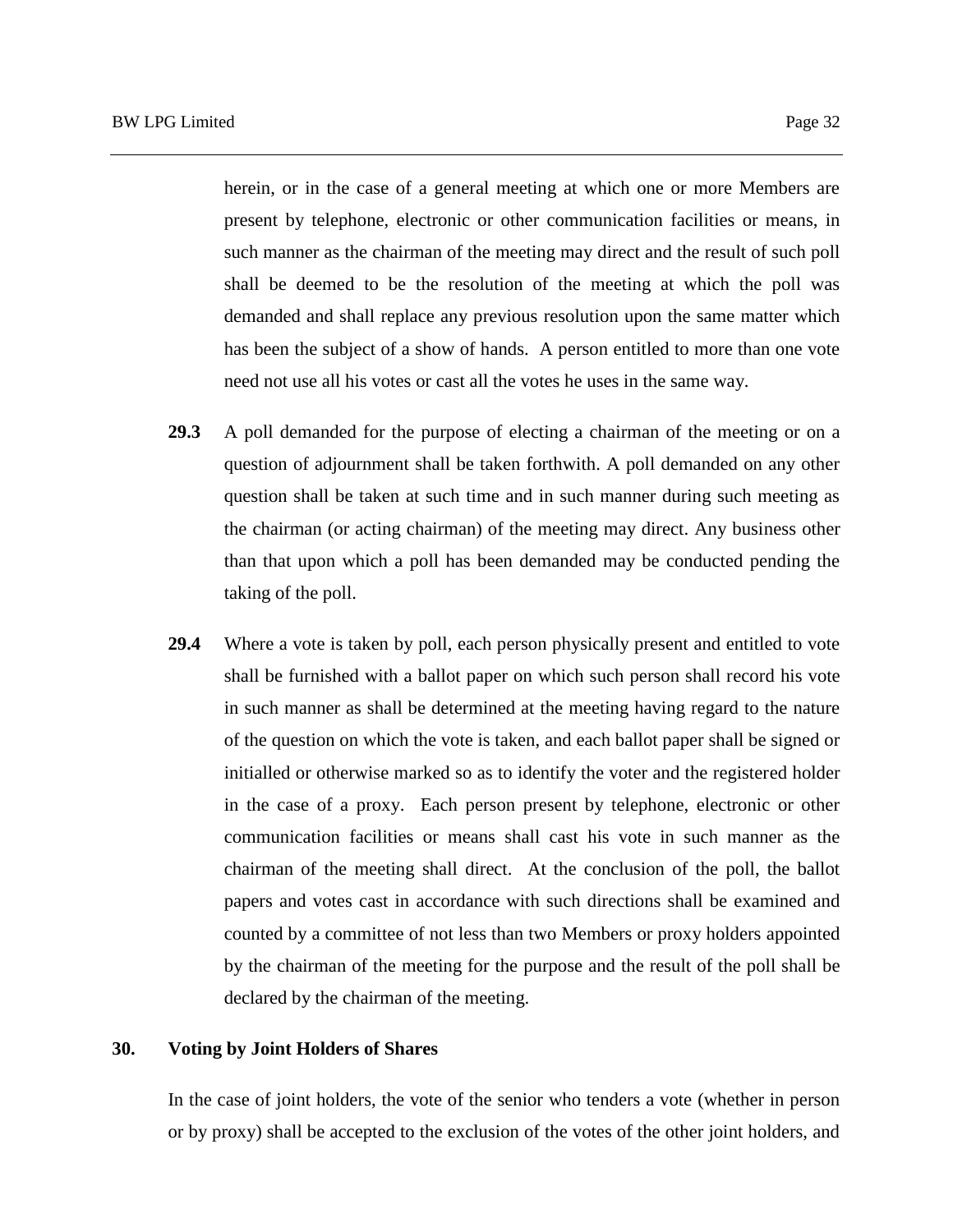for this purpose seniority shall be determined by the order in which the names stand in the Register of Members.

#### **31. Instrument of Proxy**

**31.1** An instrument appointing a proxy shall be in writing in substantially the following form or such other form as the chairman of the meeting shall accept:

Proxy

BW LPG Limited (the "Company")

I/We, [insert names here], being a Member of the Company with [number] shares, HEREBY APPOINT [name] of [address] or failing him, [name] of [address] to be my/our proxy to vote for me/us at the meeting of the Members to be held on the [*insert date*] and at any adjournment thereof. (Any restrictions on voting to be inserted here.)

Signed this [*insert date]*

Member(s)

- **31.2** The instrument appointing a proxy must be received by the Company at the registered office or at such other place or in such manner as is specified in the notice convening the meeting or in any instrument of proxy sent out by the Company in relation to the meeting at which the person named in the instrument appointing a proxy proposes to vote, and an instrument appointing a proxy which is not received in the manner so prescribed shall be invalid.
- **31.3** A Member who is the holder of two or more shares may appoint more than one proxy to represent him and vote on his behalf in respect of different shares.
- **31.4** The decision of the chairman of any general meeting as to the validity of any appointment of a proxy shall be final.

#### **32. Representation of Corporate Member**

**32.1** A corporation which is a Member may, by written instrument, authorise such person or persons as it thinks fit to act as its representative at any meeting of the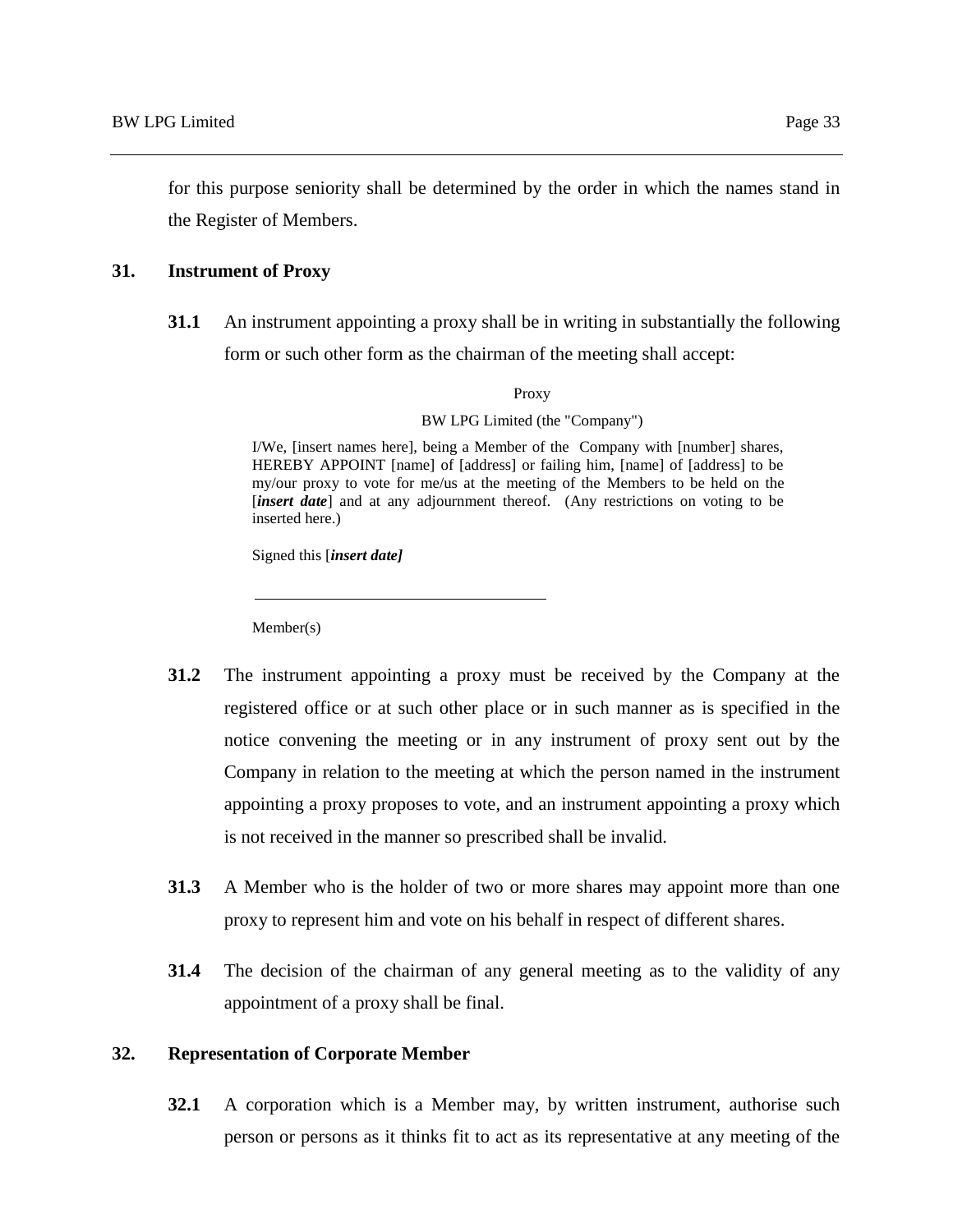Members and any person so authorised shall be entitled to exercise the same powers on behalf of the corporation which such person represents as that corporation could exercise if it were an individual Member, and that Member shall be deemed to be present in person at any such meeting attended by its authorised representative or representatives.

**32.2** Notwithstanding the foregoing, the chairman of the meeting may accept such assurances as he thinks fit as to the right of any person to attend and vote at general meetings on behalf of a corporation which is a Member.

# **33. Adjournment of General Meeting**

- **33.1** The chairman of a general meeting at which a quorum is present may, with the consent of the Members holding a majority of the voting rights of those Members present in person or by proxy (and shall if so directed by Members holding a majority of the voting rights of those Members present in person or by proxy), adjourn the meeting.
- **33.2** The chairman of a general meeting may adjourn a meeting to another time and place without the consent or direction of the Members if it appears to him that:
	- (a) it is likely to be impracticable to hold or continue that meeting because of the number of Members wishing to attend who are not present; or
	- (b) the unruly conduct of persons attending the meeting prevents, or is likely to prevent, the orderly continuation of the business of the meeting; or
	- (c) an adjournment is otherwise necessary so that the business of the meeting may be properly conducted.
- **33.3** Unless the meeting is adjourned to a specific date, place and time announced at the meeting being adjourned, fresh notice of the date, place and time for the resumption of the adjourned meeting shall be given to each Member entitled to attend and vote thereat in accordance with these Bye-laws.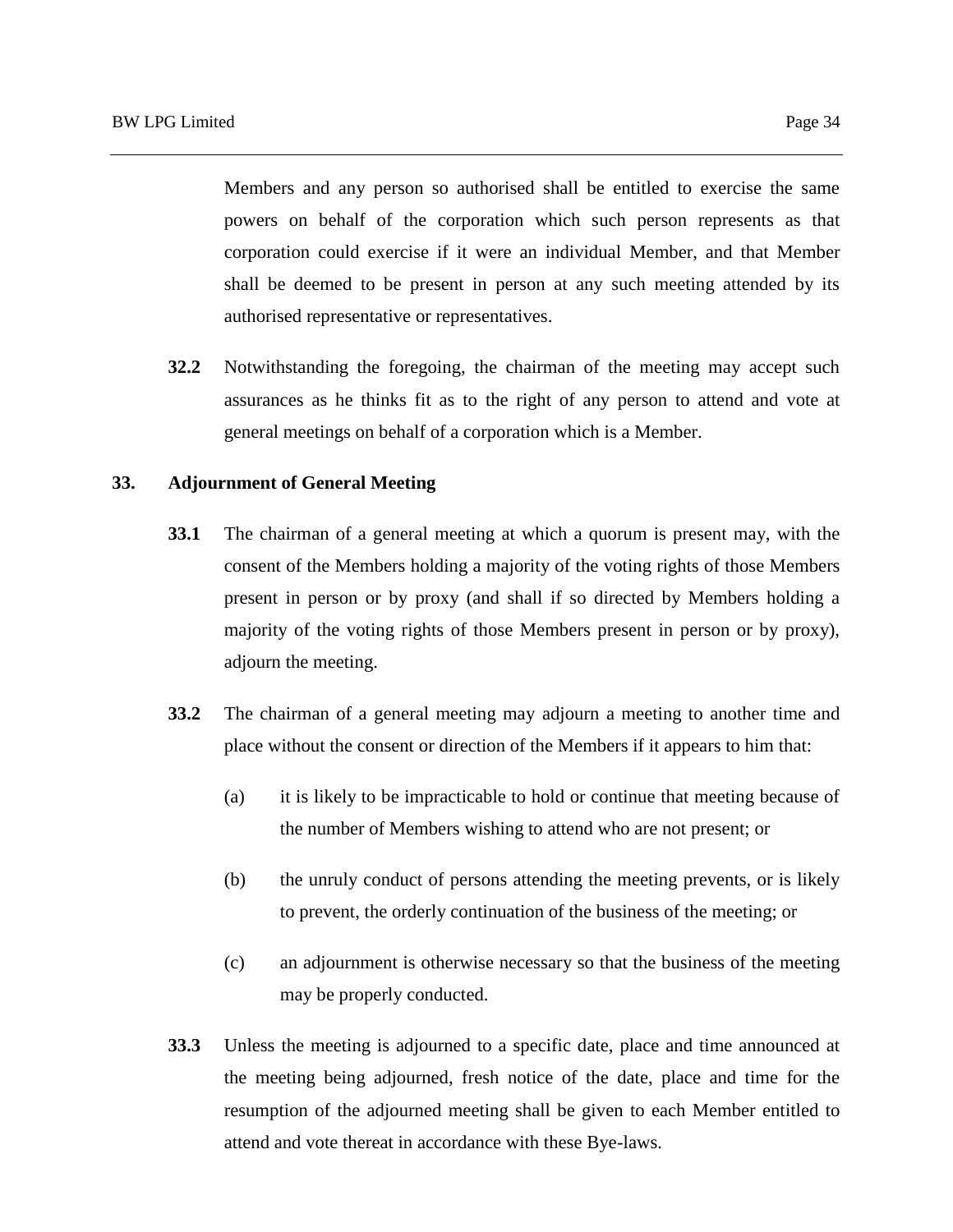## **34. Written Resolutions**

- **34.1** Subject to these Bye-laws, anything which may be done by resolution of the Company in general meeting or by resolution of a meeting of any class of the Members may be done, without a meeting by written resolution in accordance with these Bye-laws.
- **34.2** Notice of a written resolution shall be given, and a copy of the resolution shall be circulated to all Members who would be entitled to attend a meeting and vote thereon. The accidental omission to give notice to, or the non-receipt of a notice by, any Member does not invalidate the passing of a resolution.
- **34.3** A written resolution is passed when it is signed by (or in the case of a Member that is a corporation, on behalf of) the Members who at the date that the notice is given represent such majority of votes as would be required if the resolution was voted on at a meeting of Members at which all Members entitled to attend and vote thereat were present and voting.
- **34.4** A resolution in writing may be signed in any number of counterparts.
- **34.5** A resolution in writing made in accordance with this Bye-law is as valid as if it had been passed by the Company in general meeting or by a meeting of the relevant class of Members, as the case may be, and any reference in any Bye-law to a meeting at which a resolution is passed or to Members voting in favour of a resolution shall be construed accordingly.
- **34.6** A resolution in writing made in accordance with this Bye-law shall constitute minutes for the purposes of the Act.
- **34.7** This Bye-law shall not apply to:
	- (a) a resolution passed to remove an auditor from office before the expiration of his term of office; or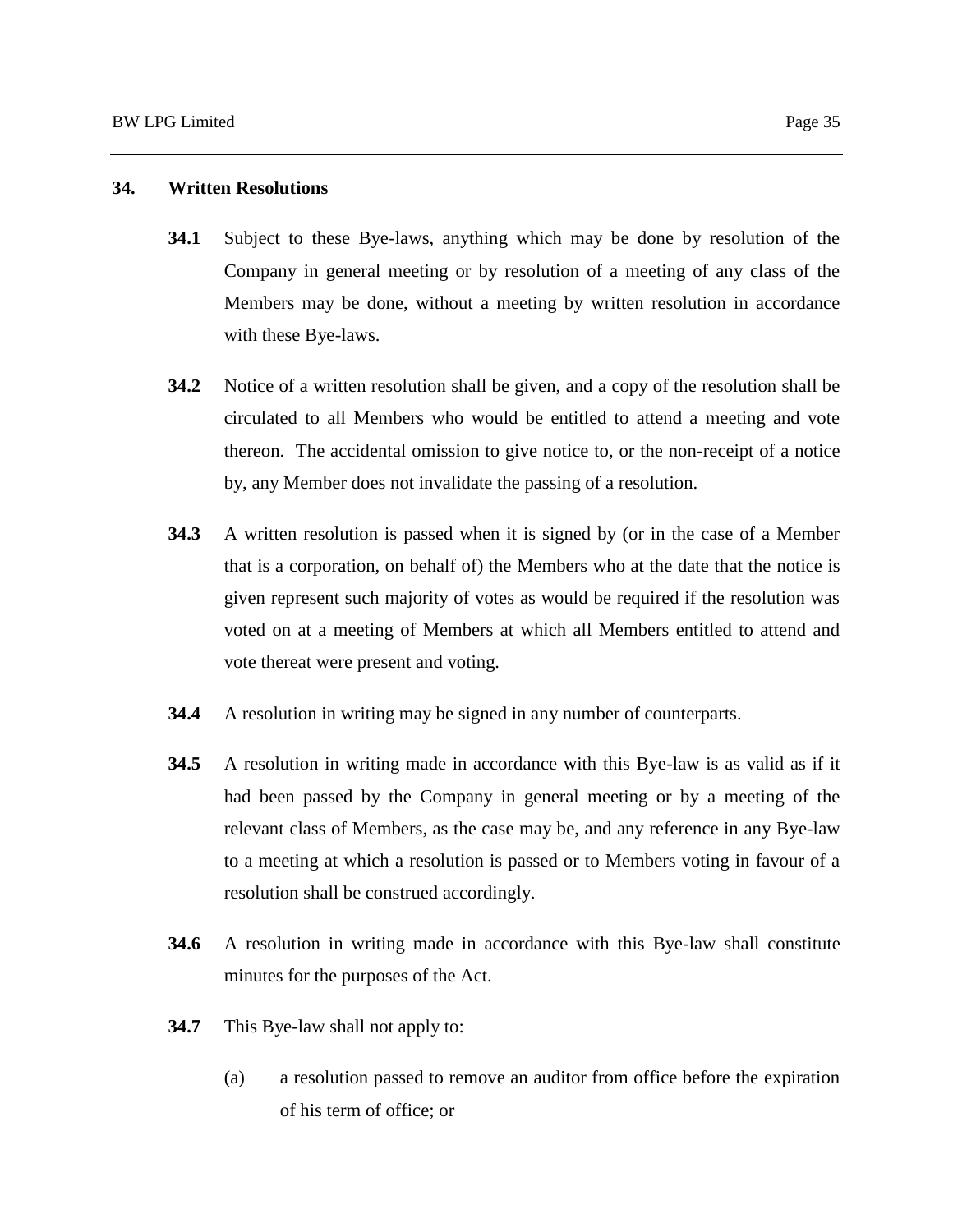- (b) a resolution passed for the purpose of removing a Director before the expiration of his term of office.
- **34.8** For the purposes of this Bye-law, the effective date of the resolution is the date when the resolution is signed by, (or in the case of a Member that is a corporation, on behalf of,) the last Member whose signature results in the necessary voting majority being achieved and any reference in any Bye-law to the date of passing of a resolution is, in relation to a resolution made in accordance with this Byelaw, a reference to such date.

## **35. Directors Attendance at General Meetings**

The Directors shall be entitled to receive notice of, attend and be heard at any general meeting.

#### **DIRECTORS AND OFFICERS**

## **36. Election of Directors**

- **36.1** The Board shall consist of not less than three Directors or such number in excess thereof as the Members may determine. The Board shall be elected or appointed at the annual general meeting of the Members or at any special general meeting of the Members called for that purpose.
- **36.2** Where the number of persons validly proposed for re-election or election as a Director is greater than the number of Directors to be elected, the persons receiving the most votes (up to the number of Directors to be elected) shall be elected as Directors, and an absolute majority of the votes cast shall not be a prerequisite to the election of such Directors.
- **36.3** Only persons who are proposed or nominated in accordance with this Bye-law shall be eligible for election as Directors. Any Member, the Board or the nomination committee may propose any person for re-election or election as a Director. Where any person, other than a Director retiring at the meeting or a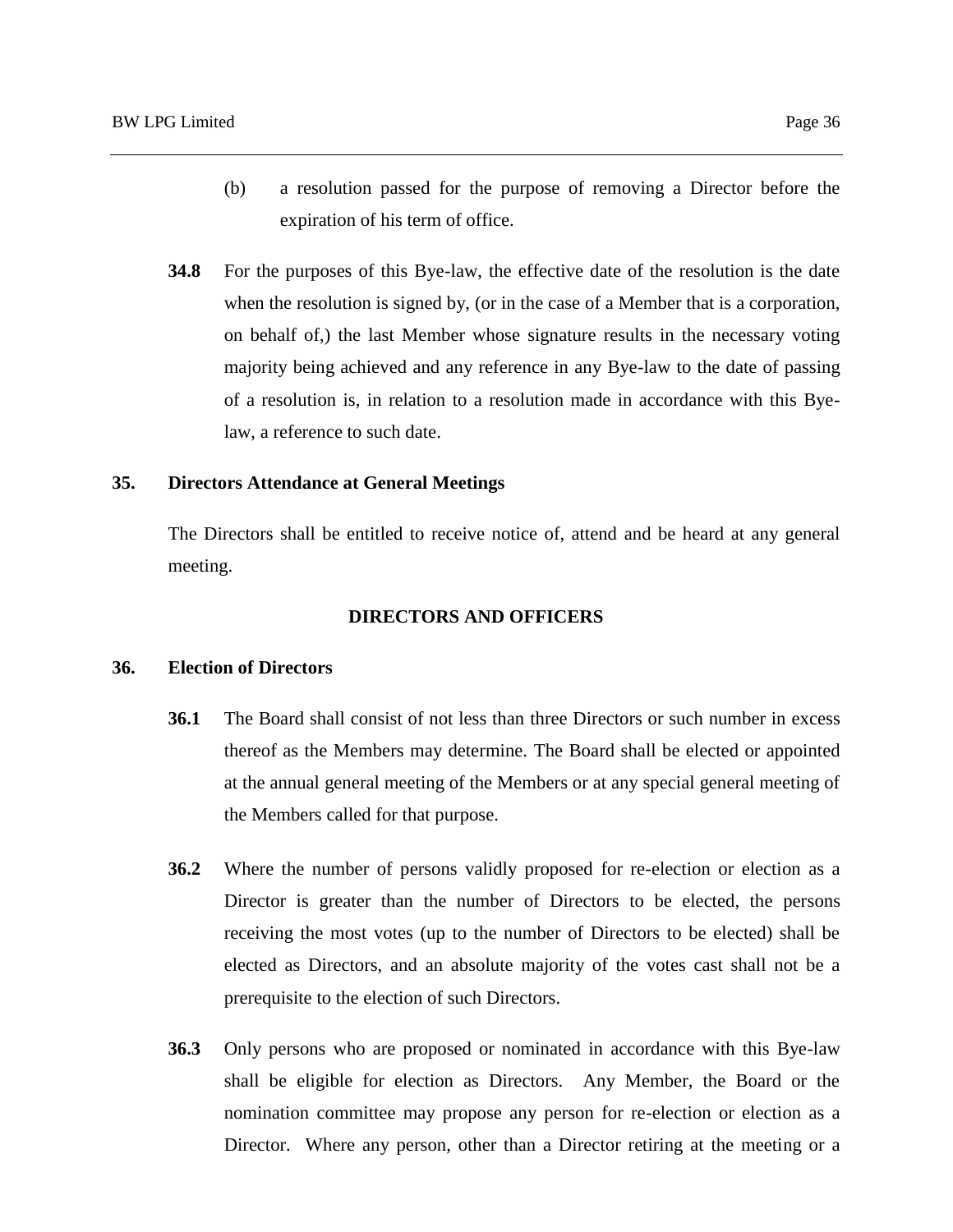person proposed for re-election or election as a Director by the Board or the nomination committee, is to be proposed for election as a Director, notice must be given to the Company of the intention to propose him and of his willingness to serve as a Director. Whether a Director is to be elected at an annual general meeting or a special general meeting, that notice must be given not less than 10 days before the date of such general meeting.

- **36.4** The Company in general meeting may appoint a nomination committee (the "nomination committee"), comprising such number of persons as the Members may determine in general meeting from time to time, and members of the nomination committee shall be appointed by resolution of the Members. Members, the Board and members of the nomination committee may suggest candidates for the election of Directors and members of the nomination committee to the nomination committee provided such suggestions are in accordance with any nomination committee guidelines or corporate governance rules adopted by the Company in general meeting from time to time and Members, Directors and the nomination committee may also propose any person for election as a Director in accordance with Bye-laws 36.2 and 36.3. The nomination committee may or may not recommend any candidates suggested or proposed by any Member, the Board or any member of the nomination committee in accordance with any nomination committee guidelines or corporate governance rules adopted by the Company in general meeting from time to time. The nomination committee may provide recommendations on the suitability of candidates for the Board and the nomination committee, as well as the remuneration of the members of the Board and the nomination committee. The Members at any general meeting may stipulate guidelines for the duties of the nomination committee.
- **36.5** At any general meeting the Members may authorise the Board to fill any vacancy in their number left unfilled at a general meeting.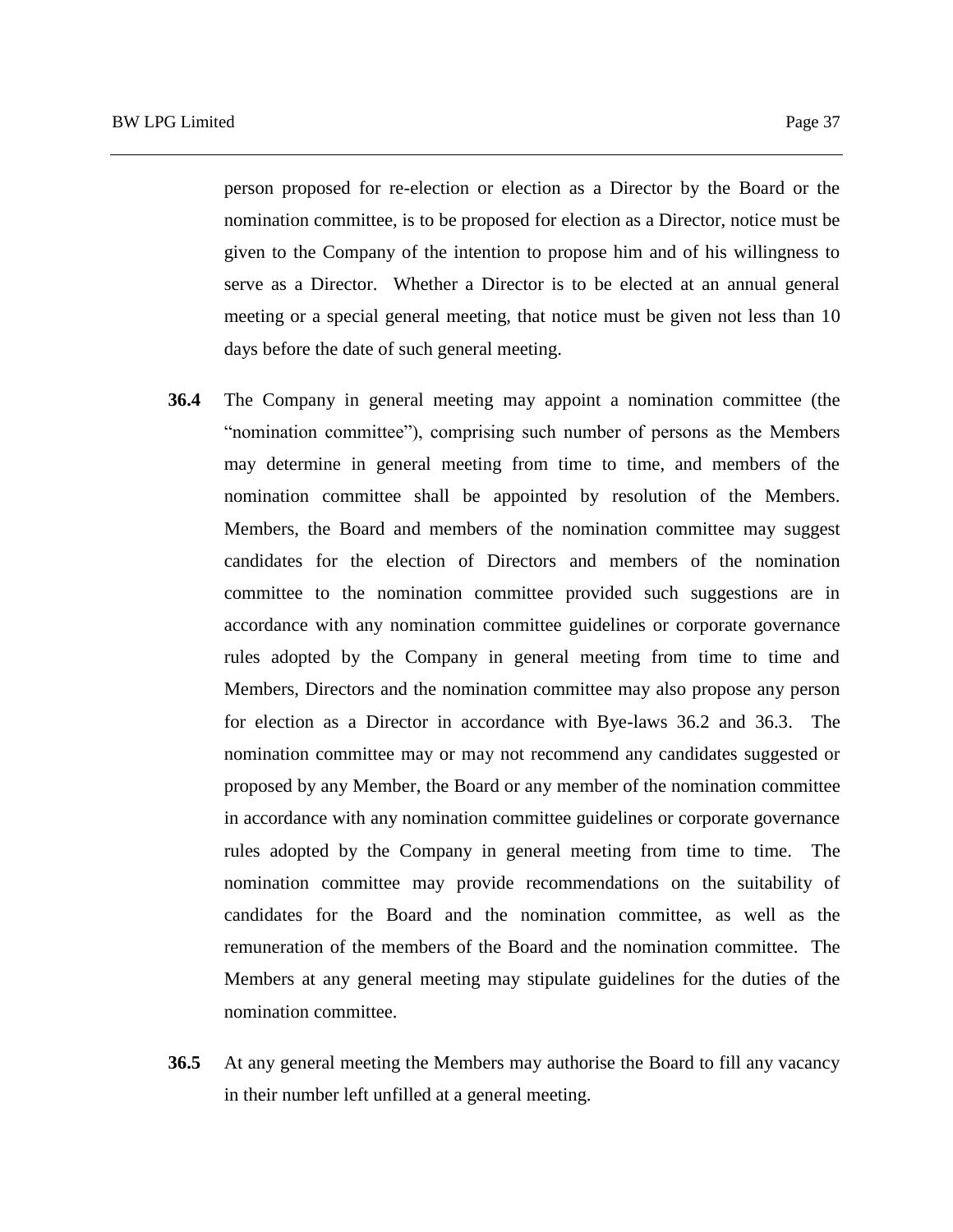## **37. Classes of Directors**

The Directors shall be divided into two classes designated Class I and Class II. Each class of Directors shall consist, as nearly as possible, of half of the total number of Directors constituting the entire Board.

#### **38. Term of Office of Directors**

At the general meeting at which these Bye-laws are adopted, the Class I Directors shall be elected for an initial term of office that expires at the Company's 2015 annual general meeting, and the Class II Directors shall be elected for an initial term of office that expires at the Company's 2016 annual general meeting. At each succeeding annual general meeting (commencing, for the avoidance of doubt, at the Company's 2015 annual general meeting), successors to the class of Directors whose term expires at that annual general meeting shall be elected for a two year term. If the number of Directors is changed, any increase or decrease shall be apportioned among the classes so as to maintain the number of Directors in each class as nearly equal as possible, and any Director of any class elected to fill a vacancy shall hold office for a term that shall coincide with the remaining term of the other Directors of that class, but in no case shall a decrease in the number of Directors shorten the term of any Director then in office. A Director shall hold office until the annual general meeting for the year in which his term expires, subject to his office being vacated pursuant to Bye-law 41.

## **39. Alternate Directors**

- **39.1** At any general meeting, the Members may elect a person or persons to act as a Director in the alternative to any one or more Directors or may authorise the Board to appoint such Alternate Directors.
- **39.2** Unless the Members otherwise resolve, any Director may appoint a person or persons to act as a Director in the alternative to himself by notice deposited with the Secretary.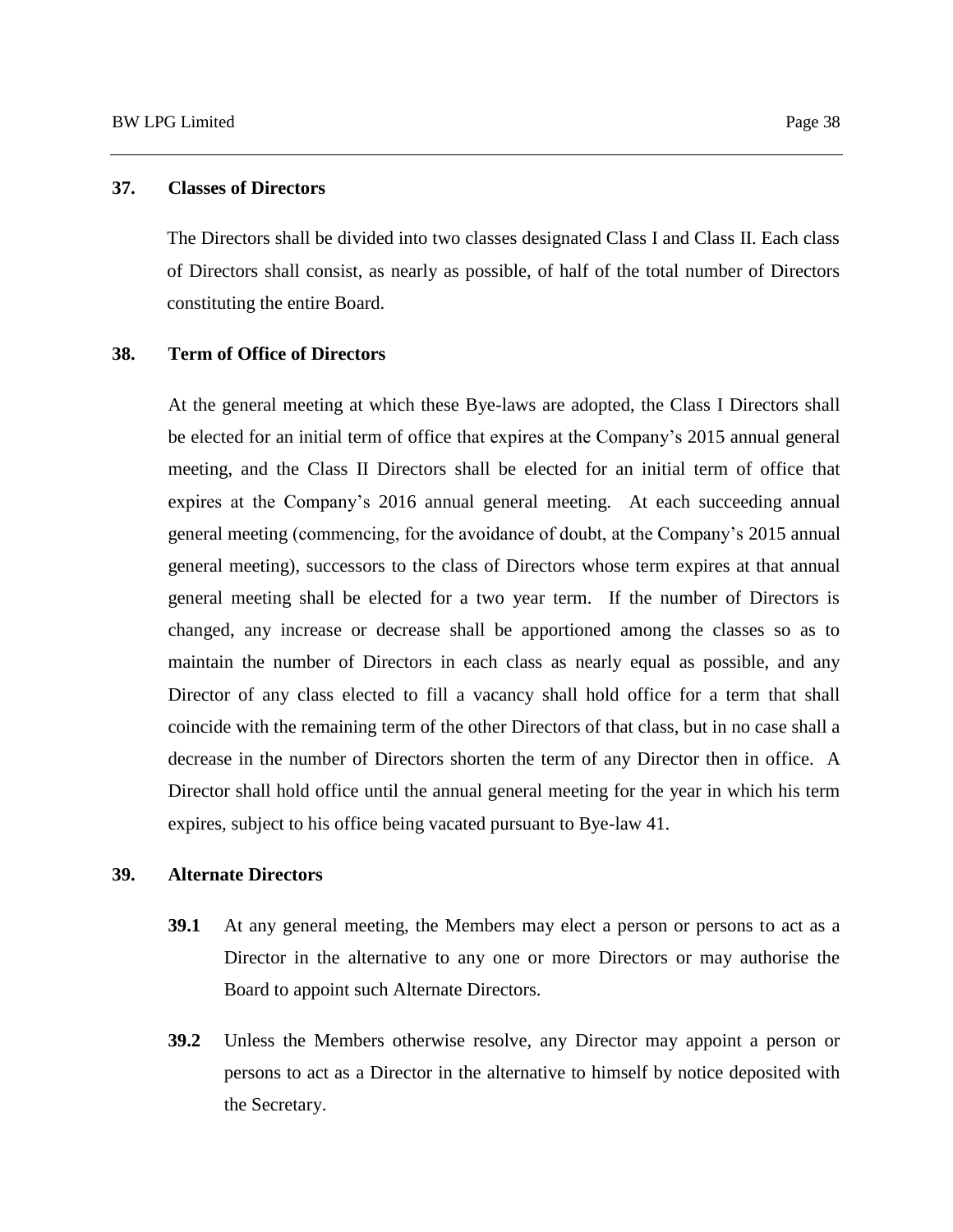- **39.3** Any person elected or appointed pursuant to this Bye-law shall have all the rights and powers of the Director or Directors for whom such person is elected or appointed in the alternative, provided that such person shall not be counted more than once in determining whether or not a quorum is present.
- **39.4** An Alternate Director shall be entitled to receive notice of all Board meetings and to attend and vote at any such meeting at which a Director for whom such Alternate Director was appointed in the alternative is not personally present and generally to perform at such meeting all the functions of such Director for whom such Alternate Director was appointed.
- **39.5** An Alternate Director's office shall terminate
	- (a) in the case of an alternate elected by the Members:
		- (i) on the occurrence in relation to the Alternate Director of any event which, if it occurred in relation to the Director for whom he was elected to act, would result in the termination of that Director; or
		- (ii) if the Director for whom he was elected in the alternative ceases for any reason to be a Director, provided that the alternate removed in these circumstances may be re-appointed by the Board as an alternate to the person appointed to fill the vacancy; and
	- (b) in the case of an alternate appointed by a Director:
		- (i) on the occurrence in relation to the Alternate Director of any event which, if it occurred in relation to his appointor, would result in the termination of the appointor's directorship; or
		- (ii) when the Alternate Director's appointor revokes the appointment by notice to the Company in writing specifying when the appointment is to terminate; or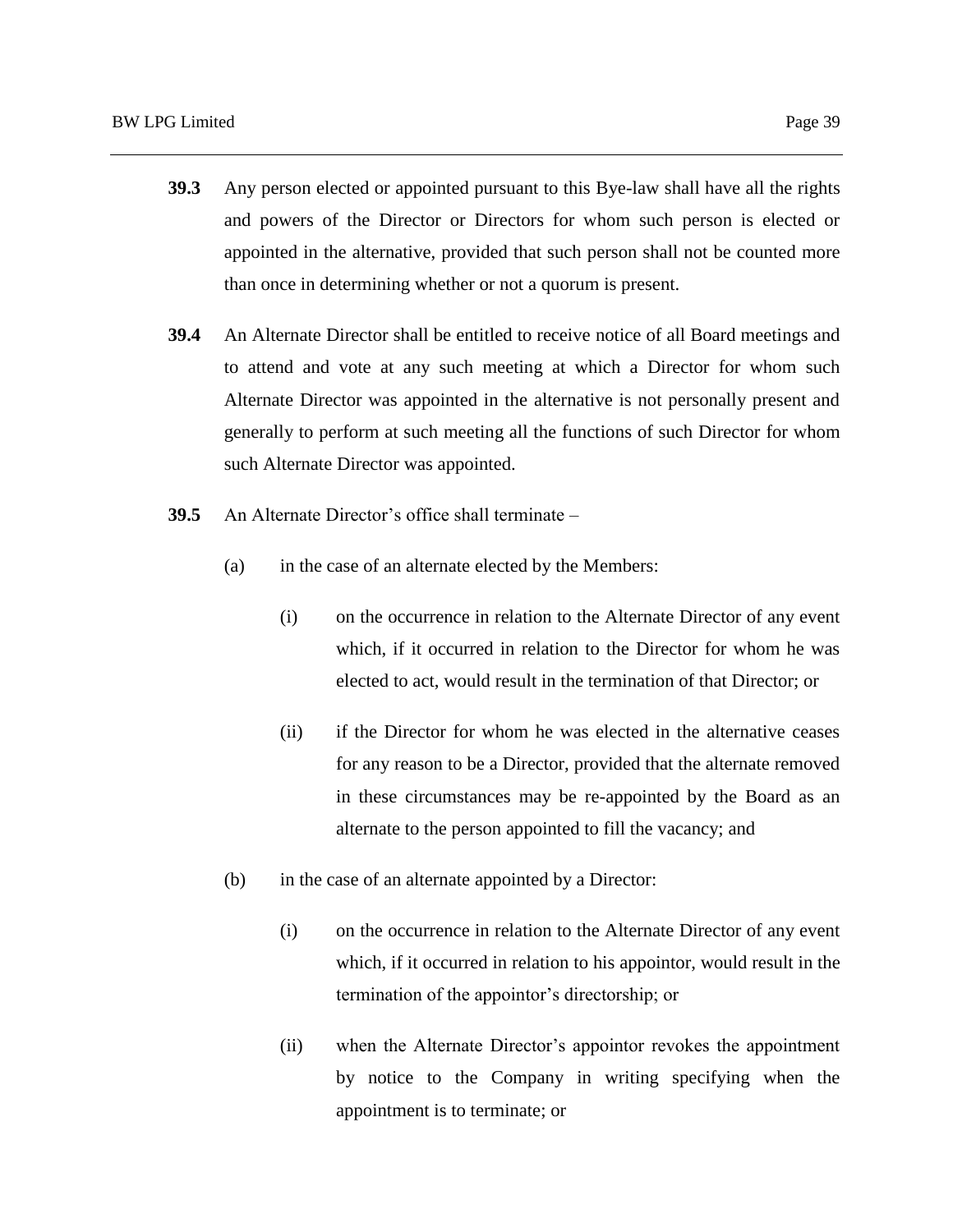(iii) if the Alternate Director's appointor ceases for any reason to be a Director.

## **40. Removal of Directors**

- **40.1** Subject to any provision to the contrary in these Bye-laws, the Members entitled to vote for the election of Directors may, at any special general meeting convened and held in accordance with these Bye-laws, remove a Director, provided that the notice of any such meeting convened for the purpose of removing a Director shall contain a statement of the intention so to do and be served on such Director not less than 14 days before the meeting and at such meeting the Director shall be entitled to be heard on the motion for such Director's removal.
- **40.2** If a Director is removed from the Board under this Bye-law the Members may fill the vacancy at the meeting at which such Director is removed. In the absence of such election or appointment, the Board may fill the vacancy.

#### **41. Vacancy in the Office of Director**

- **41.1** The office of Director shall be vacated if the Director:
	- (a) is removed from office pursuant to these Bye-laws or is prohibited from being a Director by law;
	- (b) is or becomes bankrupt, or makes any arrangement or composition with his creditors generally;
	- (c) is or becomes of unsound mind or dies; or
	- (d) resigns his office by notice to the Company.
- **41.2** The Members in general meeting or the Board shall have the power to appoint any person as a Director to fill a vacancy on the Board occurring as a result of the death, disability, disqualification or resignation of any Director or as a result of an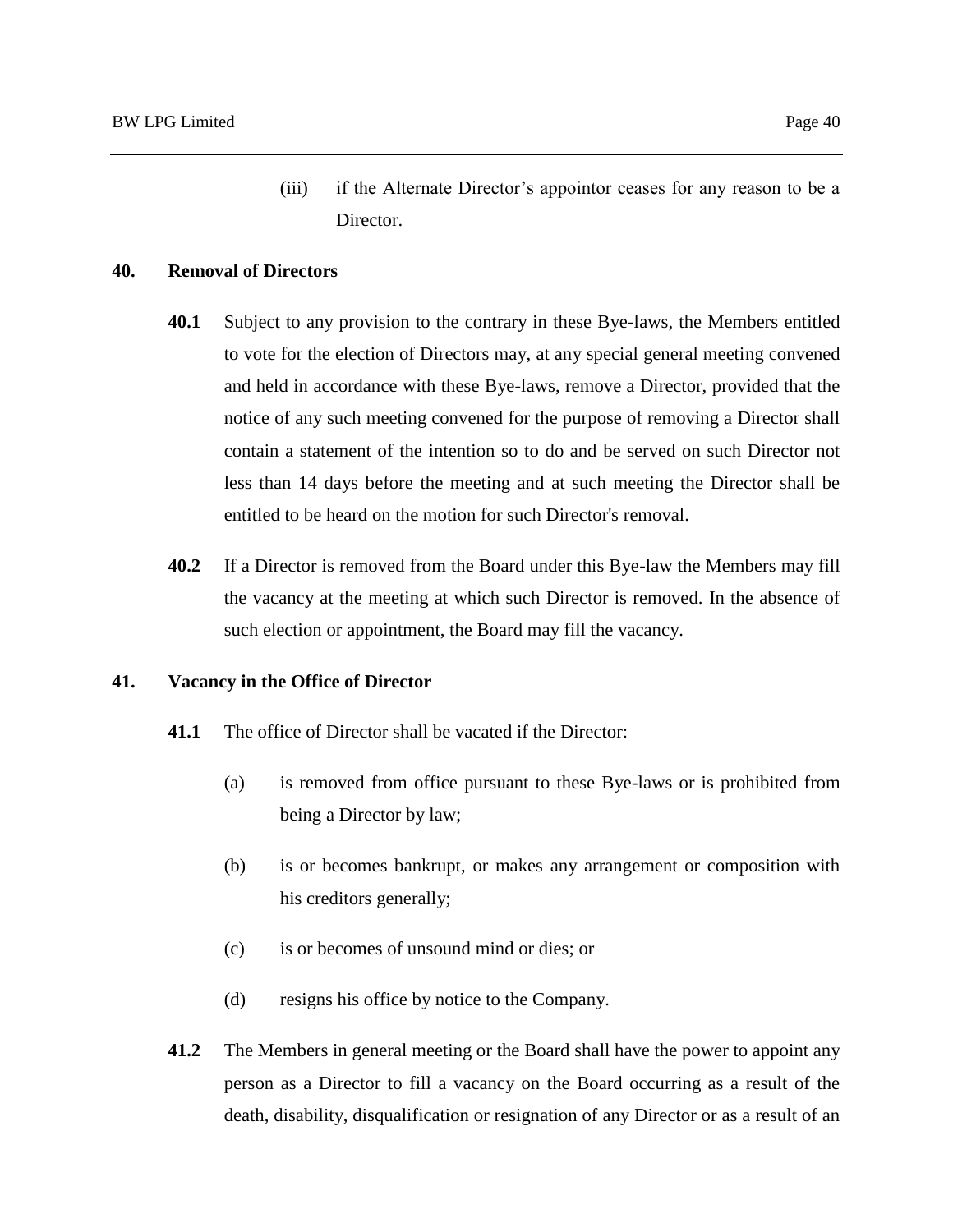increase in the size of the Board and to appoint an Alternate Director to any Director so appointed.

#### **42. Remuneration of Directors**

The remuneration (if any) of the Directors shall be determined by the Company in general meeting and shall be deemed to accrue from day to day. The Directors may also be paid all travel, hotel and other expenses properly incurred by them (or in the case of a director that is a corporation, by their representative or representatives) in attending and returning from the meetings of the Board, any committee appointed by the Board, general meetings of the Company, or in connection with the business of the Company or their duties as Directors generally.

## **43. Defect in Appointment**

All acts done in good faith by the Board, any Director, a member of a committee appointed by the Board, any person to whom the Board may have delegated any of its powers, or any person acting as a Director shall, notwithstanding that it be afterwards discovered that there was some defect in the appointment of any Director or person acting as aforesaid, or that he was, or any of them were, disqualified, be as valid as if every such person had been duly appointed and was qualified to be a Director or act in the relevant capacity.

# **44. Directors to Manage Business**

The business of the Company shall be managed and conducted by the Board. In managing the business of the Company, the Board may exercise all such powers of the Company as are not, by the Act or by these Bye-laws, required to be exercised by the Company in general meeting.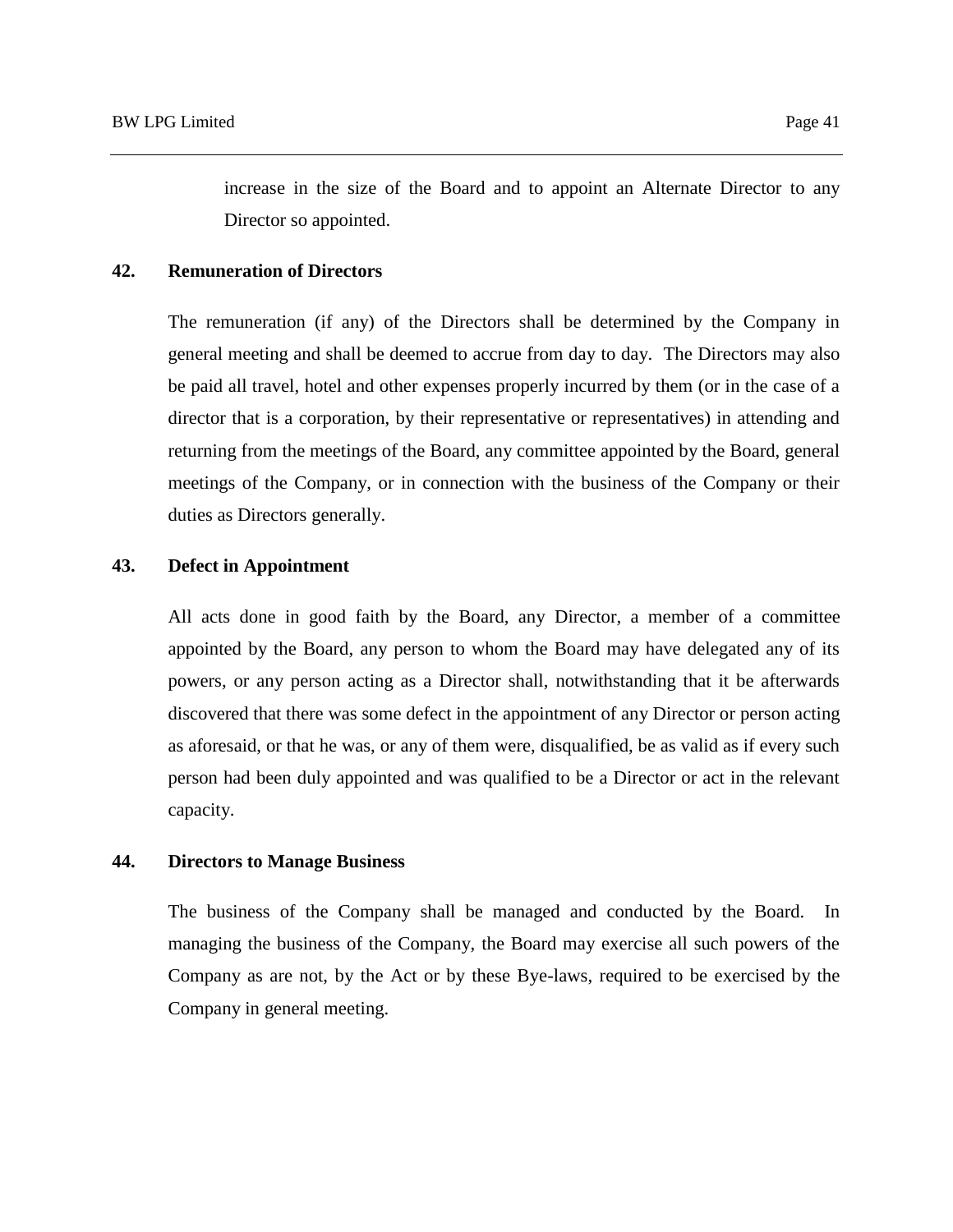# **45. Powers of the Board of Directors**

The Board may:

- (a) appoint, suspend, or remove any manager, secretary, clerk, agent or employee of the Company and may fix their remuneration and determine their duties;
- (b) exercise all the powers of the Company to borrow money and to mortgage or charge or otherwise grant a security interest in its undertaking, property and uncalled capital, or any part thereof, and may issue debentures, debenture stock and other securities whether outright or as security for any debt, liability or obligation of the Company or any third party;
- (c) appoint one or more Directors to the office of managing director or chief executive officer of the Company, who shall, subject to the control of the Board, supervise and administer all of the general business and affairs of the Company;
- (d) appoint a person to act as manager of the Company's day-to-day business and may entrust to and confer upon such manager such powers and duties as it deems appropriate for the transaction or conduct of such business;
- (e) by power of attorney, appoint any company, firm, person or body of persons, whether nominated directly or indirectly by the Board, to be an attorney of the Company for such purposes and with such powers, authorities and discretions (not exceeding those vested in or exercisable by the Board) and for such period and subject to such conditions as it may think fit and any such power of attorney may contain such provisions for the protection and convenience of persons dealing with any such attorney as the Board may think fit and may also authorise any such attorney to sub-delegate all or any of the powers, authorities and discretions so vested in the attorney;
- (f) procure that the Company pays all expenses incurred in promoting and incorporating the Company and listing of the shares of the Company;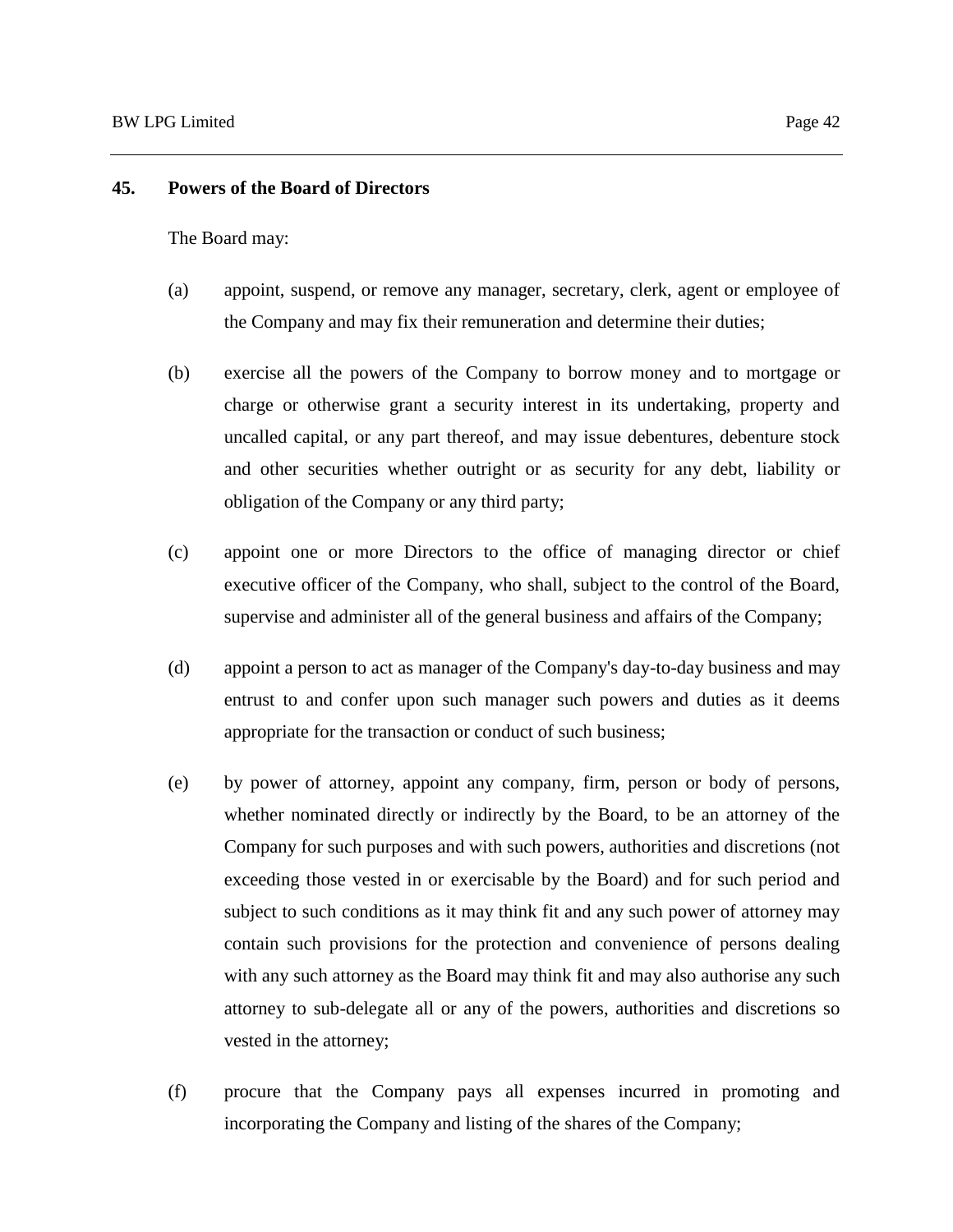- (g) delegate any of its powers (including the power to sub-delegate) to a committee of one or more persons appointed by the Board which may consist partly or entirely of non-Directors, provided that every such committee shall conform to such directions as the Board shall impose on them and provided further that the meetings and proceedings of any such committee shall be governed by the provisions of these Bye-laws regulating the meetings and proceedings of the Board, so far as the same are applicable and are not superseded by directions imposed by the Board;
- (h) delegate any of its powers (including the power to sub-delegate) to any person on such terms and in such manner as the Board may see fit;
- (i) present any petition and make any application in connection with the liquidation or reorganisation of the Company;
- (j) in connection with the issue of any share, pay such commission and brokerage as may be permitted by law;
- (k) authorise any company, firm, person or body of persons to act on behalf of the Company for any specific purpose and in connection therewith to execute any deed, agreement, document or instrument on behalf of the Company; and
- (l) take all necessary or desirable actions within its control to ensure that the Company is not deemed to be a Controlled Foreign Company as such term is defined pursuant to Norwegian tax legislation.

# **46. Register of Directors and Officers**

The Board shall cause to be kept in one or more books at the registered office of the Company a Register of Directors and Officers and shall enter therein the particulars required by the Act.

## **47. Appointment of Officers**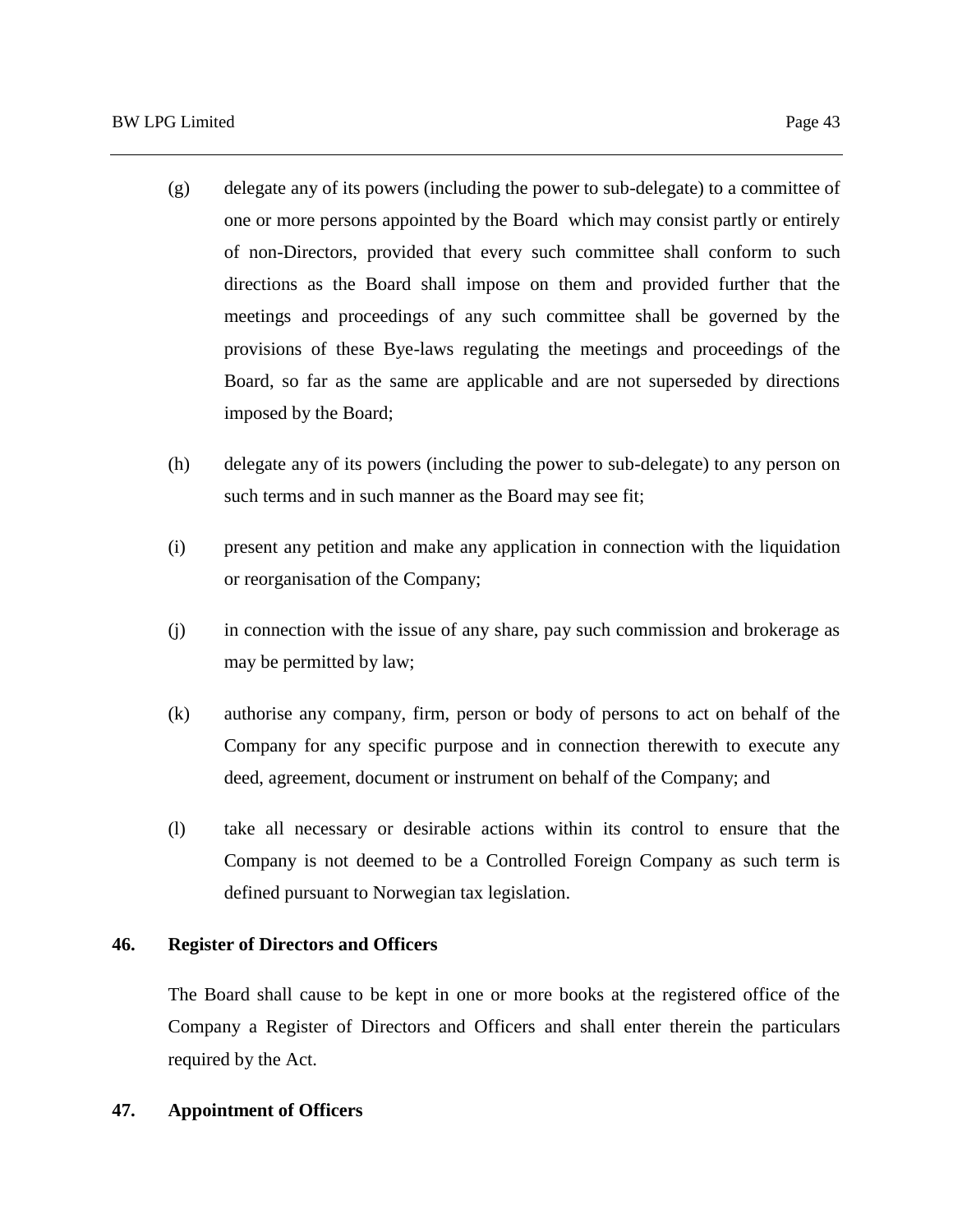The Chairman shall be appointed by the Members from amongst the Directors. The Board may appoint such other Officers (who may or may not be Directors) as the Board may determine for such terms as the Board deems fit.

# **48. Appointment of Secretary**

The Secretary shall be appointed by the Board from time to time for such term as the Board deems fit.

## **49. Duties of Officers**

The Officers shall have such powers and perform such duties in the management, business and affairs of the Company as may be delegated to them by the Board from time to time.

## **50. Remuneration of Officers**

The Officers shall receive such remuneration as the Board may determine.

## **51. Conflicts of Interest**

- **51.1** Any Director, or any Director's firm, partner or any company with whom any Director is associated, may act in any capacity for, be employed by or render services to the Company on such terms, including with respect to remuneration, as may be agreed between the parties. Nothing herein contained shall authorise a Director or a Director's firm, partner or company to act as Auditor to the Company.
- **51.2** A Director who is directly or indirectly interested in a contract or proposed contract with the Company shall declare the nature of such interest as required by the Act.
- **51.3** Following a declaration being made pursuant to this Bye-law, and unless disqualified by the chairman of the relevant Board meeting, a Director may vote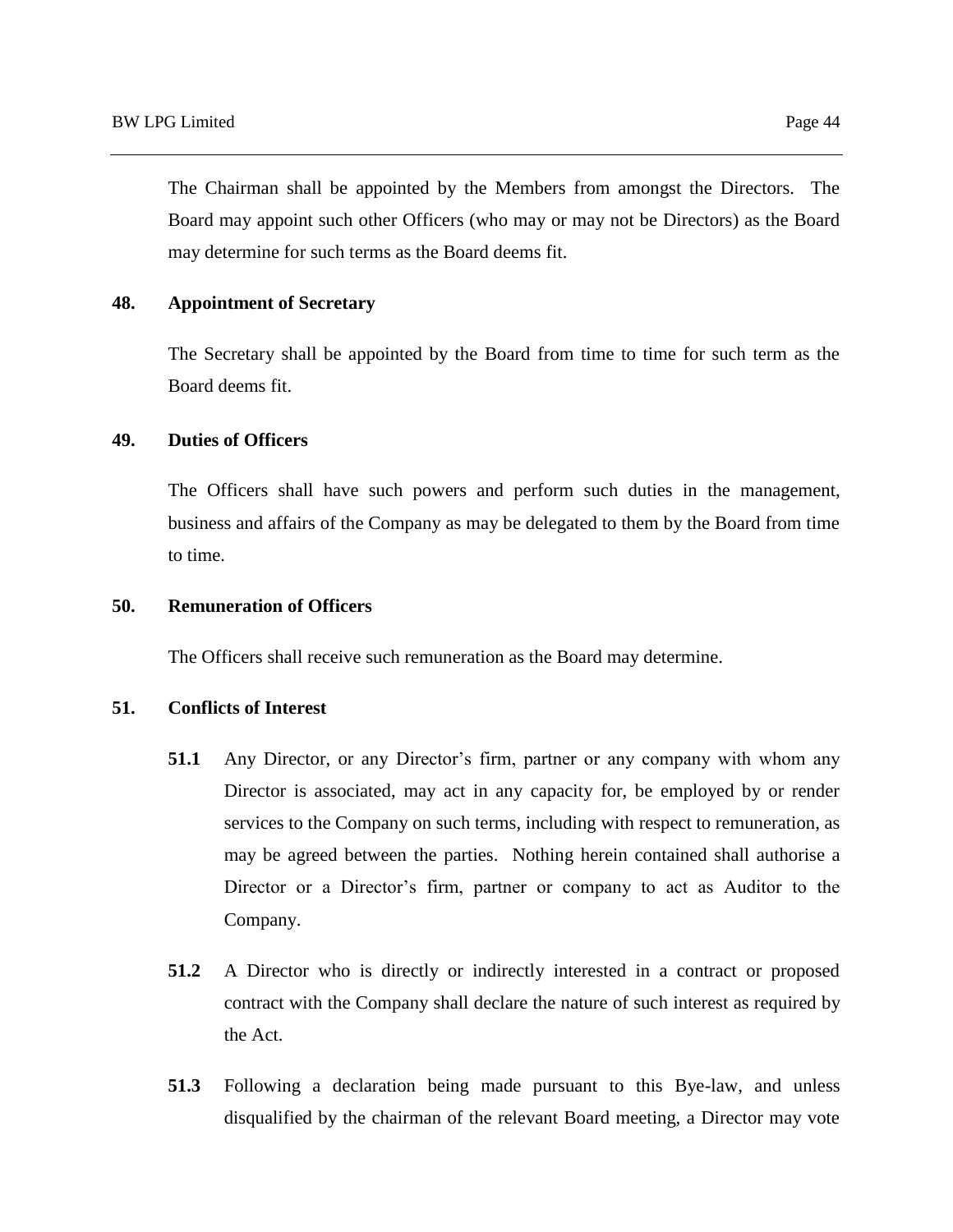in respect of any contract or proposed contract or arrangement in which such Director is interested and may be counted in the quorum for such meeting.

- **51.4** Notwithstanding Bye-law 51.3 and save as provided herein, a Director shall not vote, be counted in the quorum or act as chairman at a meeting in respect of (A) his appointment to hold any office or place of profit with the Company or any body corporate or other entity in which the Company owns an equity interest or (B) the approval of the terms of any such appointment or of any contract or arrangement in which he is materially interested (otherwise than by virtue of his interest in shares, debentures or other securities of the Company), provided that, a Director shall be entitled to vote (and be counted in the quorum and act as chairman) in respect of any resolution concerning any of the following matters, namely:
	- (a) the giving of any security, guarantee or indemnity to him in respect of money lent or obligations incurred by him for the benefit of the Company; or
	- (b) any proposal concerning any other body corporate in which he is interested directly or indirectly, whether as an officer, Shareholder, creditor or otherwise, provided that he is not the holder of or beneficially interested (other than as a bare custodian or trustee in respect of shares in which he has no beneficial interest) in more than 1% of any class of the issued share capital of such body corporate (or of any third body corporate through which his interest is derived) or of the voting rights attached to all of the issued shares of the relevant body corporate (any such interest being deemed for the purpose of this Bye-law to be a material interest in all circumstances); and

in the case of an Alternate Director, an interest of a Director for whom he is acting as alternate shall be treated as an interest of such Alternate Director in addition to any interest which the Alternate Director may otherwise have.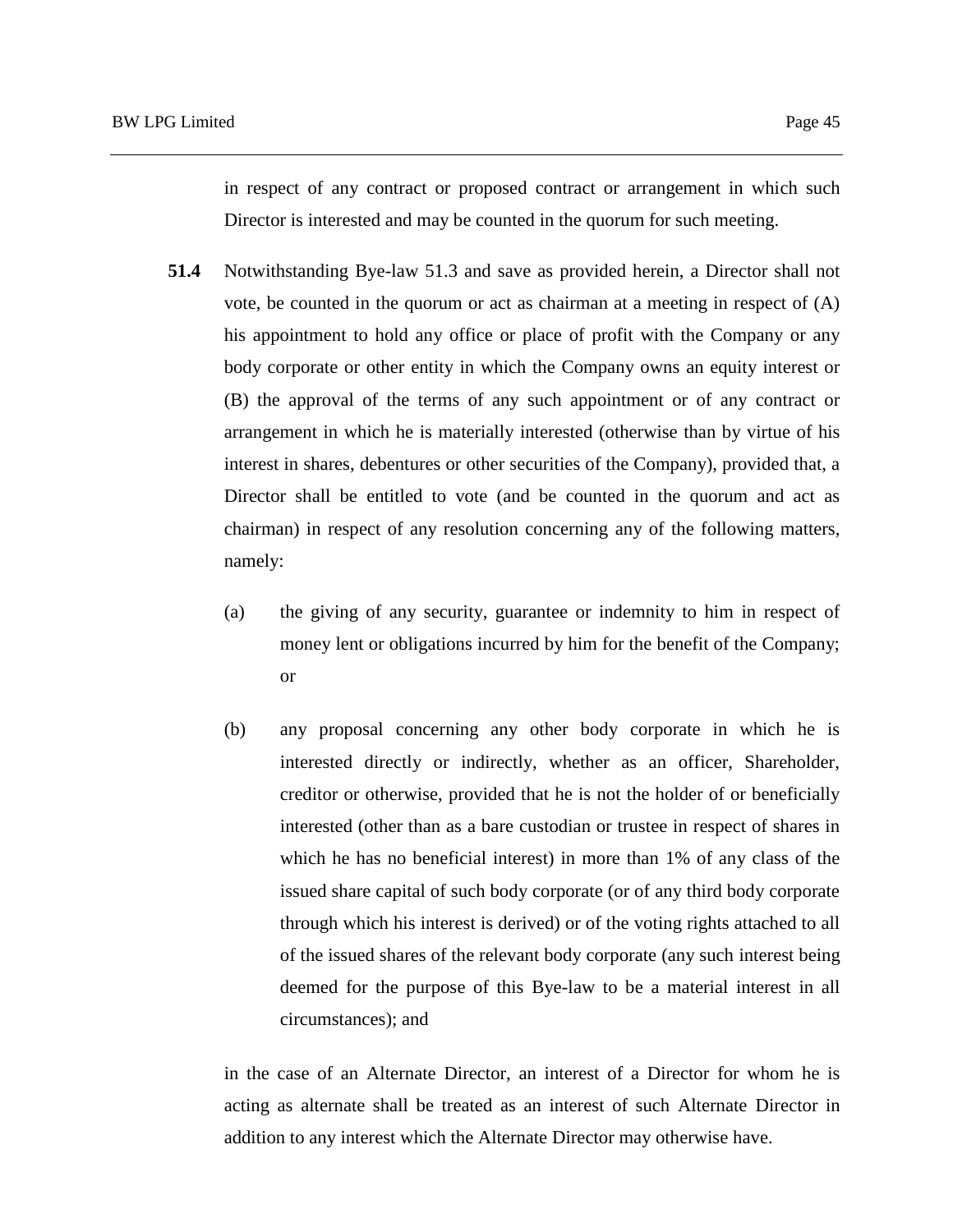**51.5** If any question shall arise at any meeting as to the materiality of a Director's interest or as to the entitlement of any Director to vote, and such question is not resolved by such Director voluntarily agreeing to abstain from voting and not be counted in the quorum of such meeting, such question shall be referred to the chairman of the meeting (except in the event the Director is also the chairman of the meeting, in which case the question shall be referred to the other Directors present at the meeting) and his (or their, as the case may be) ruling in relation to such Director shall be final and conclusive, except in a case where the nature or extent of the interest of the Director concerned has not been fully disclosed.

#### **52. Indemnification and Exculpation of Directors and Officers**

**52.1** The Directors, Resident Representative, Secretary and other Officers (such term to include any person appointed to any committee by the Board) acting in relation to any of the affairs of the Company or any subsidiary thereof and the liquidator or trustees (if any) acting in relation to any of the affairs of the Company or any subsidiary thereof and every one of them (whether for the time being or formerly), and their heirs, executors and administrators (each of which an "indemnified party"), shall be indemnified and secured harmless out of the assets of the Company from and against all actions, costs, charges, losses, damages and expenses which they or any of them, their heirs, executors or administrators, shall or may incur or sustain by or by reason of any act done, concurred in or omitted in or about the execution of their duty, or supposed duty, or in their respective offices or trusts, and no indemnified party shall be answerable for the acts, receipts, neglects or defaults of the others of them or for joining in any receipts for the sake of conformity, or for any bankers or other persons with whom any moneys or effects belonging to the Company shall or may be lodged or deposited for safe custody, or for insufficiency or deficiency of any security upon which any moneys of or belonging to the Company shall be placed out on or invested, or for any other loss, misfortune or damage which may happen in the execution of their respective offices or trusts, or in relation thereto, PROVIDED THAT this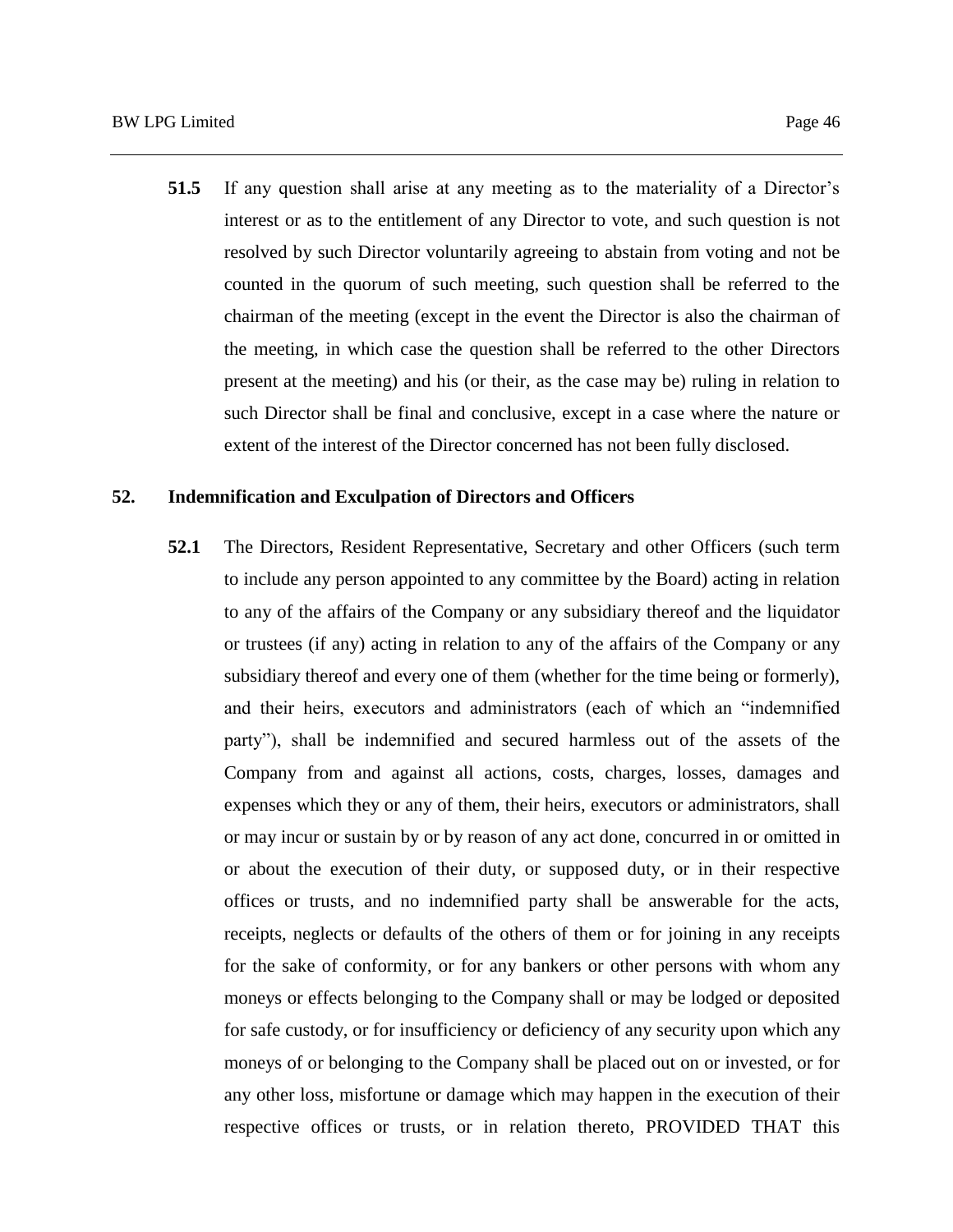indemnity shall not extend to any matter in respect of any fraud or dishonesty in relation to the Company which may attach to any of the indemnified parties. Each Member agrees to waive any claim or right of action such Member might have, whether individually or by or in the right of the Company, against any Director or Officer on account of any action taken by such Director or Officer, or the failure of such Director or Officer to take any action in the performance of his duties with or for the Company or any subsidiary thereof, PROVIDED THAT such waiver shall not extend to any liability arising from prospectus responsibility statements signed by any Director or Officer or to any matter in respect of any fraud or dishonesty in relation to the Company which may attach to such Director or Officer.

- **52.2** The Company may purchase and maintain insurance for the benefit of any Director or Officer against any liability incurred by him under the Act in his capacity as a Director or Officer or indemnifying such Director or Officer in respect of any loss arising or liability attaching to him by virtue of any rule of law in respect of any negligence, default, breach of duty or breach of trust of which the Director or Officer may be guilty in relation to the Company or any subsidiary thereof.
- **52.3** The Company may advance moneys to a Director or Officer for the costs, charges and expenses incurred by the Director or Officer in defending any civil or criminal proceedings against him, on condition that the Director or Officer shall repay the advance if any allegation of fraud or dishonesty in relation to the Company is proved against him.

## **MEETINGS OF THE BOARD OF DIRECTORS**

# **53. Board Meetings**

The Board may meet for the transaction of business, adjourn and otherwise regulate its meetings as it sees fit. A resolution put to the vote at a Board meeting shall be carried by the affirmative votes of a majority of the votes cast and in the case of an equality of votes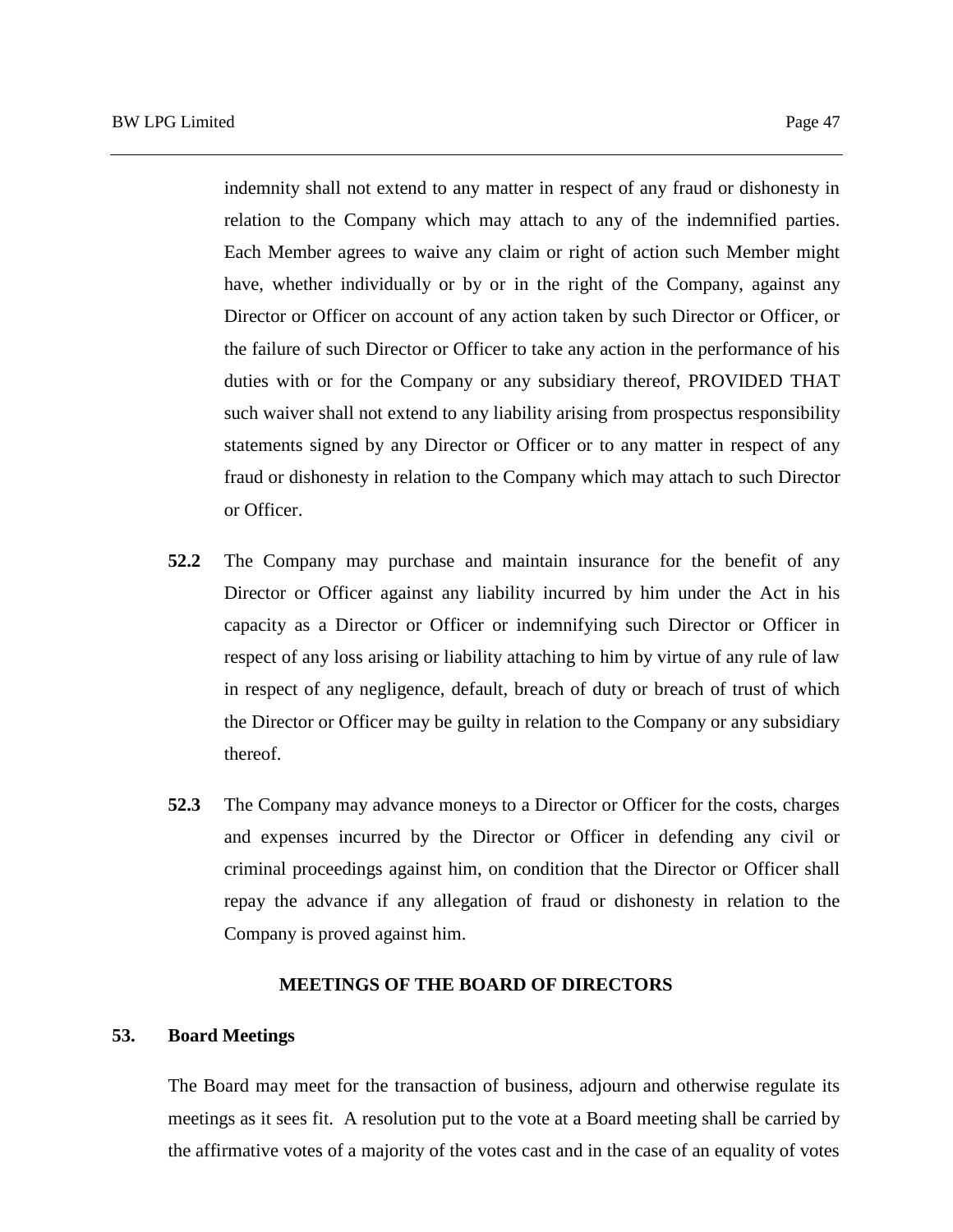#### **54. Notice of Board Meetings**

A Director may, and the Secretary on the requisition of a Director shall, at any time summon a Board meeting. Notice of a Board meeting shall be deemed to be duly given to a Director if it is given to such Director verbally (including in person or by telephone) or otherwise communicated or sent to such Director by post, electronic means or other mode of representing words in a visible form at such Director's last known address or in accordance with any other instructions given by such Director to the Company for this purpose.

# **55. Electronic Participation in Meetings by Telephone**

Directors may participate in any meeting by such telephonic, electronic or other communication facilities or means as permit all persons participating in the meeting to communicate with each other simultaneously and instantaneously, and participation in such a meeting shall constitute presence in person at such meeting.

#### **56. Quorum at Board Meetings**

The quorum necessary for the transaction of business at a Board meeting shall be a majority of the Directors then in office.

# **57. Board to Continue in the Event of Vacancy**

The Board may act notwithstanding any vacancy in its number but, if and so long as its number is reduced below the number fixed by these Bye-laws as the quorum necessary for the transaction of business at Board meetings, the continuing Directors or Director may act for the purpose of (i) summoning a general meeting; or (ii) preserving the assets of the Company.

# **58. Chairman to Preside**

Unless otherwise agreed by a majority of the Directors attending, the Chairman or the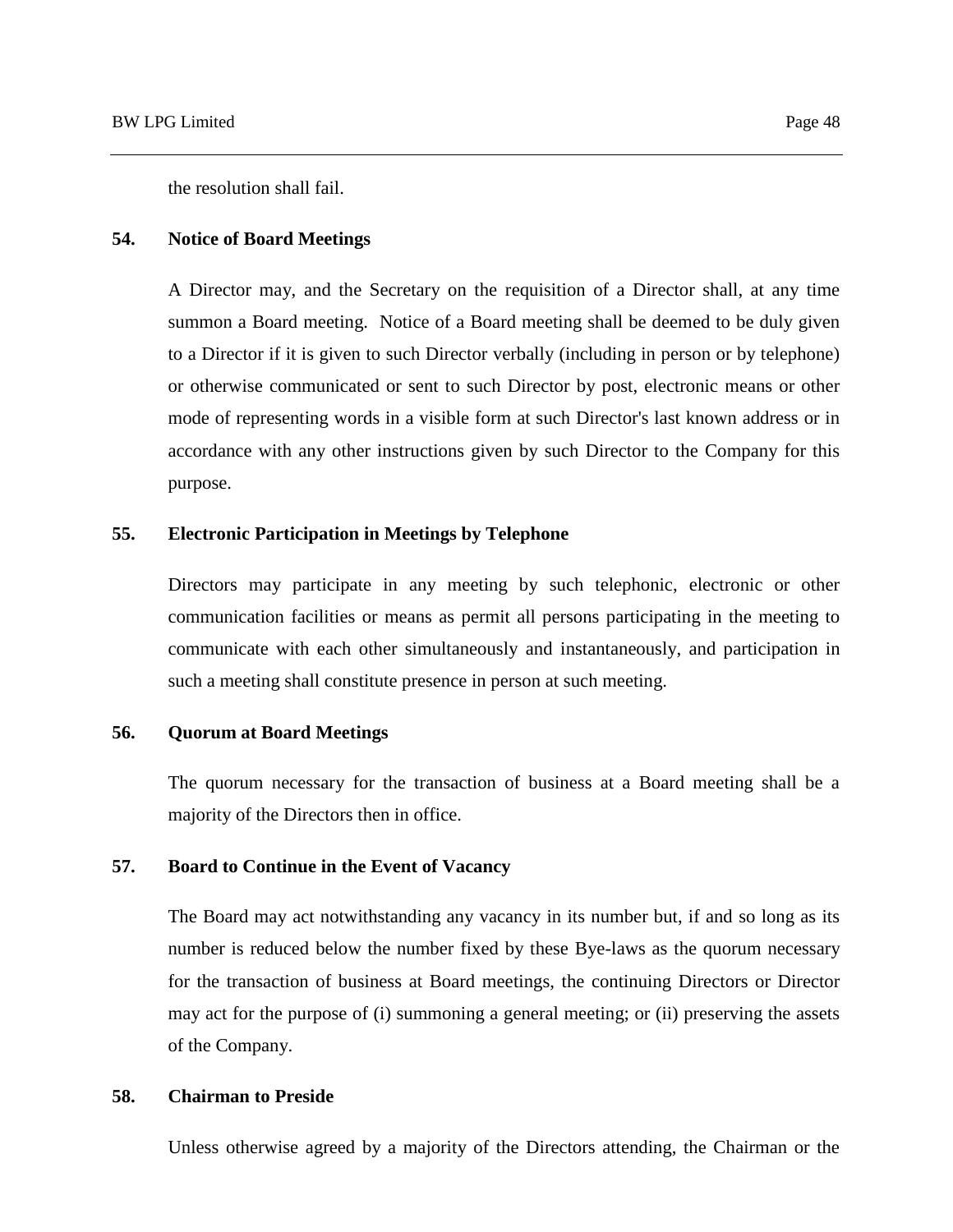president of the Company, if there be one, shall act as chairman at all Board meetings at which such person is present. In their absence a chairman of the meeting shall be appointed or elected by the Directors present at the meeting.

# **59. Written Resolutions**

A resolution signed by (or in the case of a Director that is a corporation, on behalf of) all the Directors, which may be in counterparts, shall be as valid as if it had been passed at a Board meeting duly called and constituted, such resolution to be effective on the date on which the resolution is signed by (or in the case of a Director that is a corporation, on behalf of) the last Director. For the purposes of this Bye-law, an Alternate Director can sign written resolutions.

# **60. Validity of Prior Acts of the Board**

No regulation or alteration to these Bye-laws made by the Company in general meeting shall invalidate any prior act of the Board which would have been valid if that regulation or alteration had not been made.

# **CORPORATE RECORDS**

# **61. Minutes**

The Board shall cause minutes to be duly entered in books provided for the purpose:

- (a) of all elections and appointments of Officers;
- (b) of the names of the Directors present at each Board meeting and of any committee appointed by the Board; and
- (c) of all resolutions and proceedings of general meetings of the Members, Board meetings, and meetings of managers and of committees appointed by the Board.

# **62. Place Where Corporate Records Kept**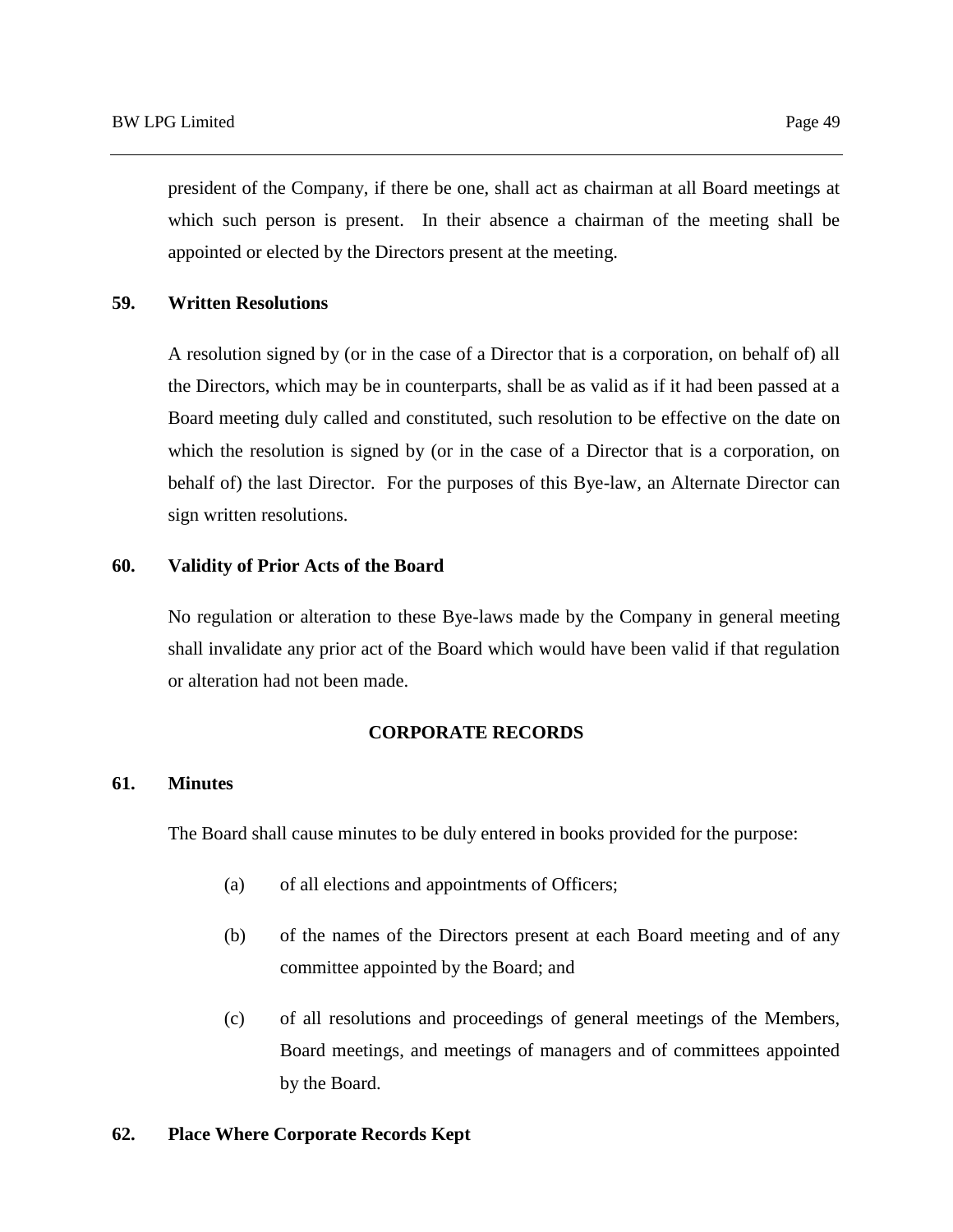Minutes prepared in accordance with the Act and these Bye-laws shall be kept by the Secretary at the registered office of the Company.

#### **63. Form and Use of Seal**

- **63.1** The Company may adopt a seal in such form as the Board may determine. The Board may adopt one or more duplicate seals for use in or outside Bermuda.
- **63.2** A seal may, but need not, be affixed to any deed, instrument or document, and if the seal is to be affixed thereto, it shall be attested by the signature of (i) any Director, or (ii) any Officer, or (iii) the Secretary, or (iv) any person authorised by the Board for that purpose.
- **63.3** A Resident Representative may, but need not, affix the seal of the Company to certify the authenticity of any copies of documents.

# **ACCOUNTS**

#### **64. Records of Account**

- **64.1** The Board shall cause to be kept proper records of account with respect to all transactions of the Company and in particular with respect to:
	- (a) all amounts of money received and expended by the Company and the matters in respect of which the receipt and expenditure relates;
	- (b) all sales and purchases of goods by the Company; and
	- (c) all assets and liabilities of the Company.
- **64.2** Such records of account shall be kept at the registered office of the Company or subject to the Act, at such other place as the Board thinks fit and shall be available for inspection by the Directors during normal business hours.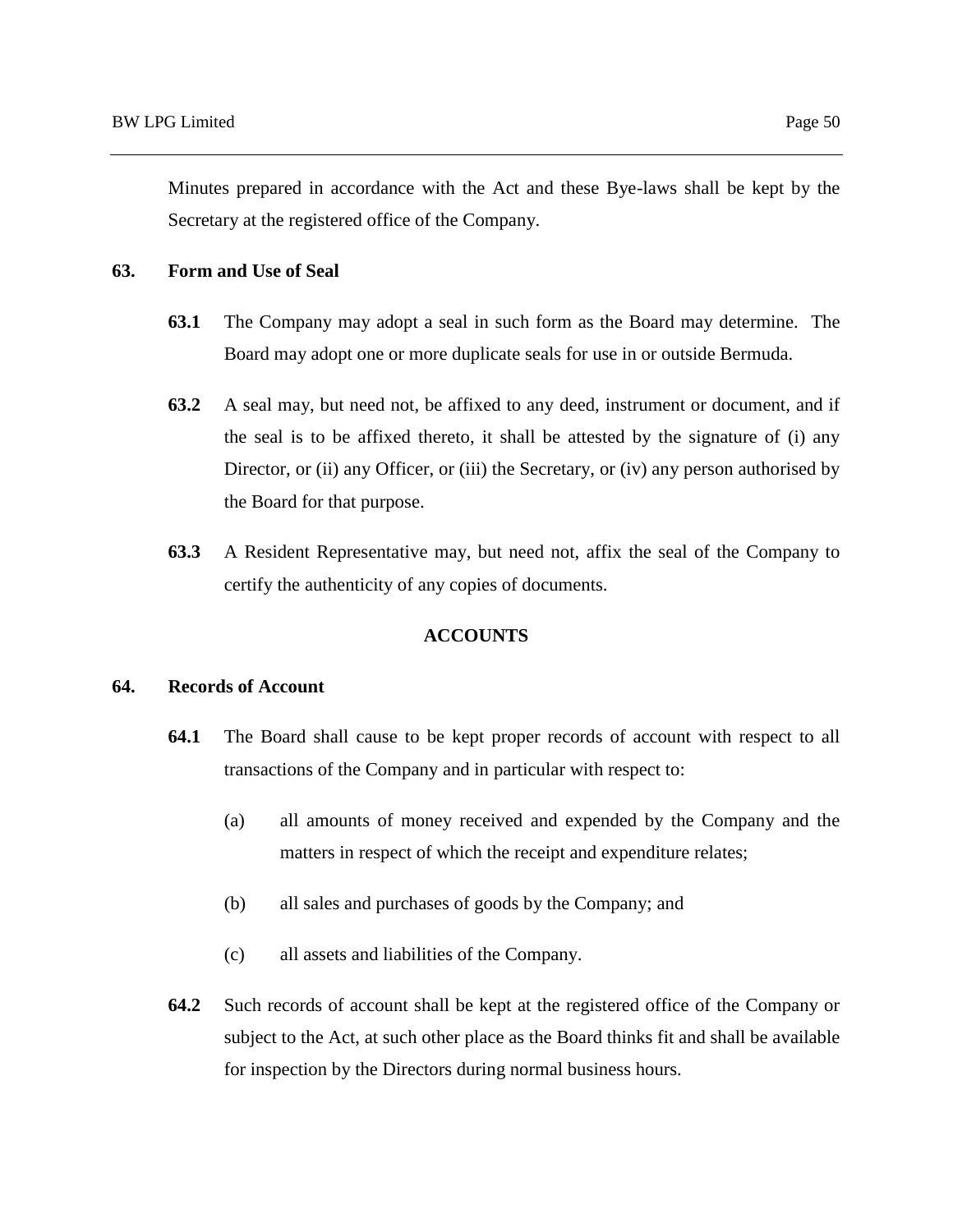**64.3** Such records of account shall be retained for a minimum period of five years from the date on which they are prepared.

## **65. Financial Year End**

The financial year end of the Company may be determined by resolution of the Board and failing such resolution shall be  $31<sup>st</sup>$  December in each year.

## **AUDITS**

## **66. Annual Audit**

Subject to any rights to waive laying of accounts or appointment of an Auditor pursuant to the Act, the accounts of the Company shall be audited at least once in every year.

# **67. Appointment of Auditors**

- **67.1** Subject to the Act, the Members shall appoint an auditor to the Company to hold office for such term as the Members deem fit or until a successor is appointed.
- **67.2** The Auditor may be a Member but no Director, Officer or employee of the Company shall, during his continuance in office, be eligible to act as an Auditor of the Company.

# **68. Remuneration of Auditor**

- **68.1** The remuneration of an Auditor appointed by the Members shall be fixed by the Company in general meeting or in such manner as the Members may determine.
- **68.2** The remuneration of an Auditor appointed by the Board to fill a casual vacancy in accordance with these Bye-laws shall be fixed by the Board.

# **69. Duties of Auditors**

**69.1** The financial statements provided for by these Bye-laws shall be audited by the Auditor in accordance with generally accepted auditing standards. The Auditor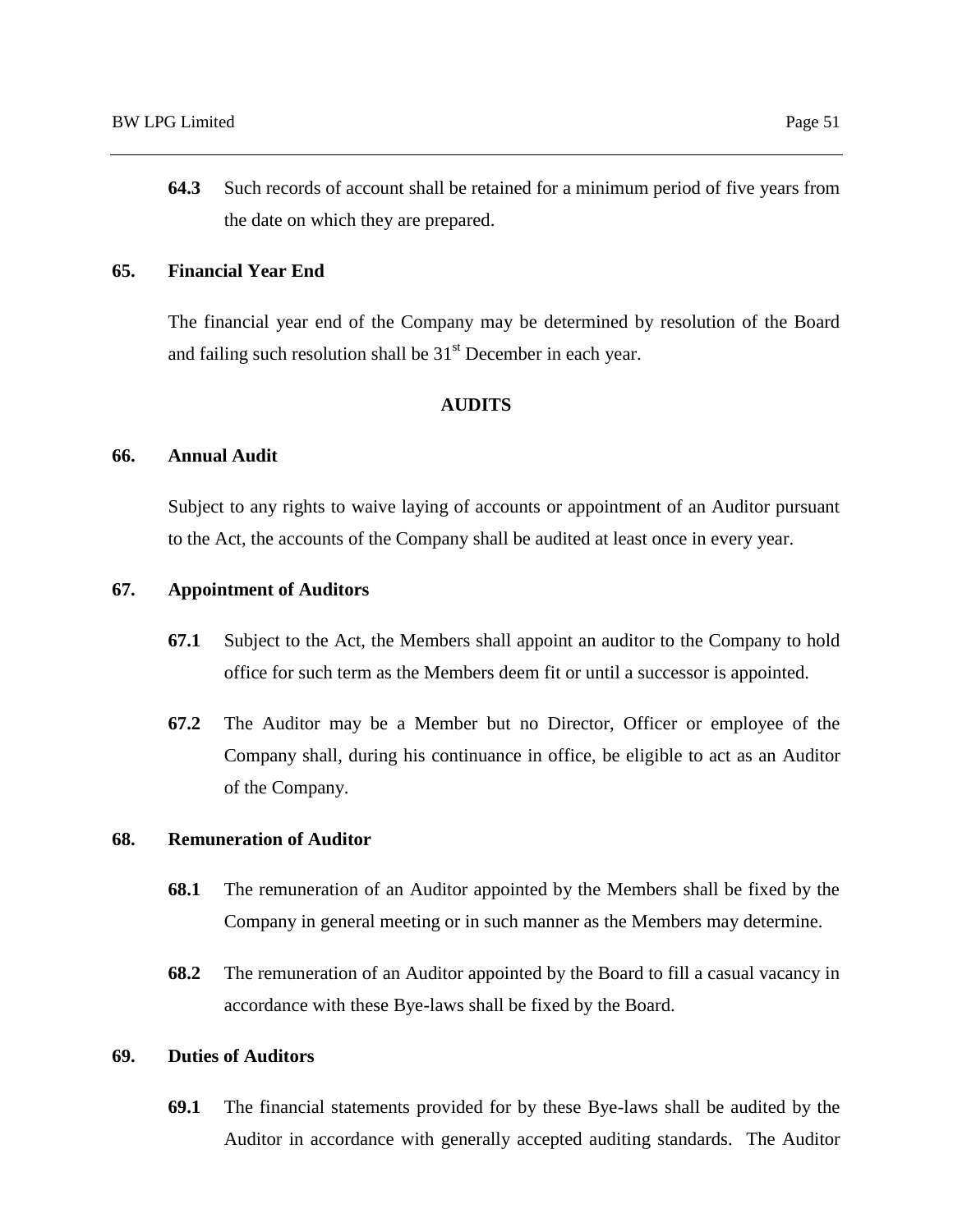shall make a written report thereon in accordance with generally accepted auditing standards.

**69.2** The generally accepted auditing standards referred to in this Bye-law may be those of a country or jurisdiction other than Bermuda or such other generally accepted auditing standards as may be provided for in the Act. If so, the financial statements and the report of the Auditor shall identify the generally accepted auditing standards used.

#### **70. Access to Records**

The Auditor shall at all reasonable times have access to all books kept by the Company and to all accounts and vouchers relating thereto, and the Auditor may call on the Directors or Officers for any information in their possession relating to the books or affairs of the Company.

#### **71. Financial Statements and the Auditor's Report**

- **71.1** Subject to the following Bye-law, financial statements and/or the auditor's report as required by the Act shall:
	- (a) be laid before the Members at the annual general meeting; or
	- (b) be received, accepted, adopted, approved or otherwise acknowledged by the Members by written resolution passed in accordance with these Byelaws.
- **71.2** If all Members and Directors shall agree, either in writing or at a meeting, that in respect of a particular interval no financial statements and/or auditor's report thereon need be made available to the Members, and/or that no auditor shall be appointed then there shall be no obligation on the Company to do so.

### **72. Vacancy in the Office of Auditor**

The Board may fill any casual vacancy in the office of the auditor.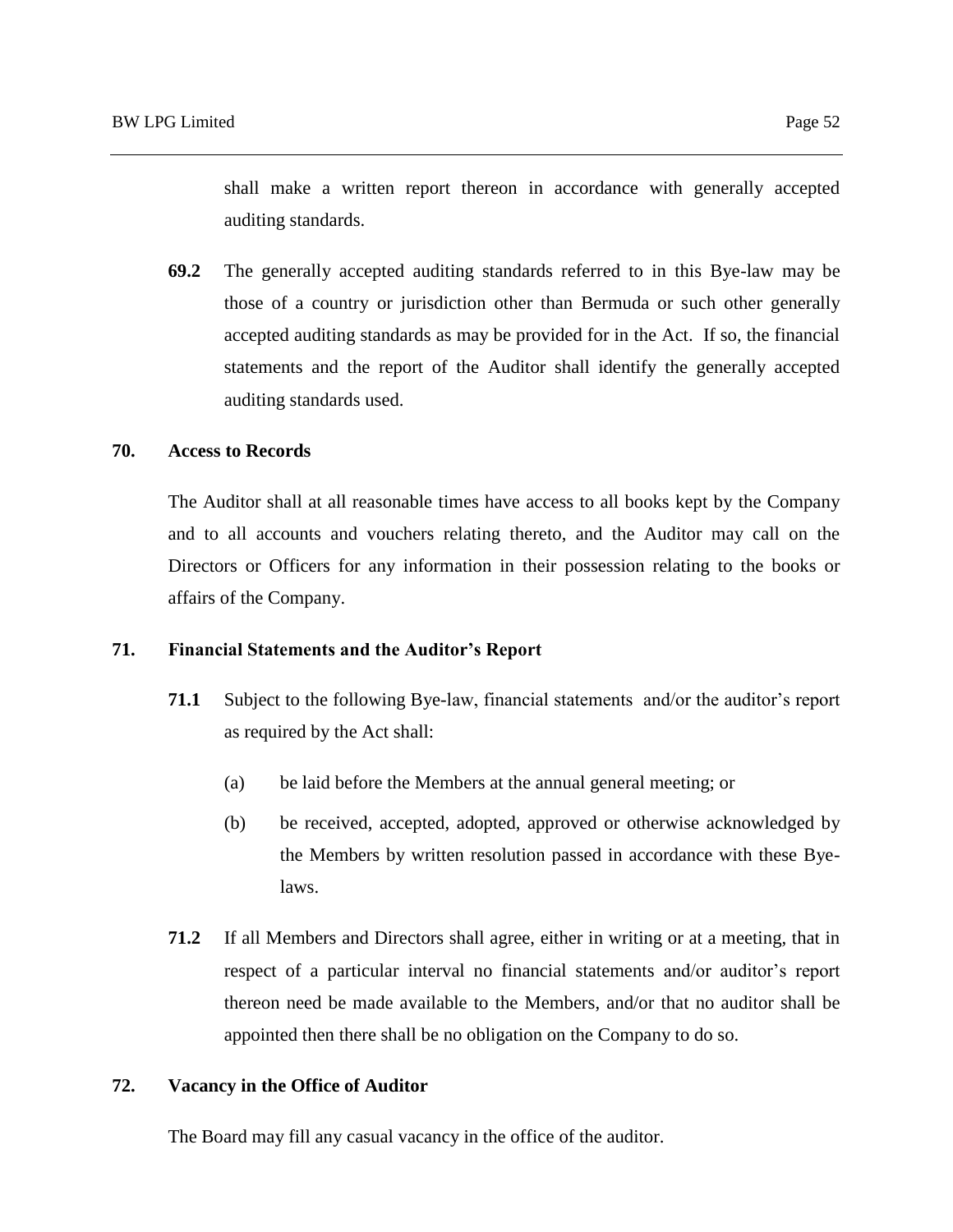#### **VOLUNTARY WINDING-UP AND DISSOLUTION**

#### **73. Winding-Up**

If the Company shall be wound up the liquidator may, with the sanction of a resolution of the Members, divide amongst the Members in specie or in kind the whole or any part of the assets of the Company (whether they shall consist of property of the same kind or not) and may, for such purpose, set such value as he deems fair upon any property to be divided as aforesaid and may determine how such division shall be carried out as between the Members or different classes of Members. The liquidator may, with the like sanction, vest the whole or any part of such assets in the trustees upon such trusts for the benefit of the Members as the liquidator shall think fit, but so that no Member shall be compelled to accept any shares or other securities or assets whereon there is any liability.

#### **CHANGES TO CONSTITUTION**

#### **74. Changes to Bye-laws**

- **74.1** Subject to Bye-law 74.2, no Bye-law shall be rescinded, altered or amended and no new Bye-law shall be made until the same has been approved by a resolution of the Board and by a resolution of the Members including the affirmative vote of not less than two-thirds of the votes cast in a general meeting.
- **74.2** Where the Board has, by a resolution passed by a majority of the Directors then in office and eligible to vote on that resolution, approved a revocation, alteration or amendment of Bye-law 75, the revocation, alteration or amendment will not be effective unless approved by a resolution of the Members holding not less than four-fifths of the issued shares of the Company carrying the right to vote at general meetings at the relevant time.

#### **75. Change of Name**

At such time as BW Group Limited and its affiliates' shareholding in the Company fall to 30% or below of the entire issued and outstanding share capital of the Company, at the